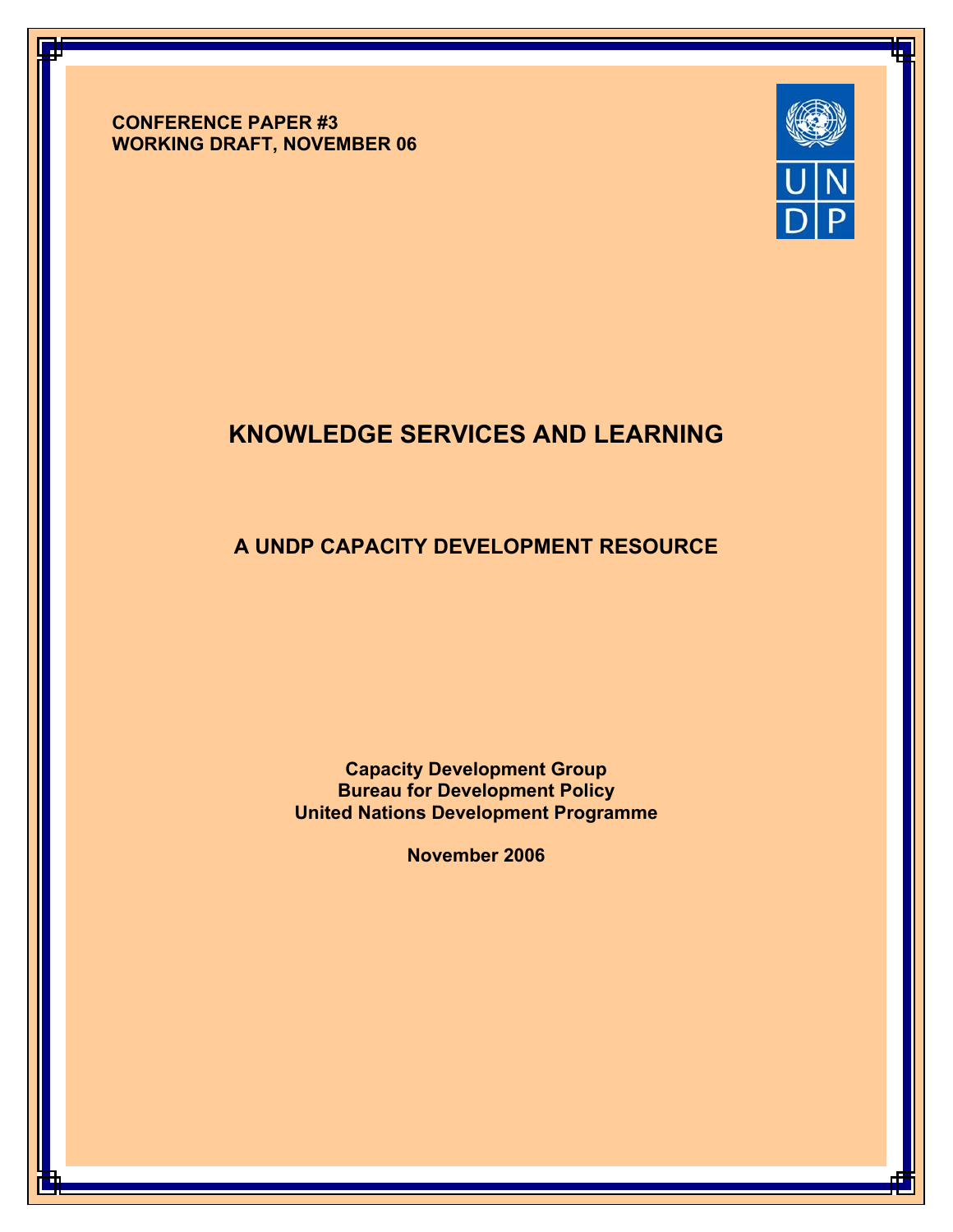## **CONTENTS**

|       |                                                       | Page |
|-------|-------------------------------------------------------|------|
|       | <b>ACRONYMS AND ABBREVIATIONS</b>                     | 3    |
|       | <b>EXECUTIVE SUMMARY</b>                              | 4    |
| Ī.    | <b>Introduction</b>                                   | 5    |
| Ш.    | Capacity development for KSL - a conceptual framework | 5    |
| III.  | Capacity development, the KSL and the UN system       | 7    |
| IV.   | <b>KSL Strategy in Application</b>                    | 9    |
| ۷.    | <b>KSL strategy: further issues</b>                   | 15   |
| VI.   | <b>Measuring the Impact</b>                           | 20   |
| VII.  | <b>Costing of the KSL strategy</b>                    | 23   |
| VIII. | <b>UNDP's KSL niche for the future</b>                | 25   |
|       | <b>ANNEXES</b><br>1. Annex 1. Three Case studies      | 27   |

- 2. **Annex 2. References to regional institutions, research studies, guidelines, tools and other relevant materials**
- 3. **Annex 3: Bibliography**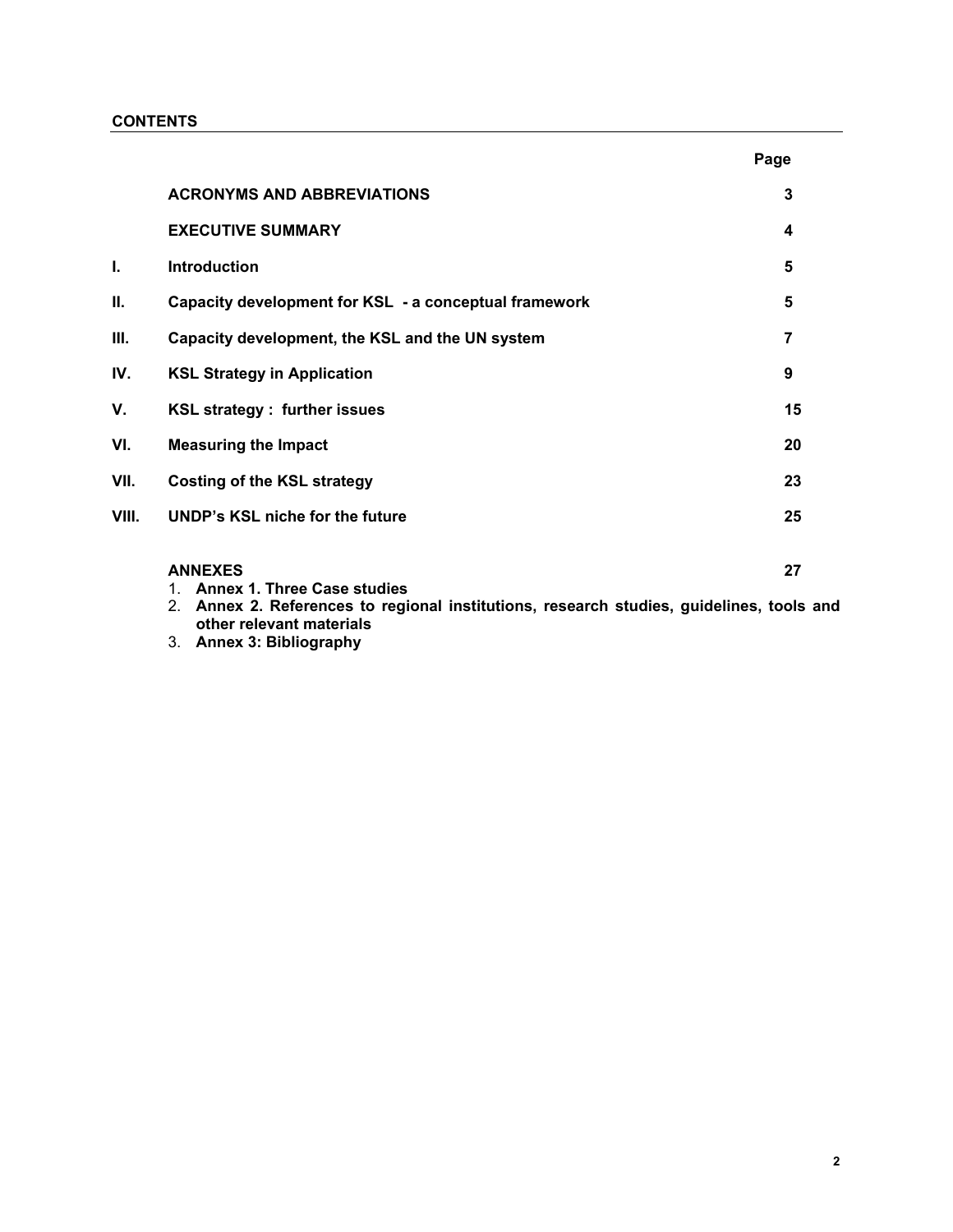## **ACRONYMS AND ABBREVIATIONS**

| <b>ADB</b>    | <b>Asia Development Bank</b>                                                    |
|---------------|---------------------------------------------------------------------------------|
| <b>DFID</b>   | Department for International Development (UK)                                   |
| <b>ECDPM</b>  | <b>European Centre for Development Policy Management</b>                        |
| <b>EFA</b>    | <b>Education for All</b>                                                        |
| <b>FAO</b>    | <b>Food and Agriculture Organization</b>                                        |
| <b>GEF</b>    | <b>Global Environment Facility</b>                                              |
| ILO.          | <b>International Labour Organization</b>                                        |
| <b>ISCED</b>  | <b>International Standard Classification of Education</b>                       |
| <b>MIT</b>    | <b>Massachusetts Institute of Technology</b>                                    |
| <b>NORAD</b>  | Norwegian Agency for Development Cooperation                                    |
| <b>OECD</b>   | <b>Organisation for Economic Cooperation and Development/Development</b>        |
| /DAC          | <b>Assistance Committee</b>                                                     |
|               | <b>UNCPSD United Nations Commission on Private Sector Development</b>           |
|               | <b>UNCTAD United Nations Conference on Trade and Development</b>                |
| <b>UNDG</b>   | <b>United Nations Development Group</b>                                         |
| <b>UNDP</b>   | <b>United Nations Development Programme</b>                                     |
|               | <b>UNESCO</b> United Nations Educational, Scientific, and Cultural Organization |
|               | <b>UNEVOC United Nations International Centre for TVET</b>                      |
| <b>UNICEF</b> | <b>United Nations Children Fund</b>                                             |
| <b>USAID</b>  | <b>United States Agency for International Development</b>                       |
| <b>WBI</b>    | <b>World Bank Institute</b>                                                     |

## **Acknowledgments**

This Practice Note has been drafted by John Lawrence (Independent Expert). Tapan Mishra provided valuable inputs to the discussion on professional training. It has benefited from a technical review provided by Frank J. Method (Research Triangle Institute), Maris O'Rourke (Independent Expert), Toni J. Sethi (Columbia University), and Samina Kamal (UNDP/Learning Resources Centre). It draws from prior UNDP, UN system, and partner organisation capacity development research, case studies, and reviews as referred.

## **Contact Information:**

Conference Paper series Production team, Capacity Development Group/BDP, UNDP:

| Editor:     | Kanni Wignaraja, kanni wignaraja@undp.org       |
|-------------|-------------------------------------------------|
| Researcher: | Dalita Balassanian, dalita balassanian@undp.org |
| URL:        | www.capacity.undp.org                           |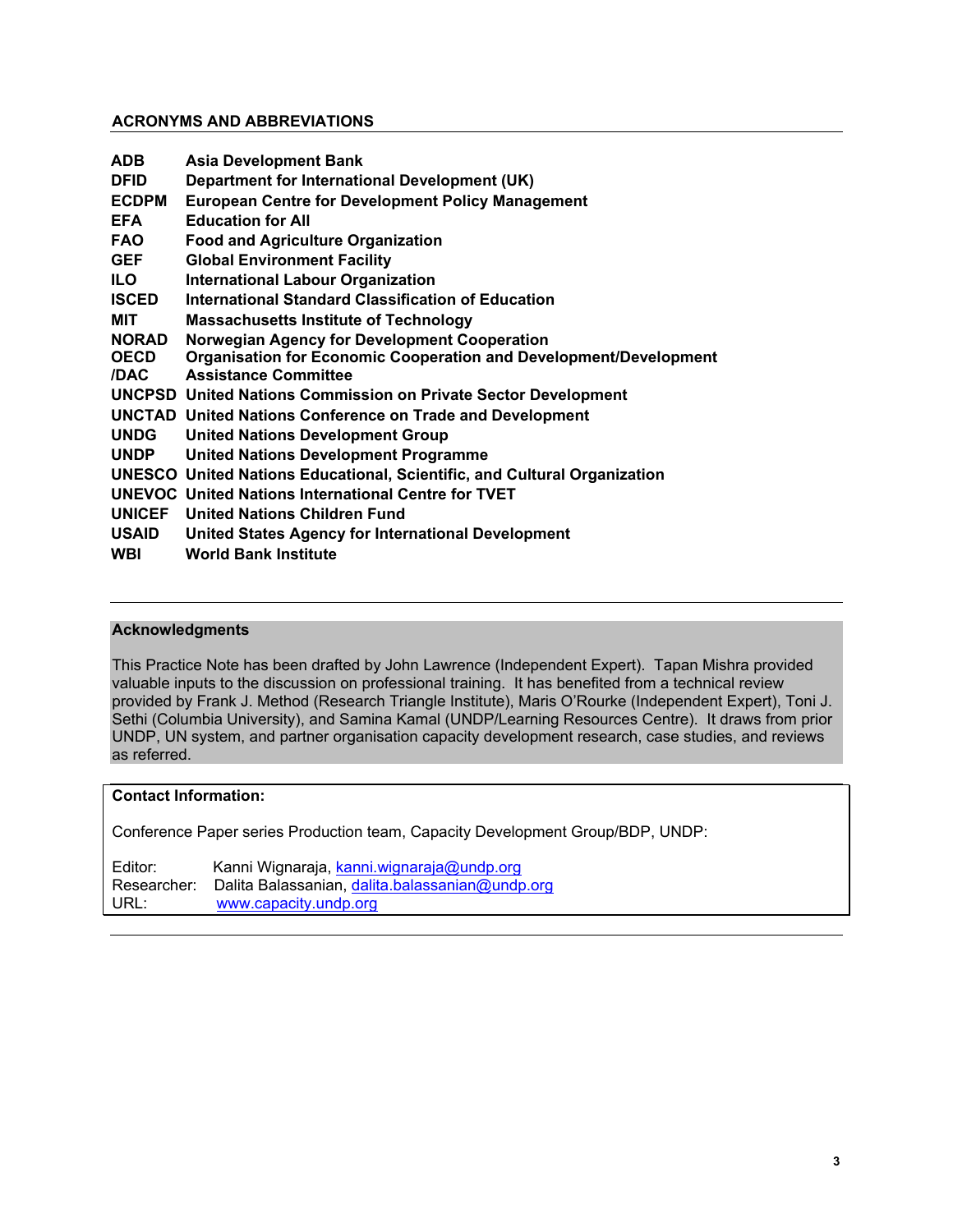## **EXECUTIVE SUMMARY**

UNDP encounters *Capacity Development* as a key component in much of its work in developing countries. UNDP defines the concept as the abilities of individuals, institutions, and societies to perform functions, solve problems, and set and achieve objectives in a sustainable manner. It is described as a process through which these abilities are strengthened, adapted and maintained over time mostly (but not exclusively) in the public sector, through learning and practical knowledge management at both individual and institutional levels. At the *individual* level, capacity development includes applied learning through formal and informal education/training and experience and through acquisition of knowledge & technical skills. At the *organisational* level, the focus is on systems, procedures & rules, enabling environments, as well as institutional frameworks, power and influence structures & management information flows.

This Note is one in a series of papers examining various aspects of capacity development, and addresses the role that could be played by UNDP and interested development partners, specifically in *knowledge services and learning.* These terms are defined*,* and related to other relevant concepts, such as human resources development, within the operational and policy contexts of the UN system , UNDAF, the MDGs and other major priorities in the broader development community.

Within this Capacity Development strategy for Knowledge Services and Learning, the special focus is on education and training. The global post-Jomtien emphases on early learning and basic education have exerted crucial, largely beneficial impacts on accessibility and quality of *primary* education. Concern is now raised however in many quarters that the *post-secondary* end of the spectrum has been neglected. Most particularly the *sub-baccalaureate* interstices are becoming increasingly important (where large numbers of young people are finding themselves each year) between secondary school and increasingly expensive university degrees. In addition, continuing (life-long) education and adult learning have become indispensable norms in the quest to sustain livelihoods in face of sweeping globalization and technological innovation in workplaces of all kinds. Technical and vocational education and training are emerging with new vigor. Countries are re-examining their national policy frameworks around human resources development in market-oriented economies. The Note analyzes these changes in light of UN system approaches to human development, with evidence from program applications at country level from all regions.

The proposed KSL strategy is further elaborated in terms of policy considerations, advocacy, and program design. Examples are presented, and good practice discussed in light of actual lessons learned. Situations are noted where KSL should not be used, or should be carefully limited or modified. Measurement issues, benchmarks and key indicators are presented, and monitoring systems outlined. Finally, three action-oriented `hypotheses' are included as `niche' KSL areas to consider for the future: 1) Using the MDGs as organizing principles, to better integrate KSL into broader national policy, budgetary and implementation environments; 2) the creative use of ICTs to take KSLs, particularly in areas of technical training for crisis prevention, agriculture and business education, to the local level; and iv) renewed focus on sub-baccalaureate education and training systems to assist in dealing with the `large numbers' problem facing many developing countries.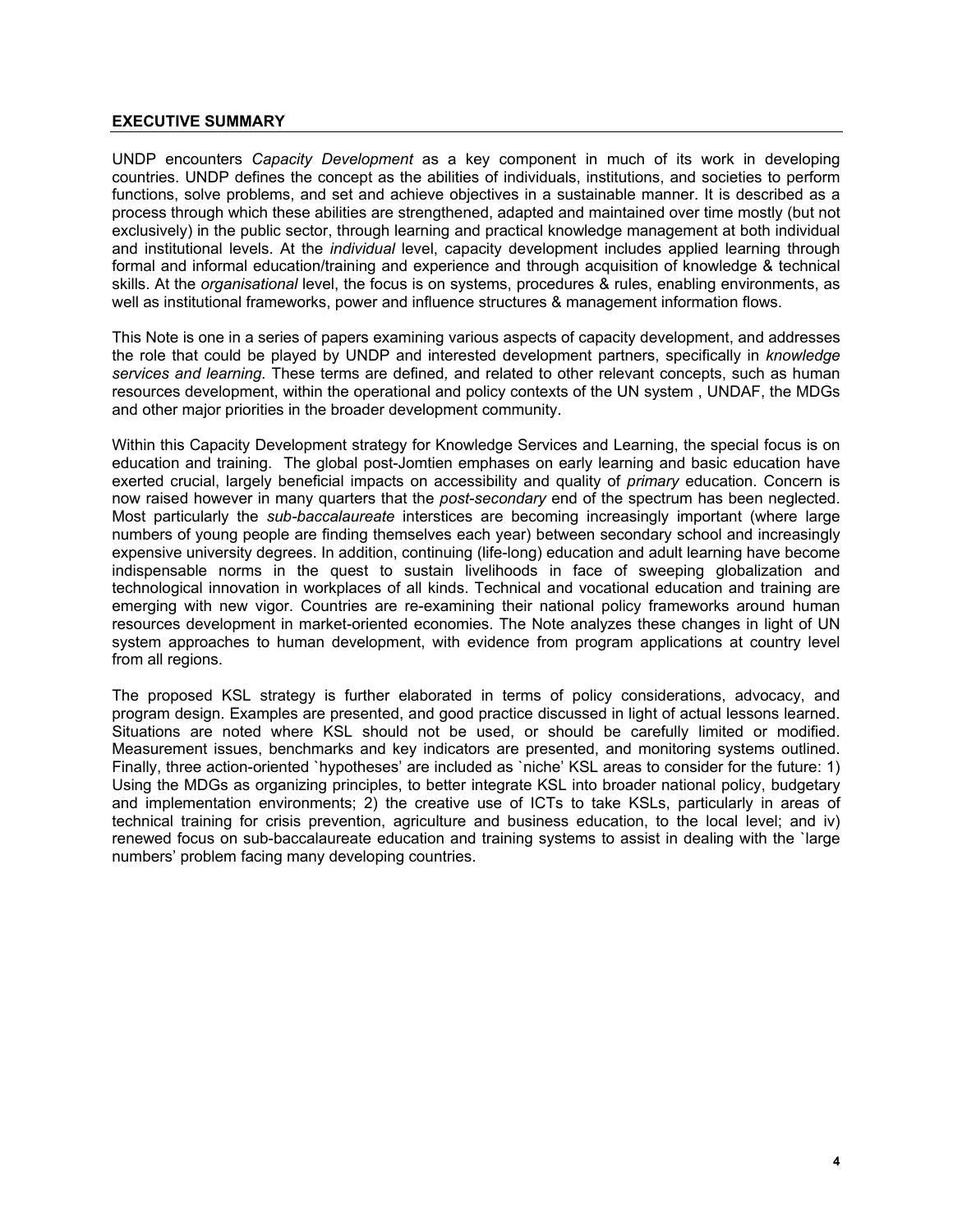#### **I. Introduction**

The purpose of the present concept note is to define a UNDP capacity development strategy for knowledge services and learning as it relates to *education and training*. Education worldwide is in the process of almost continuous transformation - from highly selective, linear processes of early inoculation from ignorance and poverty for the few, to a more equitable, lifelong access to learning opportunities from childhood through adulthood, for the many. Training and retraining are increasingly necessary for maintaining professional certification, as well as a stipulation for workplace progression.

UNDP has always recognized the importance of education as a fundamental platform for all development. This emphasis applies particularly to education of *girls and women,* for several well-documented reasons<sup>1</sup>. UNDP's sensitivity to these issues reflects general understanding that education is a prime factor in anti-poverty programs, and that adult human capital has positive economic returns on investment<sup>2</sup>. As co-sponsor of global conferences on Education for All (EFA) in Jomtien (1990), Amman (1996) and Dakar (2000), UNDP joined its partners in renewed global emphasis on primary and basic education. The Millennium Development Goals (MDGs) accelerated this trend with quantitative targets, and a corresponding call for resource commitments.

Partly as a consequence of increased emphasis on primary and secondary education, tertiary education has been suffering in many countries. Furthermore**,** deep changes are taking place in terms of privatization of education as well as of information and communication technology (ICT) revolution with both positive and negative consequences. For UNDP, the challenge remains to identify its comparative advantage in providing dynamic and constructive support to human resource enhancement, institutional development, and skills formation activities, which constitute long term capacity development for knowledge services and learning (KSL). In the context of these complexities, this Note outlines for UNDP, based on current theory and evidence, a conceptual framework for capacity development for KSL; it presents application principles, practical examples, lessons learned, costing considerations and concluding key niche identification; and provides a bibliography and resource list, which highlights supporting references.

## **II. Capacity development for KSL - a conceptual framework**

UNDP has defined capacity development as *the abilities of individuals, institutions and societies to perform functions, solve problems, and set and achieve objectives in a sustainable manner*. Capacity development is the *process* through which these abilities are obtained, strengthened, adapted and maintained and managed over time, especially in - but not confined to - the public sector in order to reduce poverty, enhance self-reliance, and improve people's lives. Part, or all of this process may involve formal or institutional education/training, but all should certainly involve learning.

KSL reflects capacity development activities which involve education, training and knowledge services. The ultimate objective of KSL is *learning,* defined as any improvement in behaviour, information, knowledge, understanding, attitude, values or skills<sup>3</sup>. *Education* represents all deliberate and systematic activities designed to meet learning needs<sup>4</sup>. Training is defined as any formal (post-compulsoryeducation) instruction or learning activities – usually, though not always, shorter term and less academic than educational programs- that develop knowledge, skills and attributes linked to particular forms of employment<sup>5</sup>. The distinction between knowledge, skills and competencies is captured in defining a competency as the ability to use both acquired knowledge and skills under new circumstances $6$ .

 $\overline{a}$ 1 Human Development Report on Gender Issues. UNDP. 1995.

<sup>2</sup> Mayer-Foulkes (2003)

<sup>3</sup> UNESCO International Standard Classification of Education 1997

<sup>&</sup>lt;sup>4</sup> UNESCO International Standard Classification of Education 1997 and United Nations Statistics Division 2006.<br>5 Adapted from Hangy 2004

<sup>&</sup>lt;sup>5</sup> Adapted from Harvey 2004.

<sup>6</sup> Ovcharuk 2005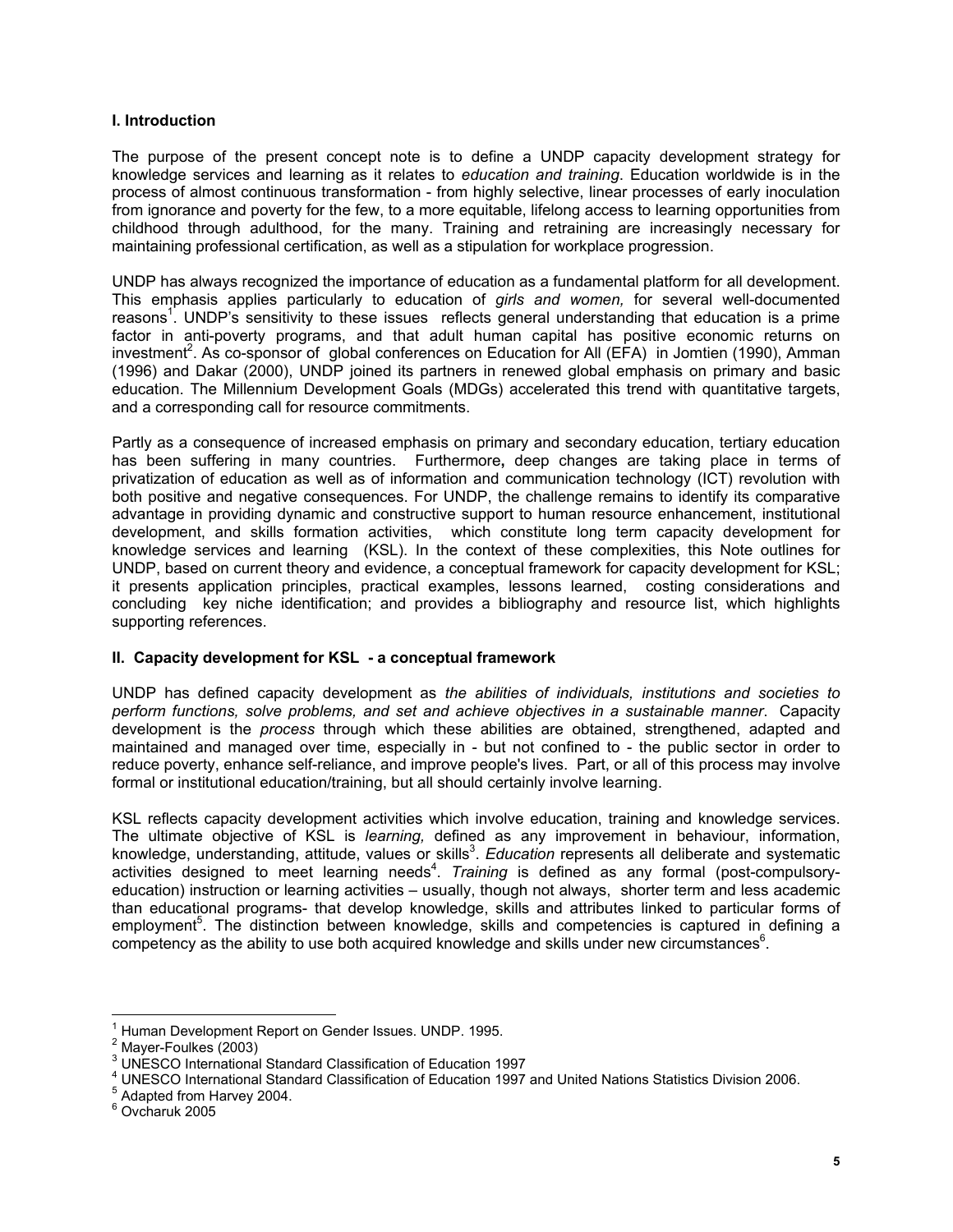It should be recognized that in today's competitive world, in the pursuit of occupational and livelihood advantage, people are relentlessly seeking higher-order and newer knowledge. This has led to increased prioritization for tertiary education, vocational training as well as non-formal education (**Box 1**).

#### **Box 1 : Tertiary education, vocational training and non-formal education – important keys to learning**

 Increasing numbers of young people are now going *beyond* basic levels of education. It is also true of adults, who need to recycle through education or training systems for re-skilling and keeping abreast of today's swiftly shifting economies. Thus although social returns on investment have generally been shown to be the highest at primary levels (e.g. Psacharopoulos 1995; Lockheed and Verspoor 1991), there are increasing reasons for making sure more advanced levels of education and training are not neglected. For example, investment in post-primary education is associated with greater export-led growth than primary education (Wood and Mayer 2001). Research suggests that high-levels of human capital is a key ingredient in foreign direct investment in the developing world<sup>7</sup>.

Hence, investment is needed in secondary, tertiary and vocational education, lifelong learning and skills acquisition, in order to increase the ability of governments and the private sector to deliver basic services, and to promote sustainable growth. This Note argues that one good way to do this is with a sector-wide approach, well-integrated into broad national strategies, which means supporting the whole education system and using the contributions to education that other sectors make.

The level of human capital, however, is also noticeably improving in the developing world due to increased awareness of the importance of and commitment to technical and vocational education and training. As well as widespread employer recognition of the necessities for enterprise-based training<sup>8</sup>. One critical aspect of human capital improvements is the way in which support of the formal education and training sector is accomplished in areas of high priority for skills formation. Business investment in curriculum development, infrastructure (even building schools, institutes) equipment, technical assistance and provision of instructional staff from the private sector is an increasing trend<sup>9</sup>. Donor support for the education sector is now shifting from the Education for All focus at primary levels, towards secondary and tertiary as already noted above. This is moving priorities towards improved human resources `radar' information systems at all levels, for individual career decision-making as well as education and training program design $10$ .

With regard to education and training, institutional frameworks are usually in place in both public and private sectors and often very highly developed in the latter, especially in the more technical training fields. KSL initiatives can be located in either sector, or a combination of both. Initiators can avail themselves of technologies and methods that are already developed, or innovative, as appropriate to the intervention. E-learning is of particular importance, and is revolutionizing tertiary education in ways that are beyond the scope of this paper, but in which UNDP is increasingly involved $11$ .

Knowledge services, however, are also changing fast, and to be successful, often require considerable pre-planning, with their own internal capacity development strategies. A checklist should cover at least the following: review of inventories of existing knowledge services, if available; assessment of demand for information, and for acquisition of specific knowledge; strategic vision as to how subject matter will be classified, accessed, stored/retrieved; quality assurance in terms of standards, peer review, relevant

 $\overline{a}$ 

 $\frac{7}{1}$  Miyamoto 2003.

 $8$  Miyamoto 2003 p 16.

<sup>&</sup>lt;sup>9</sup> See for example Intel's work in China (Miyamoto 2003 p 33); or oil sector training initiatives in Azerbaijan (Lawrence 2006)

 $10$  The term `radar' is used to describe routine `scanning' of the labor market supply and demand situation, searching for patterns and significant changes through graduate tracing studies from education and training institutions, as well as from labour market surveys.

See for example the UNDP-Coca-Cola partnership in e-learning for life in Malaysia.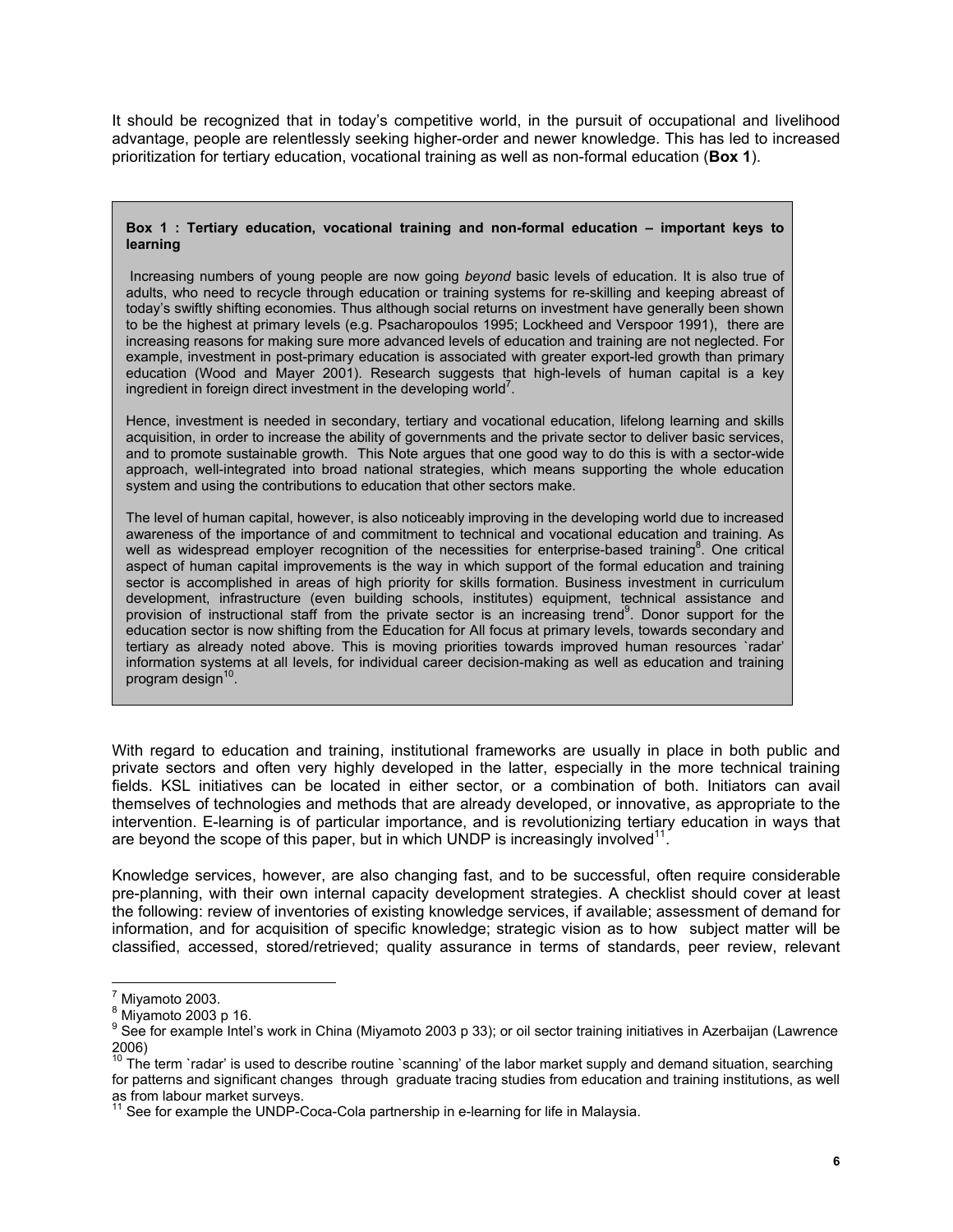criteria for inclusion/dissemination; value added and objectives of the service; clients - type, numbers, location; funding - how the service will be resourced (e.g. staffed, equipped) and who pays recurrent costs; `evergreen' or `deciduous' -how the content will be managed, reviewed for relevance, purged; practical utility -how the service will inform country decision-making; monitoring, evaluation, feedback what the desired outcomes are and how the service can improve over time on the basis of experience.

UNDP's KSL strategy is therefore a) constructed within UNDP's capacity development framework, and taking advantage of UNDP's experience, as well as key coordinative and intersectoral role at country level, b) focused on education and training as programmatic tools for directly improving developmental outcomes, and c) `self-conscious' and adaptable on the basis of country variations, research and evaluative information. The KSL strategic approach is defined as a combination of guidelines, resources, and technical support to promote KSL activities in program countries with an emphasis on *action.* If learning is an active process of mental construction and sense-making'12, then the KSL *action* in the form of education and training should make sense to all parties. The KSL program selection should thus reflect a theoretical base that is consonant with societal norms13; be in tune with national-local human resources development systems and policies, and be practically targeted, monitored and assessed.

Most importantly, KSL efforts should avoid fragmented, scatter-shot program application, and should be integrated both institutionally and conceptually into broader sector-wide and inter-sectoral program approaches. Above all, they should be designed and implemented from a *country perspective*, respecting existing education/training systems, and *not* solely imposed from external sources, however credible or influential. In that context, one major role of capacity development, KSL and HRD has always been contribute to national development visions, goals and strategies (**Box 2**)

#### **Box 2 : Linking KSL to national development visions - the case of Bhutan**

Bhutan provides a useful example for linking human resource development through KSL programs with national development vision and goals. It provides important insights how KSL programs can be made more effective in developing a country's human capital in a systematic and needs based manner, so that skilled and educated workforce can be developed over the years that correspond to the needs of the civil service and public sector operations as well as that of private sector initiatives and entrepreneurial development.

The Bhutanese monarchs from the early on took the leadership role and guided the human resource development initiatives with support from the government of India. Bhutan found in India a partner that understood very well the cultural and social context of Bhutan. In the 1960s, formal education began, first at primary and later on at secondary and tertiary levels. Since the need to fill key government posts with Bhutanese was paramount, all post secondary education and training was explicitly geared to providing the requisite knowledge and skills. Subsequently, human resources and institutional development linked to priority nation building tasks became the principal focus of Bhutan's negotiations for external cooperation for many years.

Source : Lopes and Theisohn (2003)

## **III. Capacity development, the KSL and the UN system**

Capacity development forms an essential base to program activities across all development agencies<sup>14</sup>. The traditional strength of the UN system has been capacity building. UNCTAD<sup>15</sup> (2003) states that the agency's technical cooperation will `focus on capacity development.... enhancing developing countries' endogenous capacity to formulate, implement and evaluate home-grown policies for: (i) the development

 $12$  Shephard 2000 p 6.

 $13$  This does not in any way exclude reform initiatives, but merely requires that they are rooted in some degree of national-to-local consensus

<sup>&</sup>lt;sup>14</sup> A good summary of CD methods in education and training over the last 30 years can be found in DFID (2002).<br><sup>15</sup> Action taken by the Trade & Development Board (Decision 478(L) 19 October 2003.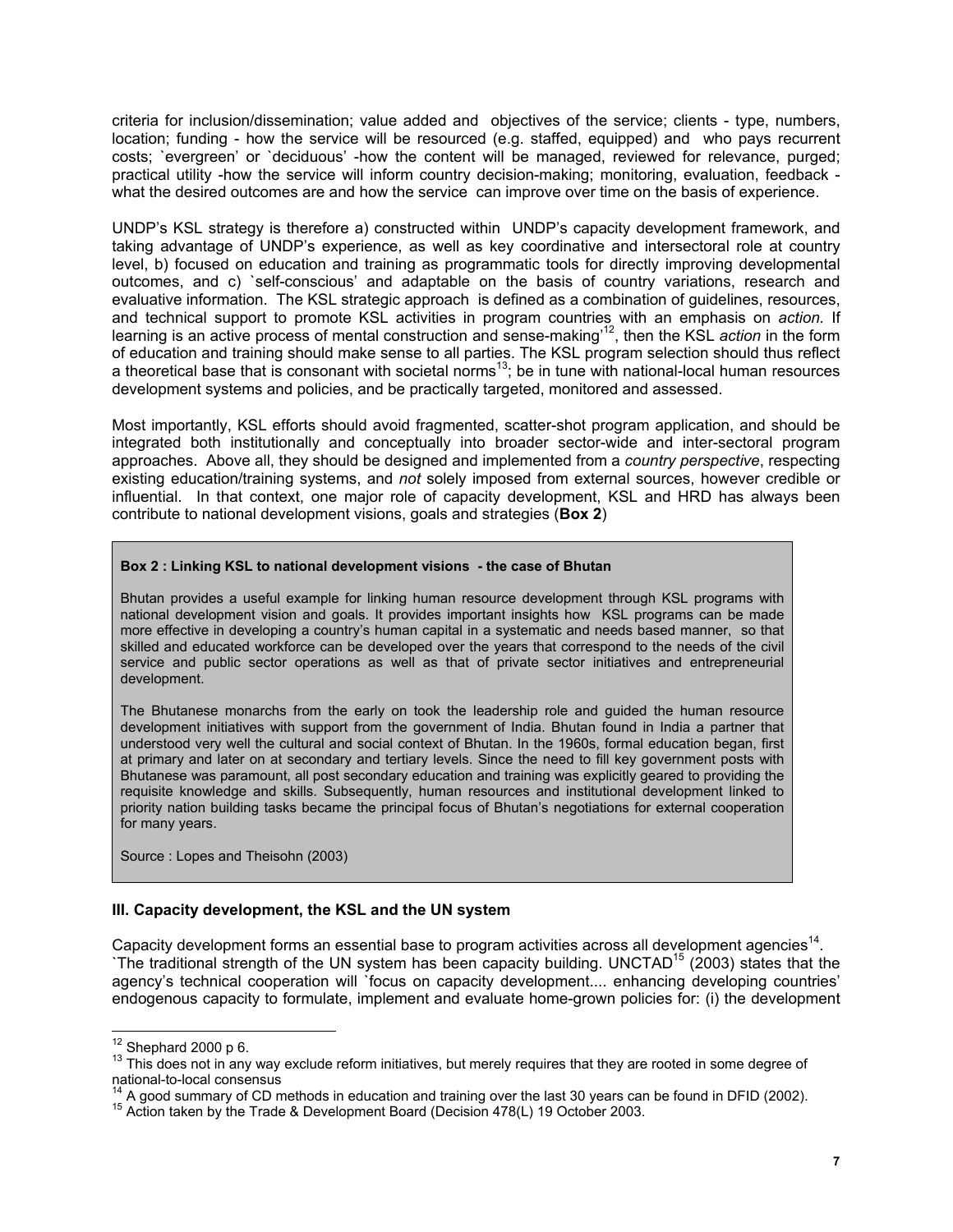and diversification of their domestic productive sector, (ii) the design and implementation of trade and investment policies and negotiating strategies, and (iii) the development of trade support services, within the framework of their development goals and taking into account the evolving international environment'. The UNDP Country Team's `How-to Guide for MDG-Based National Development Strategies' is directed at enhancing analytical, managerial, and political capacities needed to `put government in the driver's seat $16$ .

The Bretton-Woods Institution – both the World Bank and IMF - have in recent years also increasingly stressed the importance of strong institutions, notwithstanding difficulties in achieving such goals especially in weak or corrupt governments. The World Bank in particular also has substantial capacity building activities, mostly but not exclusively associated with its lending portfolio<sup>17</sup> and there has been little evidence of subsequent national ownership<sup>18</sup>. This is also true of other multilateral and bilateral organizations. The Asian Development Bank in 2004 adopted CD as a thematic priority<sup>19</sup>.USAID's second and third of nine principles are *capacity-building* (strengthening local institutions, transfer of technical skills, and promotion of appropriate policies) and s*ustainability* (designing programs to ensure their impact endures)<sup>20</sup>. NORAD's `Strategy Towards 2010' (May 2006) emphasizes national ownership and capacity development in its prioritized sectoral/thematic programs, but needs to incorporate more needs assessment and planning.

The case for capacity development is thus currently very strong, and is enjoying international  $consensus<sup>21</sup>$ . However the impacts and sustainability of its implementation are not always clear. Questions remain as to how it can be pragmatically transformed into KSL by external and internal agents, with broad country support, building on existing capacity, and using existing institutions in the interests of meeting unique, national goals. Capacity development is best used a) when countries ask for it explicitly and define it themselves, based on clear and authoritative data, b) when it is not just for elites, c) when it is clearly providing equitable, sustainable KSL and addresses needs that are prioritized formally by countries themselves, and d) when it is integrated into national development plans and budgets.

As capacity development and KSL is so crucial for MDGs, it is necessary to further `unpack' the UNDP definition of capacity development and its elements (especially education, training, and learning as they relate to local conditions) and locate them within a practical framework. The principal source for such a framework comes from a series of reports of the UN Secretary-General to the General Assembly for guiding UN system approaches to strategic *human resources development* (HRD)<sup>22</sup>. These argue for inter-sectoral and integrated HRD strategies <sup>23</sup>at country level that reduce the `scattered' fractionation of developmental HRD programs and permit them to be rationalized (designed, monitored and evaluated) in line with overall national/local policies; aligned with public/private sector interests and methods; responsive to well-documented empirical need; fully articulated where appropriate with longer term institutional education and training goals, within and across sectors; utilizing ICTs to increase access, quality and effectiveness, and balancing relationships between learning, work and livelihood. The framework thus reinforces the basic prerequisites and considerations for an effective KSL program within an overall strategic approach mentioned earlier. The current centrality of the MDGs to UN system focus can provide additional momentum to working with countries to define and implement these strategies.

 $\overline{a}$ 

<sup>&</sup>lt;sup>16</sup> UNDP 2005 How To Guide for MDG-Based National Development **Strategies** http://mdgguide.undp.org/?page=index

<sup>17</sup> IFI Issues Note to the UN S-G's High Level Panel on UN System-Wide Coherence in the Areas of Development, Humanitarian Assistance and the Environment. June 2006.<br><sup>18</sup> Nelson M. Does Training Work? World Bank Institute. 2006

<sup>&</sup>lt;sup>19</sup> ADB 2006<br><sup>20</sup> USAID 2006 http://www.usaid.gov/policy/2005\_nineprinciples.html<br><sup>21</sup> See the `new consensus on capacity development' Asian Development Bank 2005.<br><sup>22</sup> UNDP prepared these reports from 1993 to 2001. For a (2001). HRD is defined as fostering human resourcefulness in the relationship between how people prepare for, and then carry out their preferred methods of making a living.

See extended treatments in Lawrence (2000a, 2000b)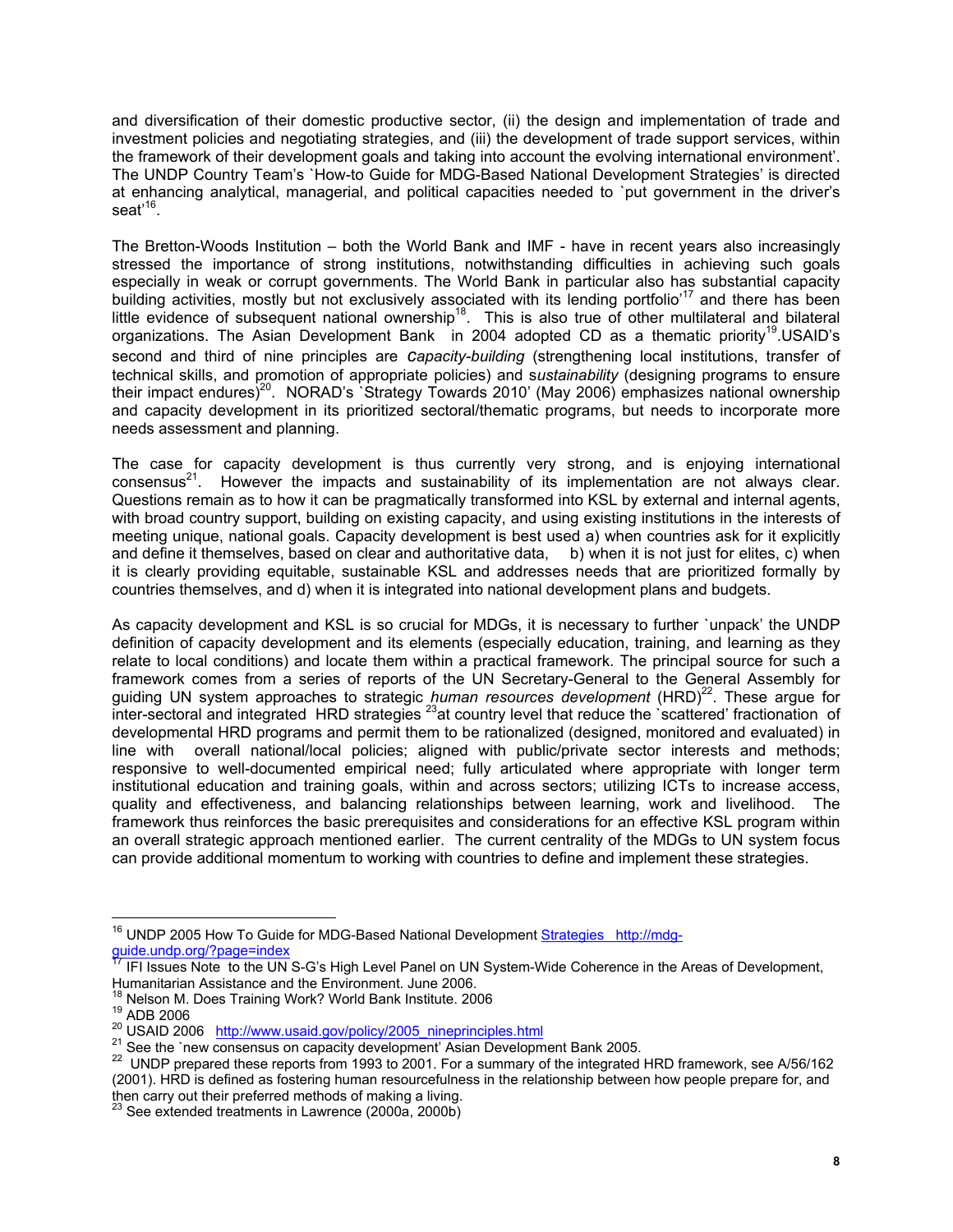The KSL (as action-oriented) must be framed within the UNDP perception of capacity development as an endogenous and domestically driven process, inherently political and complex, with outcomes unlikely to evolve in a controlled and linear fashion. Capacity development is now seen as primarily the responsibility of country governments, with donors taking a supporting role<sup>24</sup>. The policy dimensions of this process are approached by each program country government in unique ways which respect history, culture, local development, and the broad swath of society, not just the privileged or those with immediately accessible opportunities. National policies, as well as, ultimately, local systems, of education and training are pivotal in translating KSL<sup>25</sup> into operational (actionable) terms. Approaches also depend ultimately on integrative theory and practice related to learning and knowledge development, which cannot just be western and/or northern, but must rest increasingly on actual empirical evidence from each country/locality. Donors can assist in this evolution by broadening participation, such as encouraging local and community (e.g. town, local district) meetings around national policy issues) and building the necessary institutional and human capabilities to manage, interpret and sustain beneficial results from the process.

## **IV. KSL Strategy in Application**

## *Education*

UNDP, as a sponsor of the EFA movement during the 1990s was involved, cooperatively with its development partners and program countries in primary education. A few of the many examples include school construction in Mozambique by UNCDF supported local development plans<sup>26</sup>, long-term support to the Palestinian education sector<sup>27</sup>, delivering distance education for primary school teachers in Gansu Province, China<sup>28</sup>, and improvement of the basic education system in Brazil<sup>29</sup>.

Over the years, particularly with increasing concerns for poverty reduction and achievement of MDGs, the focus has extended to secondary education, including vocational education. The education initiatives vary - for example, from policy work on reviewing and implementing competency-based approaches to secondary education as in Ukraine<sup>30</sup>, a joint program with Coca-Cola to bring ICTs to secondary school classrooms as in Malaysia<sup>31</sup>, assisting in the establishment of vocational education centers throughout Brazil<sup>32</sup>, environmental education in Vietnamese<sup>33</sup> schools, and a range of education projects under the Global Compact in Bulgaria<sup>34</sup>.

Of critical relevance to KSL strategy in the context of the increasingly competitive world, are UNDP education initiatives at the tertiary level. It is critical that such education programs reflect national and local development goals and priorities. Proposals to create a new Gender Training Institute at Kabul University are one example (**Box 3**). In an extremely difficult situation where gender disparity is a major national concern, a salient effort has been made to mainstream gender diploma and certificate courses on gender issues, with expectations of offering Graduate (Masters) level courses and research programs in the future.

<sup>&</sup>lt;sup>24</sup> ADB 2006.

<sup>&</sup>lt;sup>25</sup> KSL is presented here as an `action' subset of the larger and more inclusive concept of CD.<br><sup>26</sup> See http://www.undp.org/annualreports/2005/english/IAR05-English-TenYears.pdf.<br><sup>27</sup> Since 1982 this involved all aspects

and ICTs in schools including PALESTA an Internet network. See http://www.undp.ps/en/focusareas/edu.html 28 UNDP Statement at Workshop on CPR/01/403 Using Distance Education and ICT to improve Teachers' Quality in Poor Are

<sup>&</sup>lt;sup>29</sup> UNDP Projects BRA99/017 and BRA/00/027<br><sup>30</sup> Ministry of Education and Science of Ukraine 2005.<br><sup>31</sup> See Coca-Cola and UNDP Launch Partnership to Help Bridge Digital Divide in Malaysia, March 6 2002.<br><sup>32</sup> UNDP Project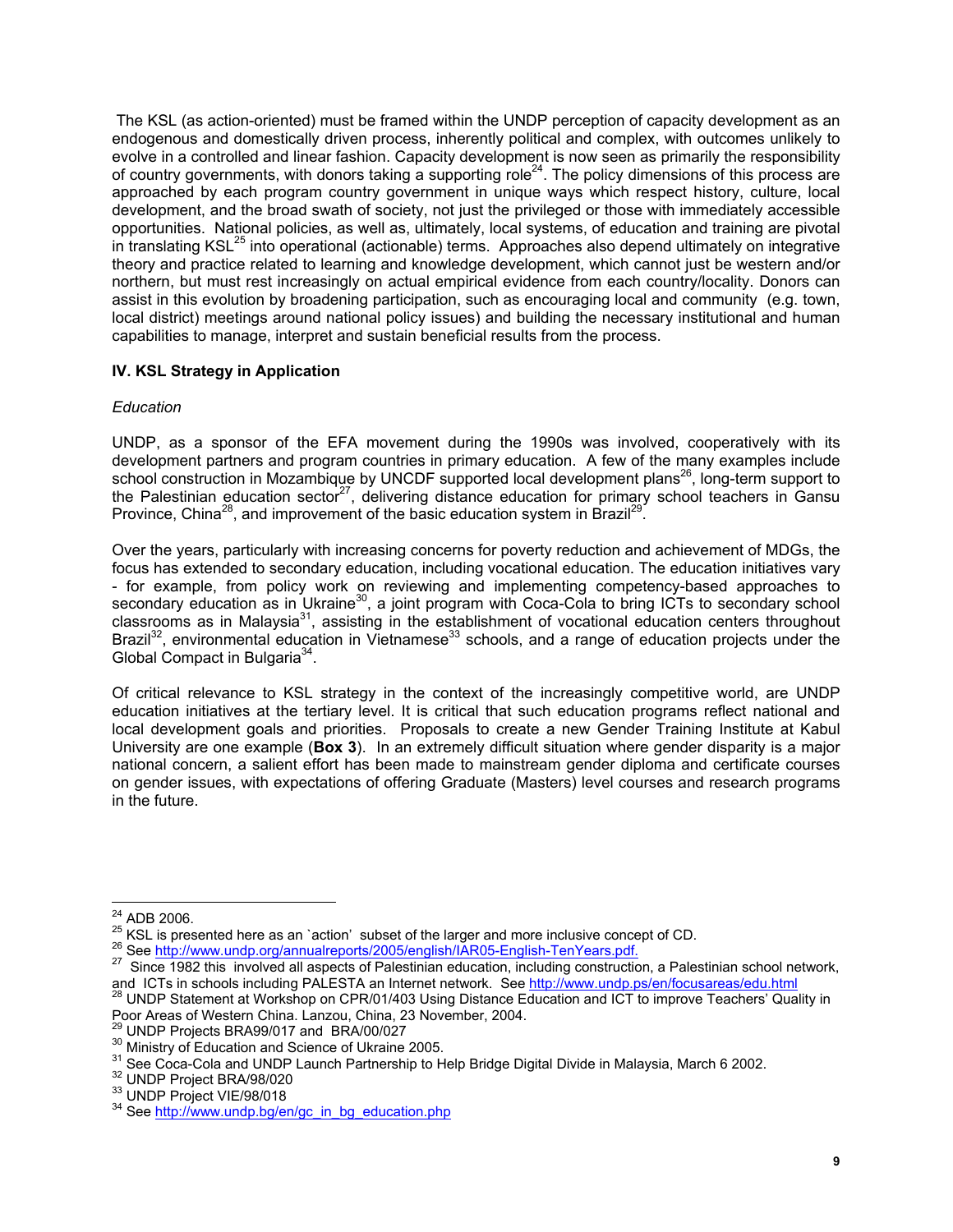#### **Box 3. Gender Topics in Higher Education Curriculum of Afghanistan.**

Since late 2002, the Ministry of Women's Affairs (MoWA) and UNDP have been partnering for the Institutional Capacity Building (ICB) for gender promotion. In August 2004, six government ministries signed a Memorandum of Understanding (MoU) with MoWA and UNDP implementing a gender-training program. This MoU was the second such signing, and expanded the initiative to eleven ministries in total. Over 400 civil servants in eleven ministries and six provinces participated in the program in 2003- 5, assisting officials in wider understanding of how their work impacts women in Afghanistan. Discussions examined the concerns of both women and men in the design, implementation, monitoring and outcomes of government policies and programs, with the aim of achieving gender sensitivity and equality. Part of the UNDP's ICB support to MoWA program, a further MoU was signed in November 2004 to institutionalize a Gender Training Institute, which eventually ha started taking its roots in an academic environment, the Kabul University—the highest academic institute in the country.

#### **Source: UNDP Afghanistan Country Office**

As mentioned in the previous section, KSL programs and strategies need to be designed and implemented in a manner so that they are well aligned with labour market needs and are demand-driven. In Jordan, UNDP has been helping the government assess gaps between knowledge and skills acquired in higher education institutions and labour market needs (**Box 4**) This project is a bellwether in the pursuit of effective methods to align education more systematically with employment opportunities, and can serve as a model for other countries both in this and other regions. Similar efforts have been initiated in Yemen (Phase II LMIS project 2004-2005) and Azerbaijan (Black Gold to Human Gold project 2006). The community college concept is attracting continuing interest, with its demonstrated success in the US, its emphasis on sub-baccalaureate credentialing, demand driven curricula, close links to private sector interests, and general accessibility and open enrollment policies.

#### **Box 4 : Higher Education and Labour Markets in Jordan**

The "Higher Education and Labor Market" project (JOR/05/006), funded by UNDP's Arab Human Development Report Trust Fund, is implemented by the Ministry of Higher Education and Scientific Research in cooperation with UNDP. The project addresses one of the factors contributing to unemployment in Jordan, the mismatch between qualifications acquired through the higher education system and those required by the labor market. Eight public, twelve private universities and twenty one community colleges enroll about 76,000 students annually. A local consulting company was contracted to assess how skills and knowledge acquired by graduates in *Information Technology and Business Administration* matched present and future trends in labour market demands.

The project organized a national workshop which included two hundred specialists in employment services, training and human resource management, private, public sector and universities' representatives as well as students' representatives. Participants explored possible development of Employment Support Services within the Ministry of Higher Education and Scientific Research (MoHESR). Based on workshop outcomes and recommendations of the pilot assessment study, the project was able to make policy recommendations to assist MoHESR in developing a higher education reform strategy to ensure that students graduate with relevant qualifications, to meet present and future labor market requirements of a knowledge-based economy.

#### **Source: UNDP Jordan Country Office.**

UNDP has great breadth of experience in helping countries develop management capacity (e.g. Bangladesh, Bolivia, Egypt, Kyrgyz Republic, Philippines, and Uganda. (See Browne 2002a,2002b). One key consideration has been to bring relevant institutions and ongoing programs together to share experiences and build on necessary expertise for improving the administrative and management capacity at the national and local levels. UNDP Warsaw has assisted in designing and implementing an educational program for Polish civil servants in development cooperation to improve administrative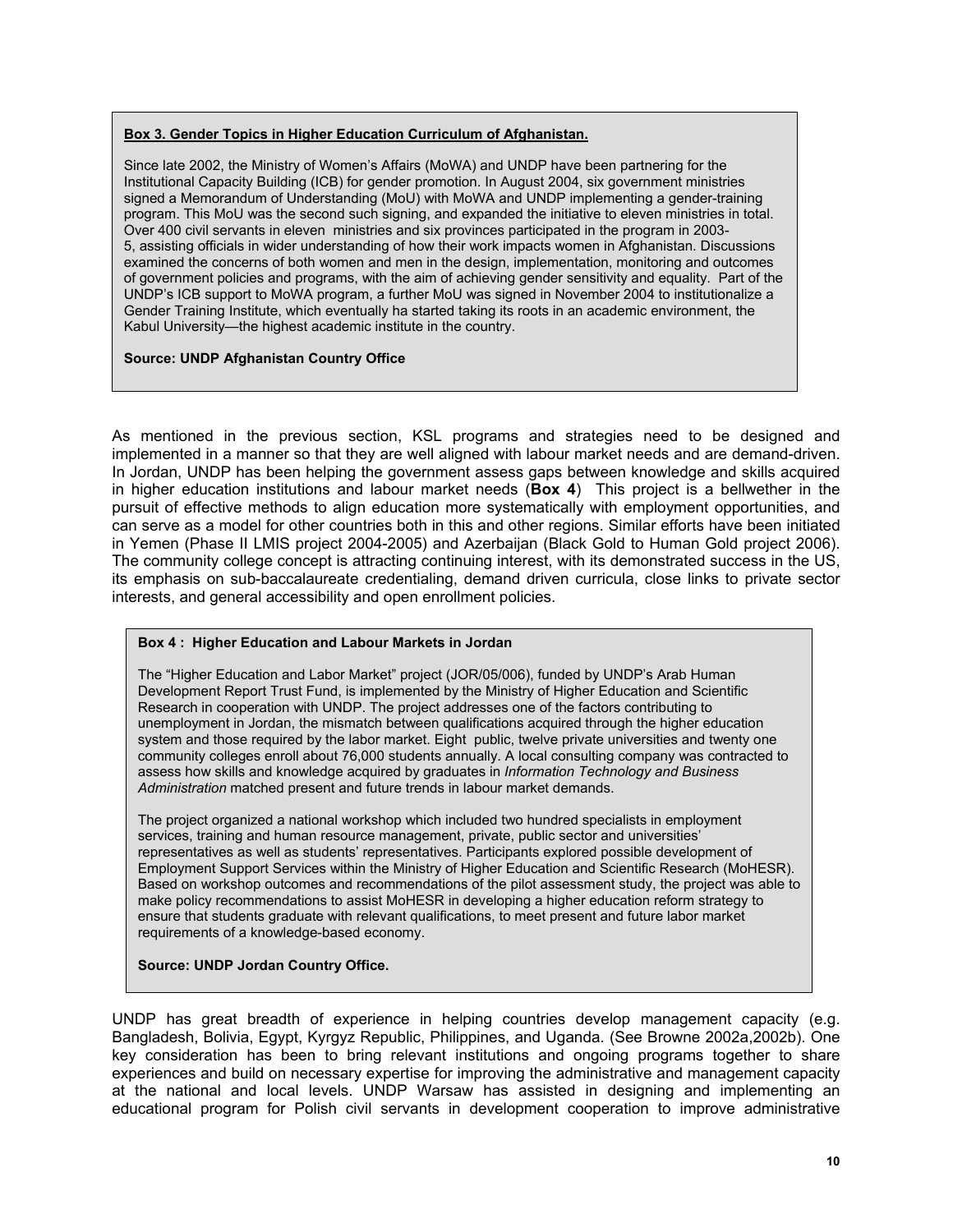capacity to manage ODA and related issues. In response to the need for enhancing government capacity to manage development assistance, UNDP Warsaw is assisting a coalition of development agencies, universities and ministries in designing and teaching courses in development education. Curriculum development and course preparation are being implemented in partnership with European (UK, Germany, and Denmark) academic institutions with highly regarded program in development education. These curricula are being introduced into selected Polish Universities. Foreign aid experts from Poland and abroad are being recruited to supplement coursework with lectures on their own practical experiences in the field. Results include pilot courses in international development, a national conference on development education in cooperation with the Ministry of Foreign Affairs (MFA), Ministry of Education and donors (CIDA, UNDP) to promote the concept of development education more broadly among Polish universities and academic institutions and to facilitate networking and cooperation between universities at national and international level.

This effort will result in coursework on international development that incorporates recent knowledge, experience and practice in this field. As the concept of development education is new and practically nonexistent in Poland, the parallel need is also being met to build up qualified teachers' base in cooperation with the partner universities.

These kinds of ambitious and pioneering initiatives should be watched explicitly, and results shared. Practitioners need information and knowledge to be widely accessible, with easy availability of databases with program typologies clarified, a focus on training of trainers, acknowledgement of 'centers of excellence' and broad involvement of national academic institutions. Otherwise, such capacity development efforts are likely to be less sustainable, and their advantages less well known and available for adaptation elsewhere.

## *Enhanced National Capacity through Continued Professional Training.*

There is abundant evidence of UNDP support to training and vocational education across almost all sectors<sup>35</sup>. Several examples will serve to illustrate the breadth of these efforts. The first example, which combines both education and training in the same substantive area, *disaster management,* is supported by UNDP in cooperation with the Government of India. The National Disaster Management Framework (NDMF) by the Ministry of Home Affairs (MHA) in India requires communities to face various hazards by generating wider awareness through training and cooperative planning. The capacity of various generating wider awareness through training and cooperative planning. stakeholders to counter the adverse affects of disasters through integration of disaster mitigation into development planning is enhanced by special training. The NDMF framework is a road map to guide these initiatives. Human resource development programs include training engineers, architects, and masons in safe construction practices. In addition, training of teachers and development of education curricula for school education incorporating disaster management as a core subject are being institutionalized in partnership with educational boards.

Central to these initiatives is recognition of the crucial role that that educationalists and students can play in building awareness in communities. Schoolteachers and children can become model disaster managers especially in communities that have experienced recent disasters. They have demonstrated capacity for identifying vulnerabilities, coping with them and `teaming' together with other local representatives and villagers to find ways to reduce impact of the disasters on the community. Schools are thus seen as a credible institutional resource in meeting community needs. The Central Board of Secondary Education (CBSE) has successfully introduced Disaster Management as a frontline curriculum for class VIII and Class IX and proposed for class X in 2005 - 2006 in all the school board and has already imparted training to more than 1000 teachers throughout the country. This program offers useful insights as to how a major KSL activity i.e. training of key stakeholders, can be integrated with the education system and within the communities. Thus an integrated approach to KSL capacity development should be an essential component of the capacity development strategy.

The human resources and the KSL capacity in special situations are often in decline and the strategy may call for different approaches and programs. While maintaining close cooperation with other agencies'

 $\overline{a}$  $35$  See for example 56 cases in Part B of Lopes and Theisohn 2003.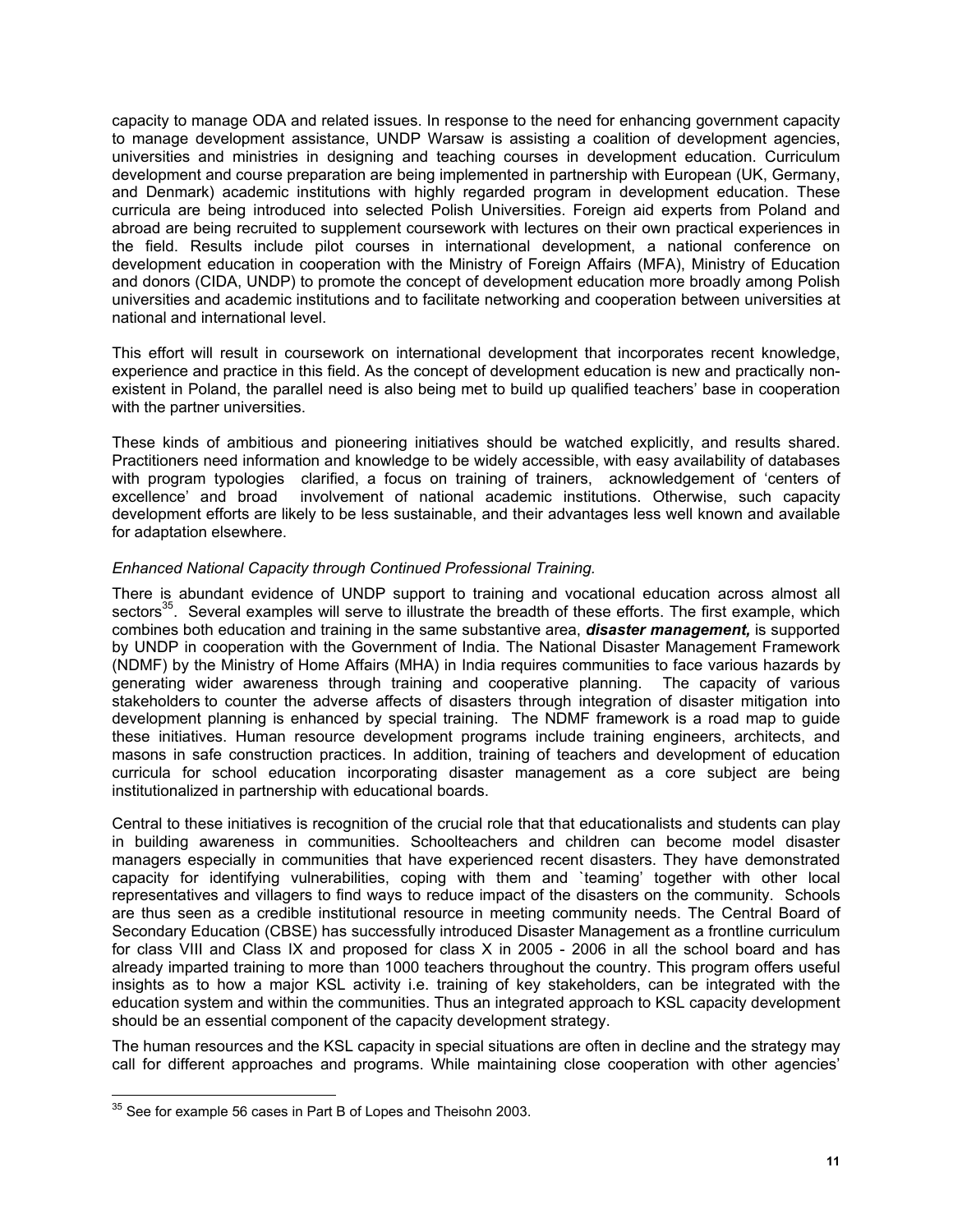programs in KSL is always a necessity, in case of special situations, it assumes a greater priority. The *HIV/AIDS pandemic* has caused extraordinary destruction to the human resource pool of many developing regions, especially Sub-Saharan Africa. UNDP, with its development partners, has been at the forefront of bringing relevant knowledge into local communities, and helping them cope. One example is an interagency initiative to assist young people living with HIV/AIDS to find employment. (**Box 5.)**

#### **Box 5. Training HIV-positive young people to enhance their potential for employment in South Africa.**

UNDP in partnership with UNFPA, UNICEF and the National Department of Health are working in three pilot provinces (Eastern Cape, KwaZulu-Natal, Limpopo) to build community and home-based care and support, community action-based research, and training for HIV-positive youth to enhance their potential for employment.

Among the objectives of the program are improving quality and scope of care and the support to affected young people, deepening consideration of sexual attitudes, relations and practices, as well as creating a more conducive environment for young people to become productive members of society, through increasing their skills and job opportunities, and augmenting local government capacity to monitor and evaluate services in their area. Results are expected to include heightened socio-economic status of women in program areas, reduction in hi-risk sexual behaviour, improved local planning for and participation in HIV/AIDS prevention initiatives and services, and stronger roles for youth in all these efforts.

#### **Source: http://www.undp.org.za/projects/training\_hiv.html**

Following the devastating effects of the 2004 tsunami on Sri Lanka, UNDP has conducted **workshops for journalists i**n covering natural disasters. The Sri Lanka Press Institute (SLPI) supported by UNDP held a series of training workshops for local and provincial journalists in eight tsunami–affected districts. The purpose is to strengthen reporting skills on disaster-related issues including monitoring of recovery activities. Discussions centred on how the tsunami was reported, and how the process could be improved, with emphasis on journalists' reporting skills especially on post-tsunami reconstruction and rehabilitation activities, and particularly on monitoring the aid inflow. The workshops sought to build on provincial journalists professional attitudes, skills and knowledge in key areas of disaster management and reporting, reconstruction, rehabilitation and humanitarian activities. Instruction also covered aspects of personal safety, dealing effectively with stress and trauma affecting journalists themselves, as well as ethics of interviewing/photographing victims after disasters of this magnitude.

ICTs and the blending of new technologies with learning processes have emerged as crucial training tools. One bellweather is the experiment being conducted by UNDP and partners in Saint Lucia<sup>36</sup> to develop innovative educational opportunities for public service professionals within the region. The goal is to raise professional standards of service to internationally acceptable levels. In this first pilot effort, in conjunction with the Ministry of Labour Relations, Public Service & Co-operatives, UNDP Barbados and partners are facilitating the first Virtual Development Academy (VDA) World Campus initiative, with the launch of the Harvard /CBI Advance Negotiation Online Training Course for public servants in St. Lucia. An online learning program is geared towards equipping public and private sector officials with *heightened management and negotiation skills*. If the pilot is successful, wider offerings can be made available to the Government of Saint Lucia and to other interested small island nations.

This kind of e-training approach is exciting, and attractive to an increasingly wide audience. The possibilities are enormous, for linking education and training for professionals, para-professionals, and persons seeking reputable new knowledge in ways in which their time and achievement can be recognized as value-added and certifiable. Academic rigor and practical knowledge can be merged through linking these new techniques with reputable western universities through

 $\overline{a}$ <sup>36</sup> UNDP. Capacity Development Strategy for Knowledge Services and Learning. Learning Resource Center. October 2006.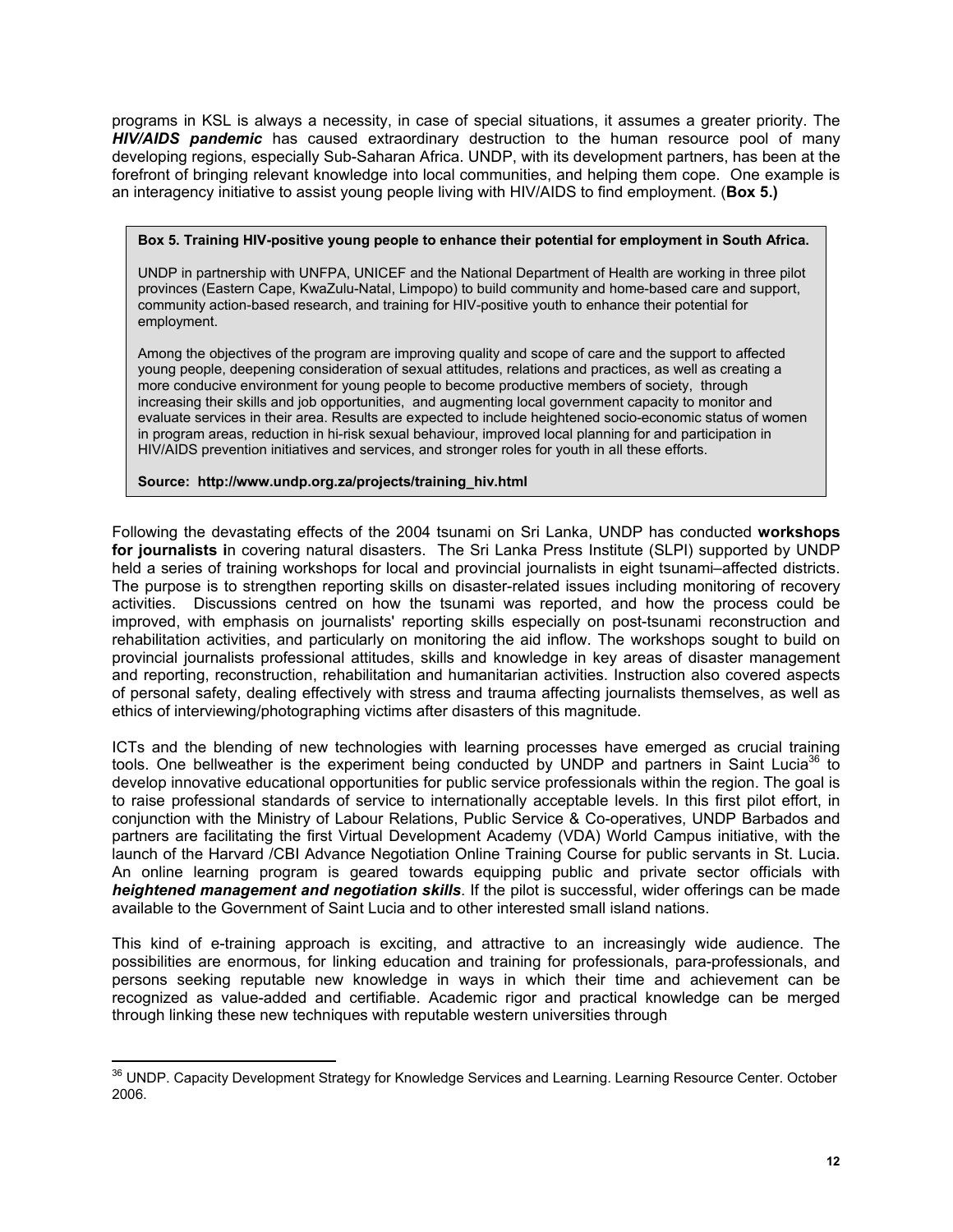- standard curricula consisting of blended learning offerings which could lead to `branded' certification in partnership with institutions such as Columbia University, New York, London School of Economics and Political Sciences (LSE), Harvard University –MIT and others with
- a repertoire of self paced learning products from which applicants can select, and then complete, programs , and then be examined/certified at their own time and pace.

Effective though these training methods and programs may be for a few lucky enough to come within their orbit, they cannot ignore the issue of `large numbers' at the heart of anti-poverty initiatives. The ILO has focused much attention recently on the concept of `decent' work, and inconsistent but burgeoning informal economies which form the bulk of employment for the majority of poorer populations worldwide. In addition to meeting training needs of key individuals and institutions of government, training institutions in the developing world need to encompass the knowledge and skills development needs of these large numbers, with relevance, compassion and awareness of the vast obstacles they represent, if unmet, to national progress. The rapidly changing vocational/technical sector is a pivot-point for this kind of intervention, and ICTs are also being brought to bear on this problem. UNDP has a role to play in assisting countries deal with the KSL aspects of youth unemployment, as exemplified in Jordan, or Azerbaijan<sup>37</sup>. The socio-economic impacts of widespread under- and unemployment especially in the poorer regions has heightened policy interest in better understanding of informal economies, and how entrepreneurial skills can be imparted to young people in the way of job-creating rather than just jobseeking attitudes and behaviors.

One of the successful learning products that is universally accessible, convenient, cost effective and scalable is the UNDP Virtual Development Academy (VDA). The VDA provides a blend of online learning courses, (Instructor-led or self paced), as well as applications of learning through cases and real-time projects. The VDA World Campus could be an important tool to offer continued professional education to our valuable external partners and stakeholders, who oftentimes do not have the resources or capacity to invest in such developmental initiatives, despite their intent. The VDA World Campus can be offered as a learning platform to both national partners and other UN agencies to enhance inter-agency collaboration and to foster system-wide coherence. Since learning offers an enabling and non-threatening environment for collaboration, this can result in building stronger partnerships with them in the spirit of "those who learn together, work together better".

 $\overline{a}$  $37$  Hopkins et al 2006.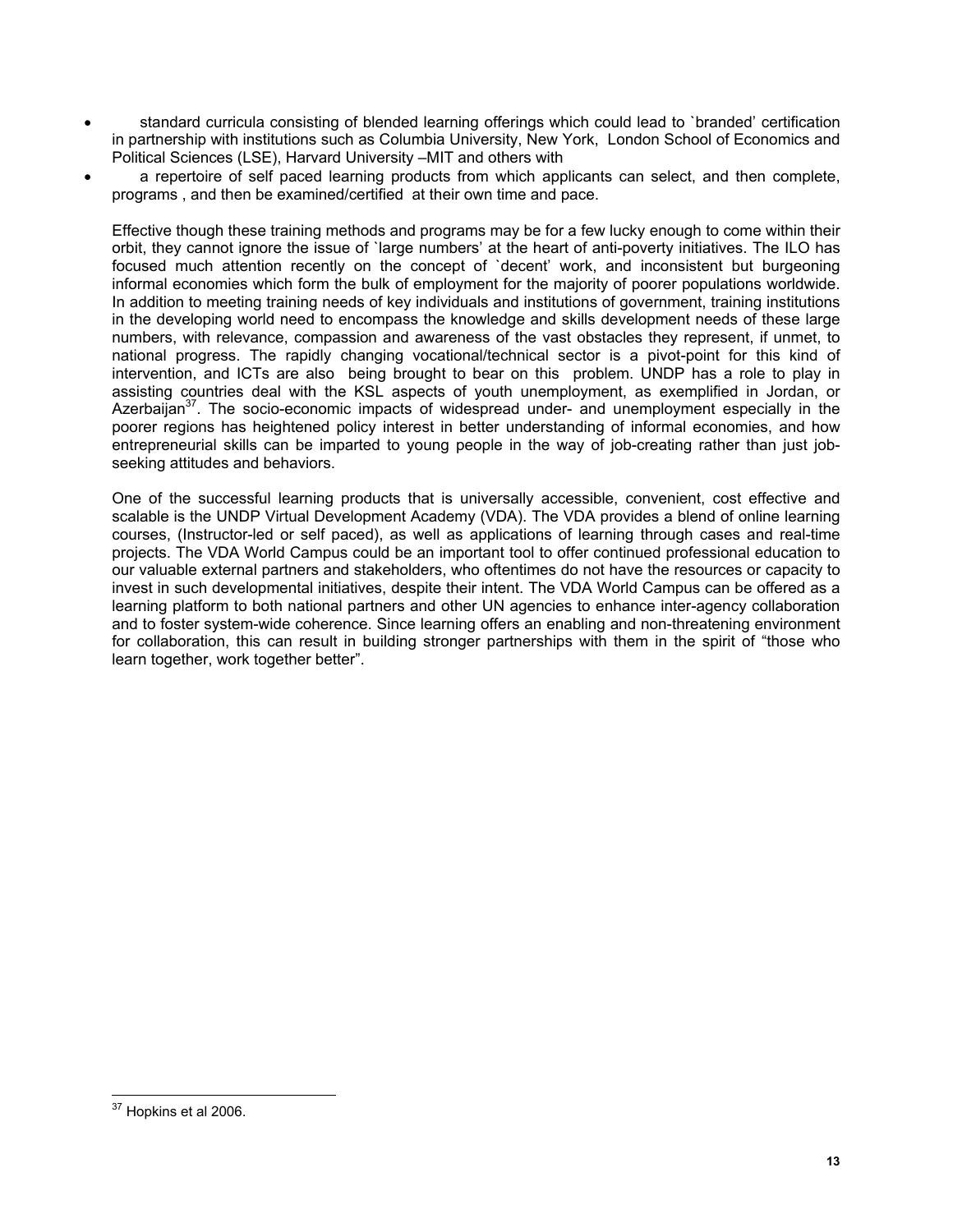#### **The World Campus Pilot at St. Lucia: "Press Release"**

#### **UNDP AND PARTNERS BRING ON-LINE TRAINING TO SAINT LUCIA**

Castries October 12, 2006- With the challenges posed by globalization, there is increasing need to provide innovative educational opportunities for public service professionals within the region, to ensure that professional standards of service are consistent with international standards. In conjunction with the Ministry of Labour Relations, Public Service & Co-operatives, United Nations Development Programme for Barbados and the OECS has responded to this need by facilitating the first Virtual Development Academy (VDA) World Campus initiative, with the launch of the Harvard /CBI Advance Negotiation Online Training Course, for public servants in St. Lucia.

The launch takes place on Wednesday October 18, 2006 in Saint Lucia and 50 Public Sector Officials will benefit from the pilot with the expectation that the programme will be expanded to include the Private Sector and Civil Society, with a second group of 50 persons.

The online learning programme is geared towards equipping public and private sector officials who engage in negotiation, with the skills and knowledge to achieve their professional objectives. Public servants enrolled in the online programme will be provided with skills in negotiation and consensus building which can be applied to all areas of their professional work, such as development and implementation of projects and programmes in partnership with international and governmental stakeholders and participation in regional and global processes and forums dealing with relevant issues.

Saint Lucia, Office of Public Sector Reform (758) 468-2146

#### *Knowledge Services*

There is currently a growing demand for knowledge exchange and operational support at country level<sup>38</sup>. UNDP has concentrated extensively on its own internal knowledge service functions, and provides these to countries through a variety of networks at both country and regional levels (for example, through the Sub Regional Resource Facilities, the International Poverty Center, VDA World Campus and Institute@.). It has also promoted country capacity to develop such services, for example in orienting Members of the National Assembly in Vietnam and their staff, and strengthening capacities for legislative research<sup>39</sup>, a one day workshop for members of the Namibian Cabinet, analysis of knowledge services sectors in the Maldives<sup>40</sup>, assisting in linking small and micro-enterprises to export markets in Kenya<sup>41</sup>, and contracting studies on e-governance and ICT conditions in Macedonia<sup>42</sup>. The Institute@ World Campus, offers practical training courses at various Global Conferences. The concept behind this model is simple but novel—to harness the expertise and knowledge that congregates at major meetings to develop true capacity building Institutes. These are not lectures and traditional side-events (all valuable in their own right), but are actual small group practical training. Many delegations already comprise of highly experienced and skilled trainers and facilitators. The Institute@ invites them to participate and leverage their travel for a complimentary, and highly needed knowledge sharing opportunity, through offering applied, hands on training courses.

Knowledge service support provided by UNDP have thus covered quite diversified areas – both traditional as well as new and emerging ones. For example, UNDP Kazakhstan has initiated a project to develop geographical information systems (GIS) for disaster preparedness. New methods of analysis are being applied to improve disaster protection in Central Asia. Due to the diversity of relief, landscape, climate conditions and industrial infrastructure Kazakhstan is subject to potentially catastrophic outcomes dues to natural and man made disasters, such as devastating earthquakes. Around 30% of the country with more than 6 million inhabitants and a high concentration of industrial facilities (40%) are located in high seismic zones. The purpose of this project is to apply GIS technologies in the state system for disaster

<sup>&</sup>lt;sup>38</sup> ADB 2006.

<sup>&</sup>lt;sup>39</sup> See <u>www.undp.org.vn/undpLive</u><br>
<sup>40</sup> See Draft Diagnostic Trade Integration Study, Republic of Maldives, 2006.<br>
<sup>41</sup> UNDP Kenya Quarterly Newsletter. February 2005.<br>
<sup>42</sup> ICT Assessment Report of Municipalities in Mac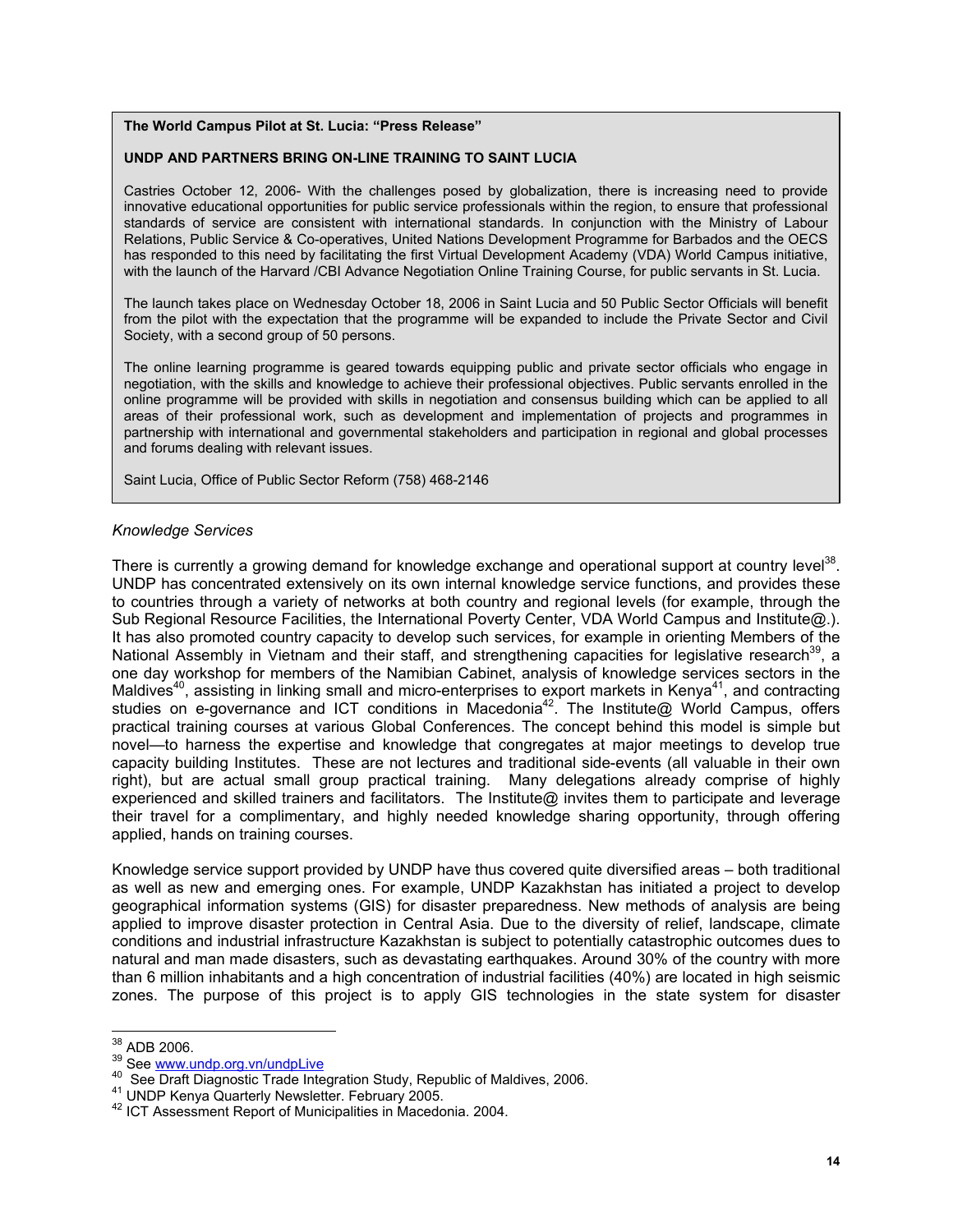preparedness and response. A working team has been set up for system design and elaboration, examining data availability, information gathering, overcoming inter-sectoral barriers. Training is also envisioned related to UNDP project content and format, fund raising procedures, reliability of procedures for protection of the population, as well as the environment.

In today's world, as already noted, ICT is a critical means not only for education and training, but also in terms of connectivity to knowledge services, particularly for remote areas or small island states. (**Box 6**)

#### **Box 6 : People's First Network in Solomon Islands- gateway to the rest of the world**

The People' First Network (PFnet) Initiative in Solomon Islands is an affordable telecommunications network, established in 2003 with the funding and technical support from the Solomon Islands Development Administration and UNDP and UNOPS. This is an innovative initiative for a small islands country providing email access through innovative low cost technology. Remote locations across the Solomon Islands connect to the Internet using a simple computer, short wave radio and solar power.

The network helps communities keep in touch, participate in governance, find educational opportunities and generate new sources of income. It assists low income groups in taking charge of their own development through access to improved information and knowledge. It enables them to voice their opinions in matters concerning their well being and development, allowing direct contact with decision makers and the media. This case illustrates how IT innovations can build on available local resources, making technology work for less privileged communities and bridging the digital divide.

**Source : Lopes and Theisohn (2003**

## **V. KSL strategy : further issues**

*Key considerations in policy, advocacy and program design relative to the KSL strategy*

In line with HRD principles suggested above, the following are recommended as useful tools in support of this KSL strategy during design stages

- Reliable, routinized data series on existing education/training offerings to find areas/institutions of maximum leverage,
- Formal, country-level coordination mechanisms around donor initiatives across education and training projects/programs that fit with (and foster) national, more integrated HRD approaches, and are consistent with UNDAF/UNCT agendas, and work plans,
- Partnerships with government and academic institutions and recognized centers of excellence.
- Similar formal mechanisms across sectors, such as inter-ministerial advisory boards to encourage engagement, and ultimate ownership at national levels, and strong monitoring and evaluation,
- Close articulation with local delivery systems, and
- Careful alignment of individual, organizations, and institutional environments in KSL efforts<sup>43</sup>.

UNESCO in their new guidelines <sup>44</sup> point to six stakeholder groups in higher education: governments, higher education institutions/providers including academic staff, student bodies, quality assurance and accreditation bodies, academic recognition bodies, and professional bodies. In view of the proliferation in `disreputable providers' nationally and internationally, two factors have become increasingly important: quality of offerings, and institutional accreditation Unfortunately, students often need protection against

<sup>&</sup>lt;sup>43</sup> DFID 2002.

<sup>&</sup>lt;sup>44</sup> Guidelines for Quality Provision in Cross-border Higher Education (2005)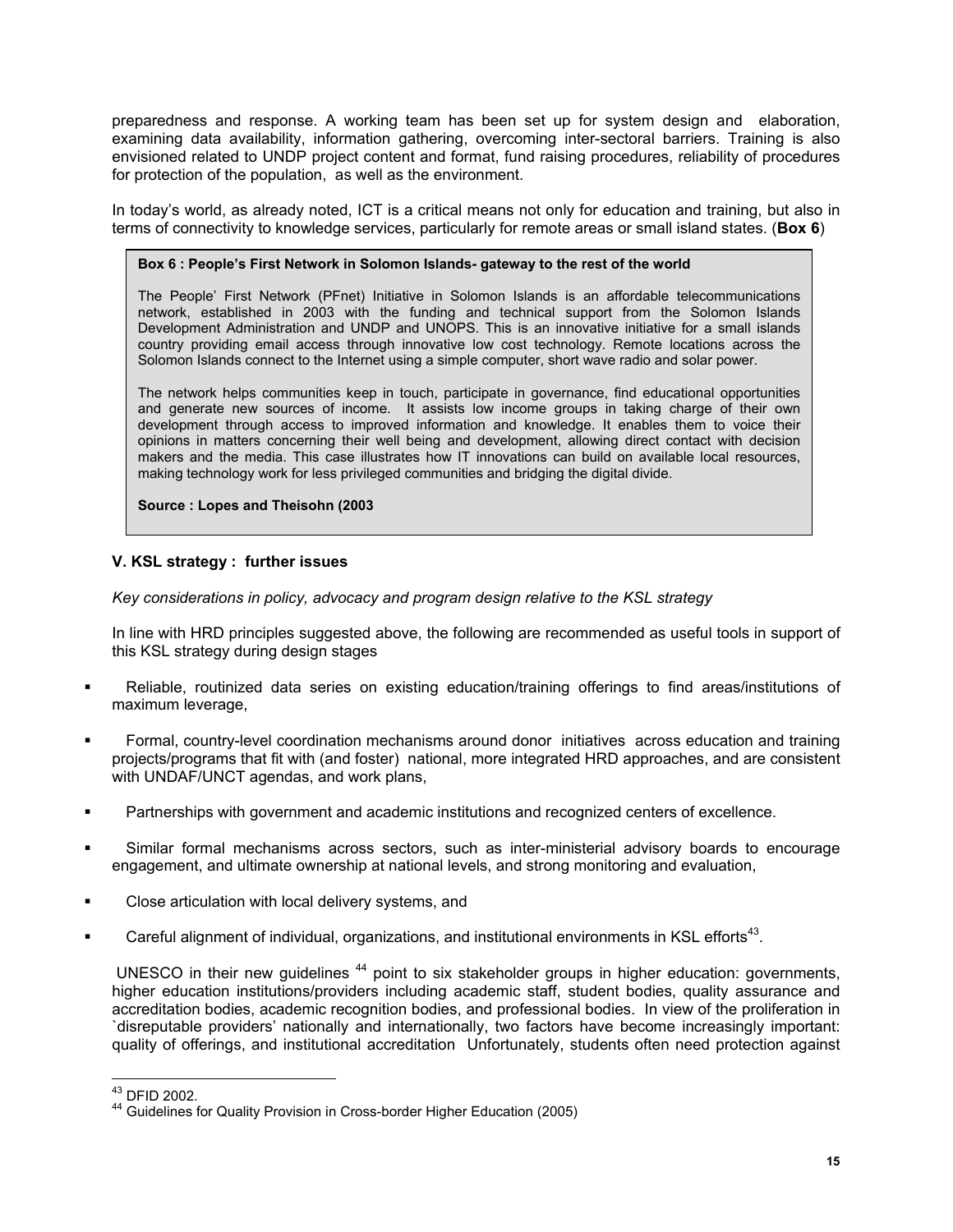unscrupulous degree mills and worthless expensive and time-consuming 'education'<sup>45</sup>. Furthermore, KSL activities involving adult and higher education should a) be flexible as to when, where and how opportunities are made available, so as to be adaptive to a variety of specific learner needs, and b) take advantage to the extent possible of distance education modalities. These steps can reduce costs and unwanted outcomes (e.g. brain drain) associated with travel, and can accommodate to various considerations such as pace of learning, and media preference.

Technical and vocational education training courses are typically of two kinds: anti-poverty program measures to enhance employability, and in-service or skills upgrading training (e.g. for teachers, nurses or public sector managers). ILO provides several models for the first kind, notably the InFocus Program on Skills, Knowledge and Employability (IFP/SKILLS)<sup>46</sup>, which helps people become more employable through advocacy and knowledge development. In-service and skills upgrading programs are offered by the UN system across all sectors, and at all levels from national to local. Training can be used to strengthen capacity in weak, or new agencies, or simply to keep productive personnel performing well and promotable. It can be through on-site workshops, seminars, conferences, `horizontal' peer-learning on the job, or off-location short courses, study tours or web-based e-training. It can also be misused. If not well designed, workplace-linked and effectively evaluated, training may only serve as a `chalk and talk' exercise, to 'transfer information from blackboards to notebooks $47$ , or to provide trips abroad for already well-placed bureaucrats. Nevertheless, training is a crucial element in KSL for the foreseeable future. Tools and methodologies are widespread in all sectors, and some examples are discussed in three case-specific applications below (on education, training, and knowledge services, respectively).

## *Applications of the KSL strategy best/most commonly used and the good practices*

Nations are continuously engaged in their own `societal capacity development' through their own ongoing formal education and training institutions, and donors are often asked to contribute to this process in a variety of ways. The World Bank and regional banks have assisted with construction, equipment, as well as providing extensive and research-based technical assistance. UNDP has often partnered with the banks, and other UN and bilateral agencies in these programs in a variety of roles, such as assisting countries to

- Extend educational opportunities for girls in poor communities (Mozambique, India [Janshala])
- Modify curricula for children with special needs (Lebanon)
- Develop competency-based approaches as part of education reform (Ukraine)
- Build institutional professional development in the judiciary (Pacific Judicial Education Program)
- Provide lighting to schools through micro-hydro-power system (Dominican Republic)
- Strengthen provincial government capacities to promote childrens' rights to education (Vietnam)
- **Introduce sustainable human development into school textbooks (Azerbaijan)**
- **Inter-connect sixteen schools jointly to the Internet via broadband VSAT technology (Ethiopia)**
- Design and implement environmental education on wetlands (Trinidad & Tobago)
- Offer civic education programs (Fiji), and

<sup>&</sup>lt;sup>45</sup> The Bologna Process is a pan-European initiative to provide regional standards for tertiary education.

<sup>46</sup> See http://www-ilo-mirror.cornell.edu/public/english/employment/skills/index.htm<br><sup>47</sup> Fukuda-Parr et al. 2002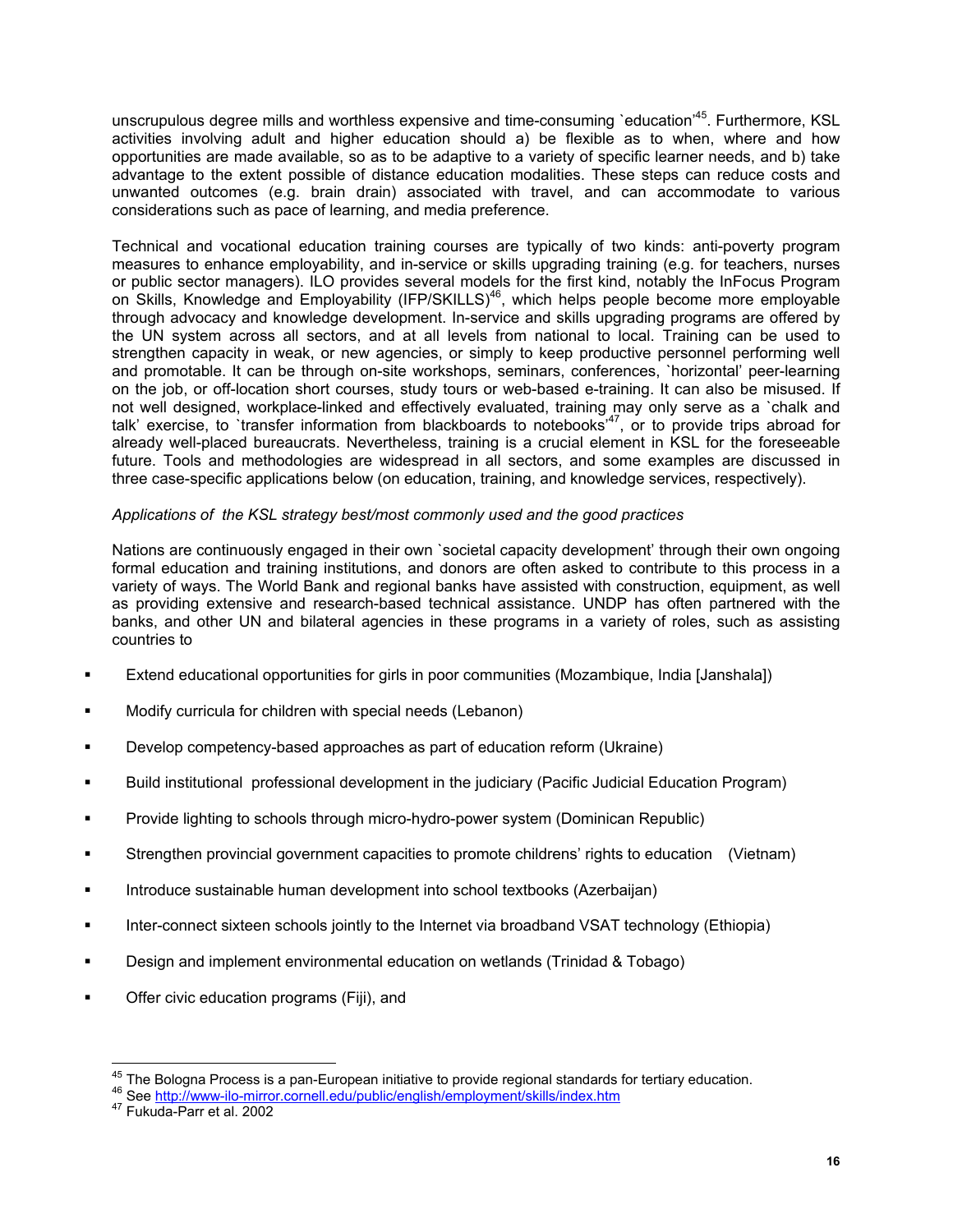Contribute to improved basic education system performance via distance education for teachers and education administrators (Brazil).

Blended learning and technological developments can play a major role in knowledge services. Any strategy should look at the capacity requirement and the best approach or "best fit" to build capacity. Even greater diversity, especially across sectors (e.g. health, energy, agriculture, transportation and telecommunications, and environment) is evidenced in more `opportunistic' and special-case donor supported KSL. Examples include several types of vocational short-term training in microfinance/accounting principles, and computer operations, womens' empowerment, and income generating activities (Syria), energy-efficient engineering services with UNIDO (Malawi), senior civil servants' training (Kosovo), employment skills training (Mongolia), staff training for the Presidential Administration of Romania, training in development project planning and administration (Chile) and several community based KSL programs at local levels<sup>48</sup>.

A common thread running through these applications is UNDP's responsiveness to requests to supplement functioning of already existing institutions. UNDP works best when it is *partnering* with other key stakeholders - other donors or development agencies, private sector partners, or public agencies. Good-case scenarios are most generally encountered with well-planned, collaborative in-country training accompanied by effective follow up. An institutional culture of no-blame, reform-minded, flexibility and openness to change is also crucial. Building human resourcefulness through local approaches, often coupled with decentralization in public sector decision-making provide a fertile platform for effective KSL. In particular, in-country training as a modality has been growing steadily over recent years, showing clear comparative advantages in cost-effectiveness, wider and more equitable reach to beneficiary populations, especially to women participants, and greater transparency and facilitation of local experience-sharing<sup>49</sup>.

## *Lessons learned*

Key generic judgments from recent evaluation reports of UNDP-supported KSL programs indicate the following:

- Objectives and measurable outcome indicators should be explicit in KSL program design (G1-SGN2- SASN3) (2000-2003)
- Sustainability of beneficial outcomes should also be explicit: `a focus on effecting lasting change has often been lost to the immediate concerns of program delivery' (Lao/001/VO1)
- Success on a small pilot scale is of little value if results are not widely adopted and implemented by state institutions (SUD/97/017)
- Programs to encourage grassroots participation must involve target beneficiaries early in program design (ZAM/97/007)
- Training materials should wherever possible be reproduced locally in appropriate ways e.g. language, methodology (ZAM/97/002)
- Audio-visual resources and particularly community radio seem to be the best vehicle for information/training for a significant number of actors (*l'Association des Municipalités du Mali*, AMM)
- `Teaming' skills needed for effective public sector service delivery are often in need of capacity development and KSL, particularly in transition economies (BiH/96/035)
- Follow-up, with national and regional partners is crucial to consolidate initial program successes (UNDP/RBAP Paragon Regional Governance Program), and

<sup>&</sup>lt;sup>48</sup> Ghanime and Jahan 2004

<sup>49</sup> See Vietnam experience at http://www.undp.org.vn/service/learning/contents/incountry.htm.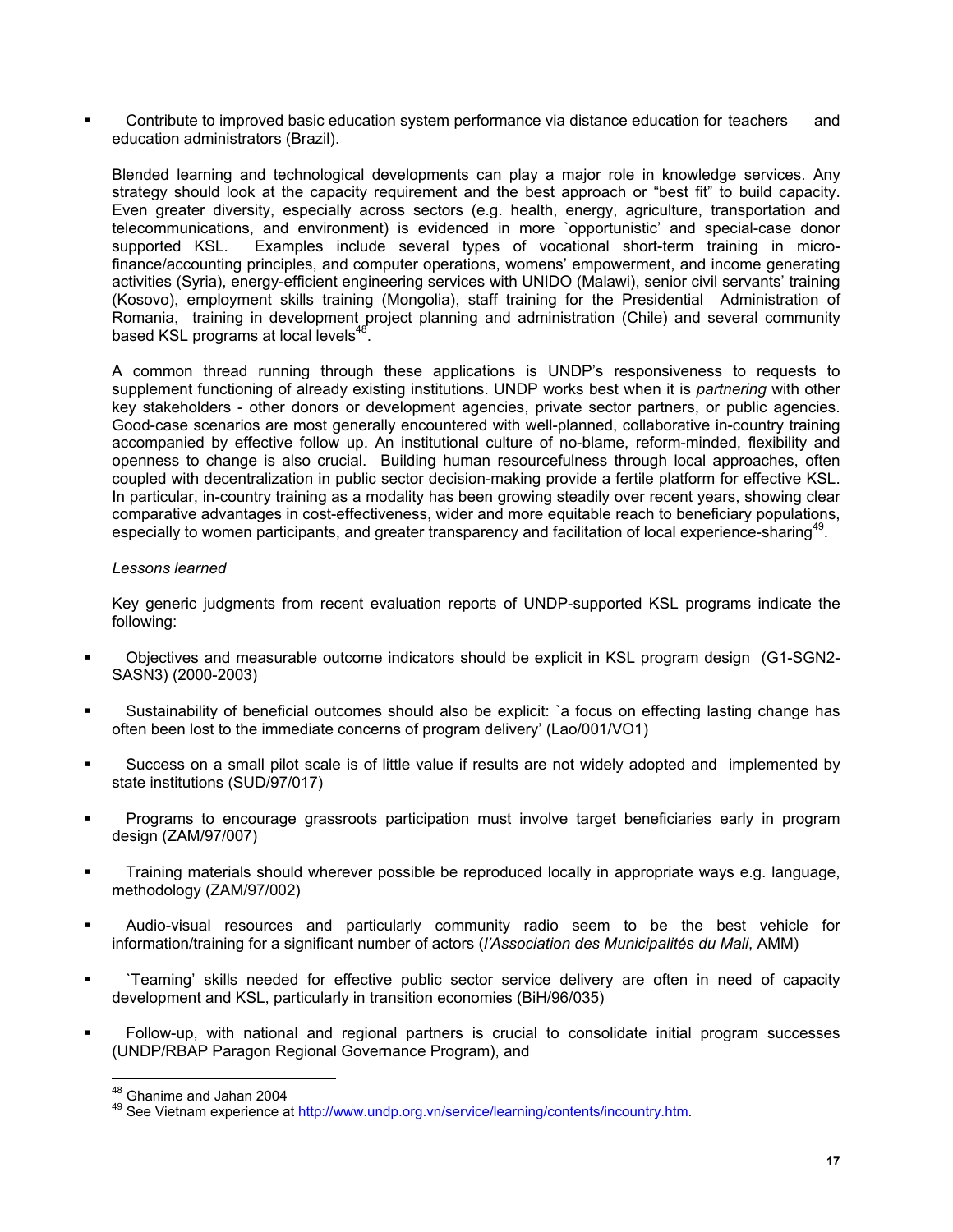Cost-sharing in KSL projects is an important incentive; for example, participant responsibility for travel costs does not detract from interest or reported experiential value (CPR/96/507).

Lessons are also usefully collected in the UNDP Assessment of Development Results (ADR) series<sup>50</sup>. For example, KSL initiatives should contribute to strengthening a culture of broad national-to-local commitment to, and assessment of development progress. This implies close attention to improvement of national statistical series, and the general concept of data-based decision-making at all levels. Increased availability of web-based information helps knowledge transfer. It also permits expatriate nationals to become more involved in many ways, such as through training national counterparts through TOKTEN<sup>51</sup>.

Public sector KSL seems to be most effective when three sets of factors<sup>52</sup> are well integrated and managed : individual-level variables (motivation, existing capacity levels, specific job-training needs); organization-level variables (internal reform policies, restructuring, senior management commitment)

and institutional environment variables (national policies, public sector investments, incentive structures). Moreover, World Bank research<sup>53</sup> suggests that training is most effective when it is designed and financed by the ultimate employer—that is, the organization, ministry, or other unit—that is seeking to improve outcomes through training and accountable for the funds that are spent on training.

• focused on specific organizational outputs and outcomes that are being sought as part of an efficiency drive, change management process, or other clearly articulated goal.

• operating within a results-based organizational environment, with benchmarks defined before the training program and regular measurement of performance after the training, and within clearly defined organizational structures so that an identifiable group of individuals are collectively responsible for demonstrating results on organizational outcomes.

• formulated for organizations that operate within a favorable institutional, legal, economic, and political environment with demonstrable demand for the organization's outputs.

Finally, good practice usually illustrates `engagement' of relevant stakeholders, private sector and NGOs in the business of building public sector for improved service delivery. Local control - defined as management responsibility at the level at which KSL is being applied - over strategic goals and outcomes should be encouraged. Change in public agencies needs `championing' both at senior policy levels *and* among the immediate supervisors of those who are undergoing the KSL `treatments'. Most importantly, all capacity development interventions should be followed up thoughtfully and with sophisticated, accurate methodologies to determine actual, rather than rhetorical achievements.

#### *Situations when the KSL applications should not be used*

The range of applications in examples cited earlier represents clear verification of the extent of UNDP experience with KSL applications in education, training and the knowledge system development. Overlooking local contextual influences affecting KSL initiatives, however, can be counter-intuitively detrimental to developmental goals. For example, investment in advanced medical training for young doctors can likely result in their migration to urban centers or overseas, thus further incapacitating public health systems $54$ .

Browne (2002a, 2002b) and Lopes and Theisohn (2003) have addressed strengths and weaknesses of capacity development approaches generally in terms of operational implications for practitioners, and have outlined `perverse incentives'. Shortcomings of external involvement in national education and training programs are well documented. The UNDP evaluation reports note the following :

<sup>50</sup> See http://intra.undp.org/eo/country-evaluation.html

<sup>51</sup> Country-Evaluation: Assessment of Development Results: Syria, UNDP.2005.<br>
<sup>52</sup> DFID 2002<br>
<sup>53</sup> Nelson 2006<br>
<sup>54</sup> European Commission 2005.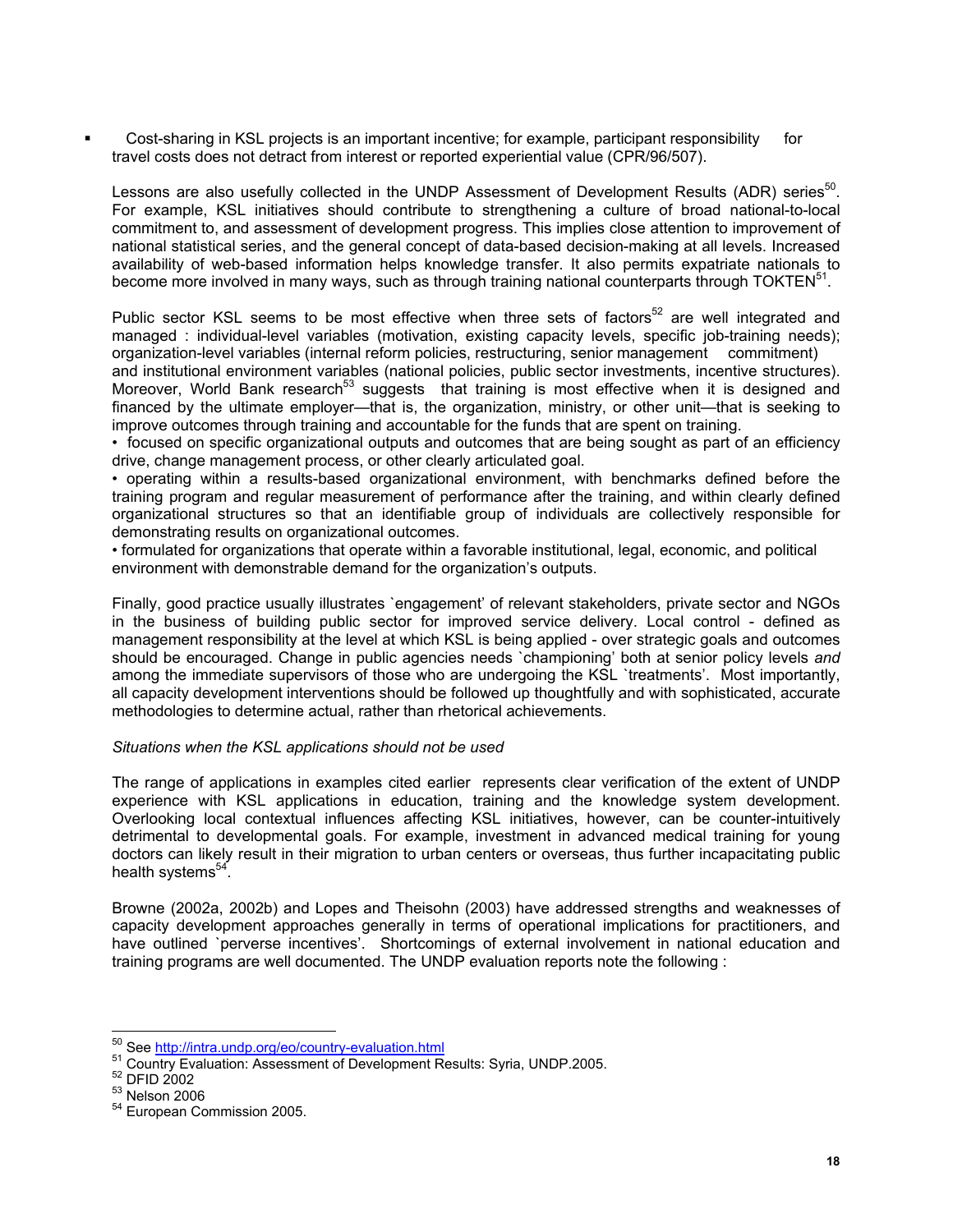- Educational reform efforts should not be attempted without strong community ownership; `in general, schools were not ready for new ways of management'. (ARM/97/003/A/01/99)
- Training efforts in public sector reform should not be `one-off' or separate from a comprehensive national reform agenda; capacity development should not be perceived as `a narrow set of capacity development activities...individual training, study tours and equipment'. (ZIM/97/008)
- Local planning schedules, differences in management cultures and even variations within municipal districts should not be ignored; `regional differentiation was not internalized in project design. This was an important omission and should be kept in view in future programs' (IND/97/444)
- Education and training support for capacity development should not be `supply-driven', but applications should be carefully targeted toward empirically demonstrable needs: `beneficiary institutions believe that, while generic ...training received under the project has been useful, the more technical areas in which their special requirements lie have ...not been addressed by the project' (YEM/00/100)
- In knowledge systems design and implementation, local languages/interpretation cannot be ignored, either in application of systems procedures, or in surveys. Especially where international consultants are not working in national or local languages, communication can become an almost insurmountable problem. For example, as part of policies to promote educational reforms as building blocks for a knowledge society and for developing intellectual capital in the Arab region, UNDP/RBAS has been assisting five Arab states in assessing effectiveness of mathematics and science teaching in primary and middle schools by use of a quadrennial international survey<sup>55</sup>. `The problem of unreliable communication facilities was compounded by language as not all data managers had working knowledge of English. Translation of test instruments from English into Arabic also proved problematic, particularly in the absence of standard technical terminology in Arabic'. (RAB/01/005/A/01/31/REV.1).
- The context for individual sustainable livelihoods cannot be forgotten, especially in programs for developing local capacity in poorer regions, for example empowering women for natural resource management through localized education/training, The entire `livelihood system' surrounding each person will constrain their attitudes and behaviours towards new techniques and ideas.(IND/97/445)

These results from UNDP experience serve not only to reinforce the value of intelligent program feedback, but also to guide future efforts. Among the most important concerns raised about capacity development strategies has been failure to distinguish between shorter term donor-identified exigencies, and longer term and more sustainable solutions.

`We ...argue strongly against donor support to capacity development through short-term technical fixes in individual organizations. Such approaches are often naïve and poorly informed. But we also argue strongly against falling into the opposite, cynical trap, where capacity development is deemed impossible because of "politics" disparaged as implying opportunism, clientelism and corruption, or because of "the nature" of the state and society in poor countries. Instead, we advocate a pragmatic, patient, systemic approach to capacity development and the capacity development support which focuses on change in outputs from organizations and organizational networks.' Boesen (June 2004)

In addition, traditional scholarship schemes or study tours should be carefully assessed on their merits, avoiding focus on elites<sup>56</sup>, and taking into consideration probabilities that recipients will provide tangible public returns on the investment.

"Cynicism about 'training' is (justifiably) setting in; 'capacity building' is becoming a devalued currency. The recent \$60 million program of overseas scholarships for federal and provincial officials sends the wrong signals, having been approved by the World Bank in the absence of firm government commitment to far-reaching reform of the public sector." (Watson 2005).

 $\overline{a}$ 

<sup>&</sup>lt;sup>55</sup> Evaluation Report. (RAB/01/005/A/01/31/REV.1). September 2004<br><sup>56</sup> European Commission 2005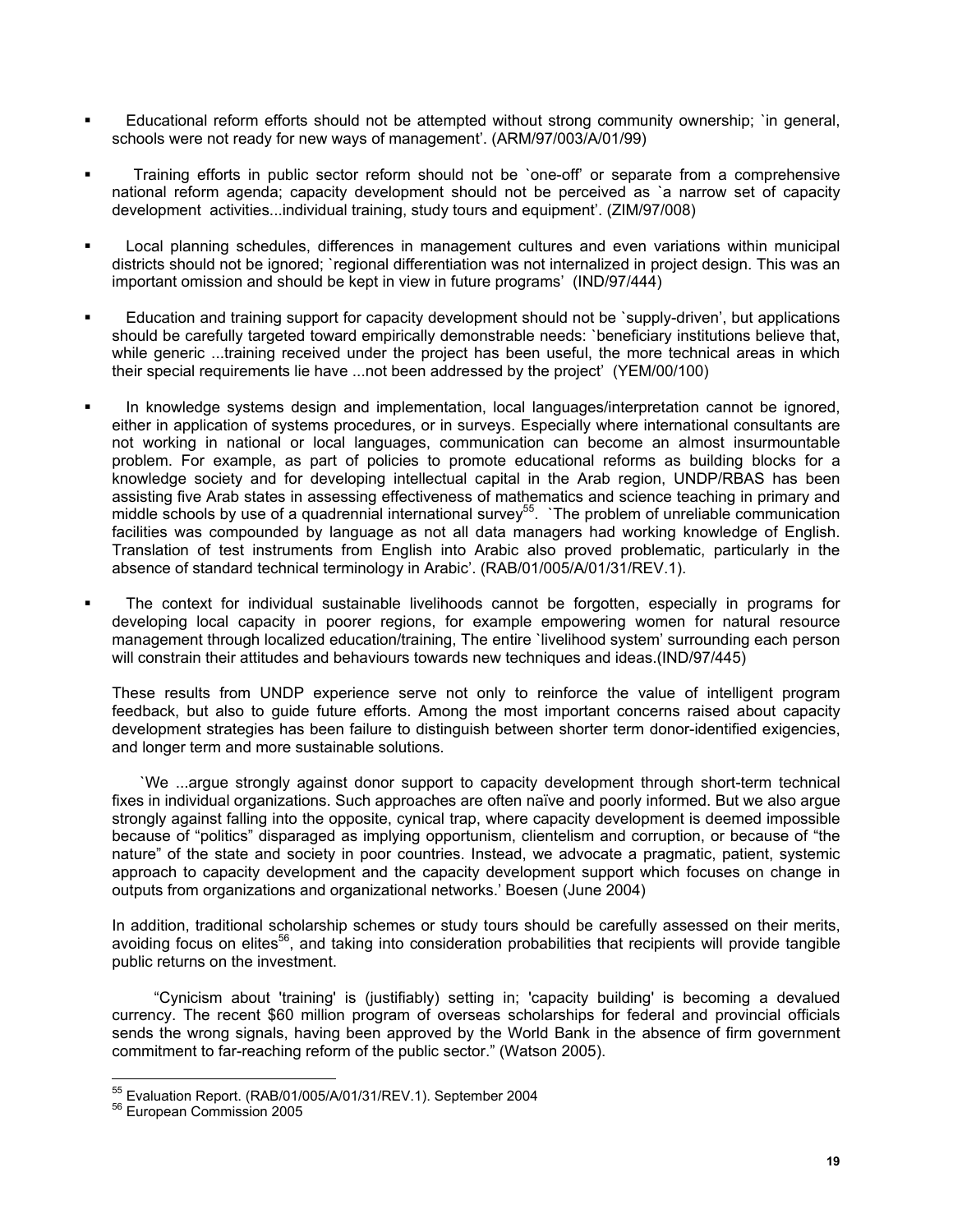Using capacity development through KSL overseas may not always benefit the sending countries. Tertiary education increasingly reaches beyond national boundaries. In many parts of the world, tertiarylevel students are enrolled in programs in countries where they are not permanent residents. Notwithstanding several newly mitigating (even potentially reversing) factors<sup>57</sup>, brain-drain thus must also be considered, since migration rates tend to be higher for highly educated individuals, with the highest rates for those with tertiary education<sup>58</sup>. Given the critical importance of the issue, steps are being taken to reverse the trend (**Box 7**).

#### **Box 7 : Reversing the brain drain – some measures**

International scholarships and fellowships programs in developing countries have often been associated with brain drain, as highly trained human resources leave their home country and move elsewhere. This has been recently a major concern in CIS countries in particular. The innovative International policy Fellowships (IPF) initiative was launched in late 1998 in affiliation with the Centre for Policy Studies of the Central European University in Budapest and with support from the Soros Foundation.

The IPF provides policy leaders with the chance to work with mentors on policy projects while remaining in their home countries. As a result, fellows not only conduct original field research to benefit their communities, but also establish and maintain ties with local policy making organizations. Since 1998, more than 150 fellows and alumni have turned to the program to investigate alternative ways of ushering in much needed reforms.

The key to the success to the program lies in considered and transparent selection mechanism for the participants, well organized fund disbursements and pre determined and agreed project/research goals with clear correspondence to local needs and donor program objectives.

#### **Source : Lopes and Theisohn (2003**

#### **VI. Measuring the Impact**

In the past, capacity development has been evaluated mostly in terms of programs initiated, numbers trained, courses offered, or of knowledge service systems simply designed and put in place. Yet, while not minimizing importance of procedural or management accomplishments in making such innovations happen at all in often very challenging circumstances, both the donor community and program country governments have realized that this is not enough. Answering *so-what* questions means going several steps further.

`There has been an evolution in the field of monitoring and Evaluation (M&E) involving a movement away from traditional implementation-based approaches towards new results-based approaches... in other words, governments and organizations may successfully implement programs or policies, but have they produced the actual, intended results?<sup>59</sup>Paradoxically, the capacity to conceptualize KSL programs this way is often lacking in developing country agencies, and *itself* needs capacity development.

Governments are increasingly being held accountable for public service delivery. They are asked to demonstrate outcomes more explicitly, at the same time holding down costs to taxpayers. Moreover, globalization has imposed new standards and public expectations in transportation, public health, environmental quality, and security. The MDGs are among the more ambitious of such global frameworks for reaching internationally agreed-upon and specific goals. KSL efforts over the next decade are therefore likely to be judged against these MDGs, and the degree to which KSL helps countries achieve them.

 $\overline{a}$ 

 $57$  These include strengthening, and thus attraction of in-country universities, especially in Asia, (Cairncross 2006), increasing online opportunities for high quality further education, and engaging the diasporas (World Bank 2006).<br><sup>58</sup> Carrington and Detragiache 1999.<br><sup>59</sup> Kusek and Rist 2004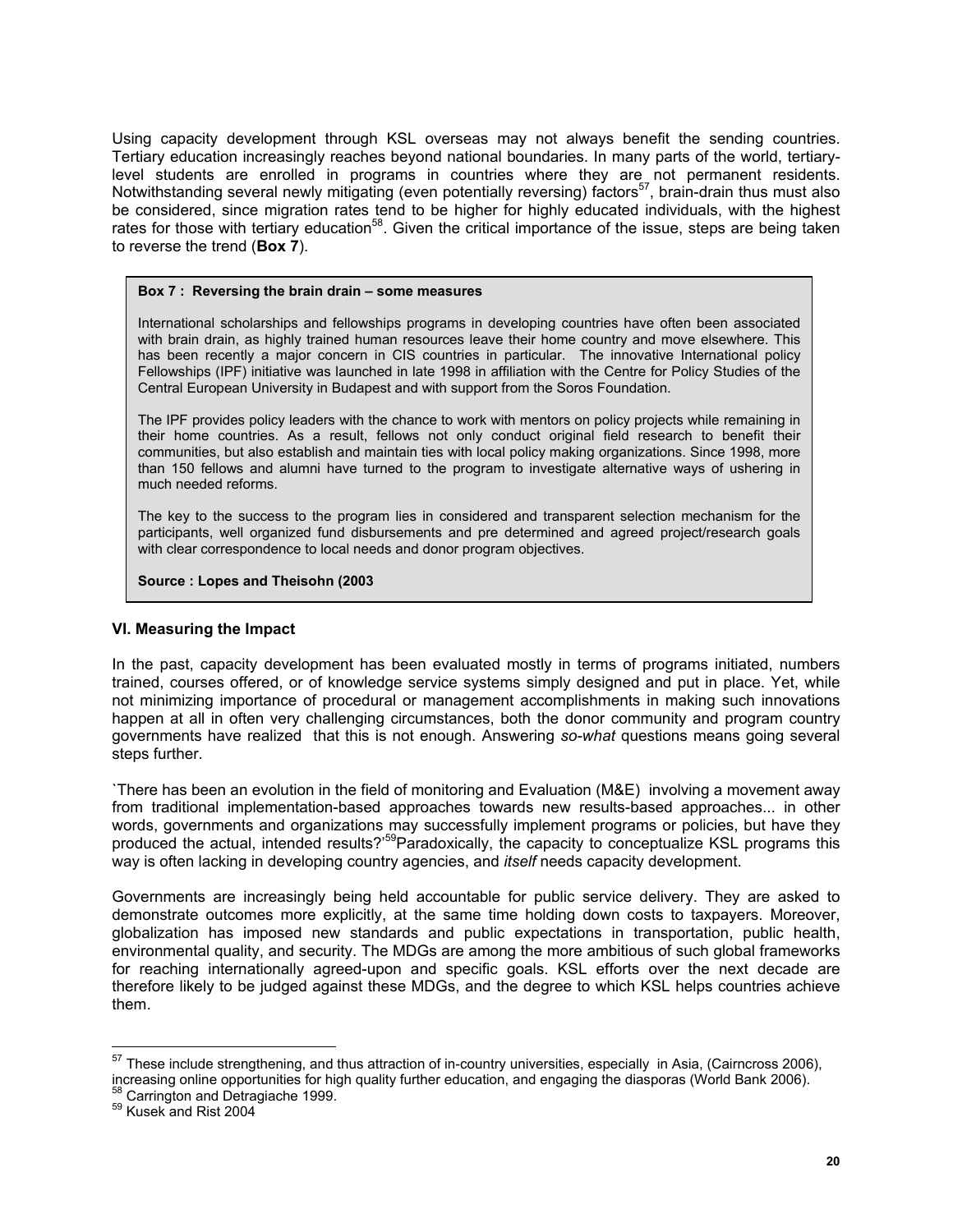## *Key indicators/benchmarks relating to the KSL strategy*

Evaluating impacts of education, training and knowledge service interventions requires measurement of each unique `treatment' within the context of institutional M&E systems. Ten steps to designing, building and sustaining a results-based M&E system are the following: conducting a readiness assessment, agreeing on outcomes, selecting key indicators, baseline data on indicators, planning for improvement, selecting results targets (i.e. levels of indicators), monitoring for results, the role for evaluations, reporting findings, using findings as feedback, and sustaining the M&E system within the organization<sup>60</sup>.

Of these steps, the first and last are often forgotten. A `readiness assessment' like the `foundation for a building<sup>61</sup> looks at the capabilities of a country government to absorb, manage and sustain the system being implemented. From a KSL perspective, this should be done for *all* major development initiatives, and if so completed, with accompanying `readiness' adjustment and pre-program support would do away with much of the parallelism associated with PIUs and similar structures<sup>62</sup>. Similarly the final step, if seriously adhered to, should assure more permanent grafting of measurement and accountability technologies onto day-to-day functioning of government, and help to foster an M&E culture.

Measurement is complicated, however, of education and training processes, since each program addresses a cumulative mix of individual and social behavioral change. Benchmarking and indicators must thus be country- and application specific, respecting sociocultural norms and practices. They must be identified within contexts not only of institutions providing the education or training, but also of particular performance and capacity outcomes sought by individuals and their managers as desired results of the KSL exercise. For example, selecting university or college programs for senior management will require multiple sets of criteria: those by which the institution should be chosen (legitimacy, quality, reputation, departmental strength in subject area); those used to judge the curricula and relevance to required skills and knowledge in terms of utility for improved job performance (technical content, length, comparative costs, academic credit, assessment methods); and, measures of actual improvement on the job, and enhanced capacity (e.g. for promotion; new initiatives etc.). Strengthening capacity for statistical accountability in public service delivery will raise different issues, and thus different  $indicators<sup>63</sup>$ .

A recent World Bank Institute review of literature on capacity development evaluative indicators summarizes the many difficulties in generalizing about effective measurement, while offering several operational frameworks (Mizrahi 2004). To be useful to public sector functional improvement, KSL evaluation must reflect impacts on all three *classes* of interest noted above (*individual, organizational, institutional).*

"Unlike the past, where most capacity enhancement projects centered around strengthening human skills through training, today there is a recognition that the broader social, economic, and political context needs to be taken into account for any project to have a feasible possibility of success. Teachers and trainers can transfer information effectively, but trained individuals need a facilitating environment to apply their acquired knowledge. To have more analytic value, indicators of capacity enhancement have to be defined for these different analytical dimensions.' (Mizrahi 2004 p 15).

Examples of types of indicators in each of these three classes include:

- **Individual:**
- feedback on administrative, procedural, and other aspects of accessing KSL opportunities equity of KSL opportunities,

 $60$  Kusik and Rist 2004.

<sup>61</sup> Ibid p. 41<br> $^{61}$  Ibid p. 41<br> $^{62}$  The PIU Dilemma. UNDP Practice Note 2003.<br> $^{63}$  See creation of Paris21 Task Team on Statistical Capacity Building (Laliberte 2002).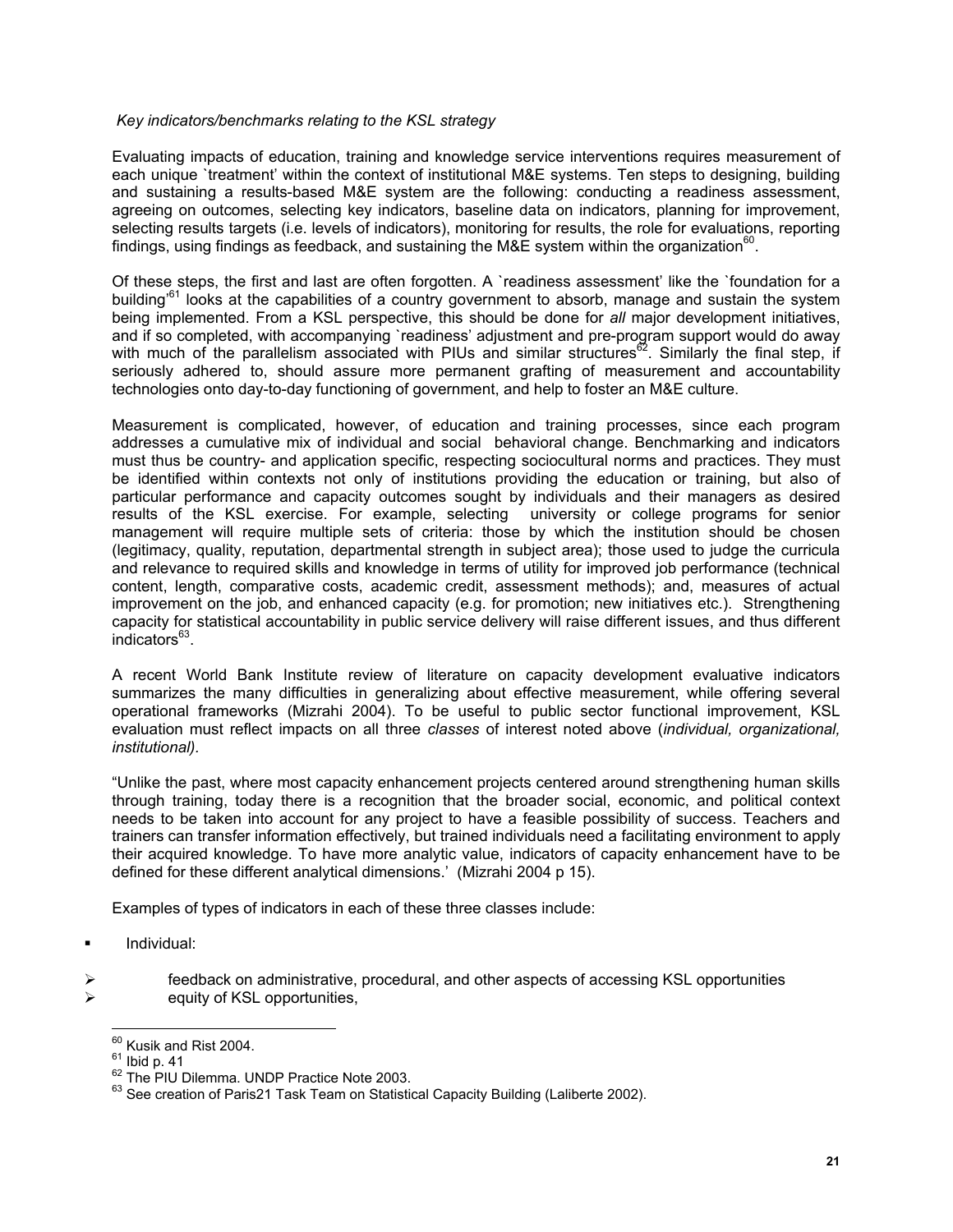- $\triangleright$  transparency of selection criteria
- →<br>
achievement, course completion, grade or satisfactory pass/fail<br>
perceptions of value-added of education/training<br>
assessments of utility of KSL for personal, organizational and in
- perceptions of value-added of education/training
- ¾ assessments of utility of KSL for personal, organizational and institutional development
- ¾ degree to which new skills/competencies are demonstrated/shared among colleagues and coworkers
- **Crganizational:**
- ¾ supervisors' assessments
- ¾ attrition following KSL intervention
- ¾ staff turnover/retention/promotion
- $\triangleright$  results.
- **Institutional:**
- $\triangleright$  effectiveness of institutional performance as a function of education/training
- $\triangleright$  decline in need for expatriate expertise
- $\triangleright$  resultant policy or legislative changes.

Indicators should ensure coverage of awareness and knowledge not only of technical substance and procedures, but also of contextual management issues such as information management, teaming, and networking. The ADB outlines evaluation designs from several pilot projects on knowledge exchange and learning64. The UNDP/GEF Resource Kit #4 (2003) outlines eleven core functions which indicators should address (p.3). These are considered at each of the three levels already cited above, and a practical framework is suggested. In addition, a social capacity assessment approach of the Hiroshima University was recently introduced at a joint World Bank/Japan Committee Seminar, noting the importance of measuring capacity in formal (and informal) governance structures, as well as competencies and performance variables (World Bank 2005). The CIDA/Jamaica Environmental Action (ENACT) program also illustrates the practical introduction of baseline concepts (Morgan 2005).

#### *General monitoring of indicators*

Unless baseline data are collected on indicators at the outset, and systems for data collection maintained and monitored, there is little likelihood of effective measurement or assessment of outcomes. The reality however is often different, and several tools have been developed and are now available for ongoing institutional and individual performance measurement<sup>65</sup>. These range from participatory selfassessments and check lists to formal institutional diagnostics. Donor support may be needed across the medium or longer term in some cases to facilitate sustainability, and data comparability across time. This can be achieved by SURF-like regional structures, or joining in international data collection efforts such as the UNESCO Institute of Statistics multi-country programs.

There is consensus that a) measurement instrumentation cannot easily be transported from one country/application to another (even within the same locality or sector) without thoughtful adaptation to specific circumstances, and b) quantitative measurement techniques, while often useful, should supplement qualitative observation in most cases. Obsession with numbers should not obstruct the broader value-added of managerial and client perceptions that education/training are useful in improving both motivation and performance. Anecdotal evidence from key stakeholders still forms the backbone of many donor assessments<sup>66</sup>. Ultimately however, over the longer term, capacity is judged by the quality of public sector service delivery, and in this `numbers are crucial', as are the quality and management of national data systems:

<sup>&</sup>lt;sup>64</sup> ADB 2006

 $^{65}$  USAID 2000<br> $^{66}$  ADB 2006 p. 3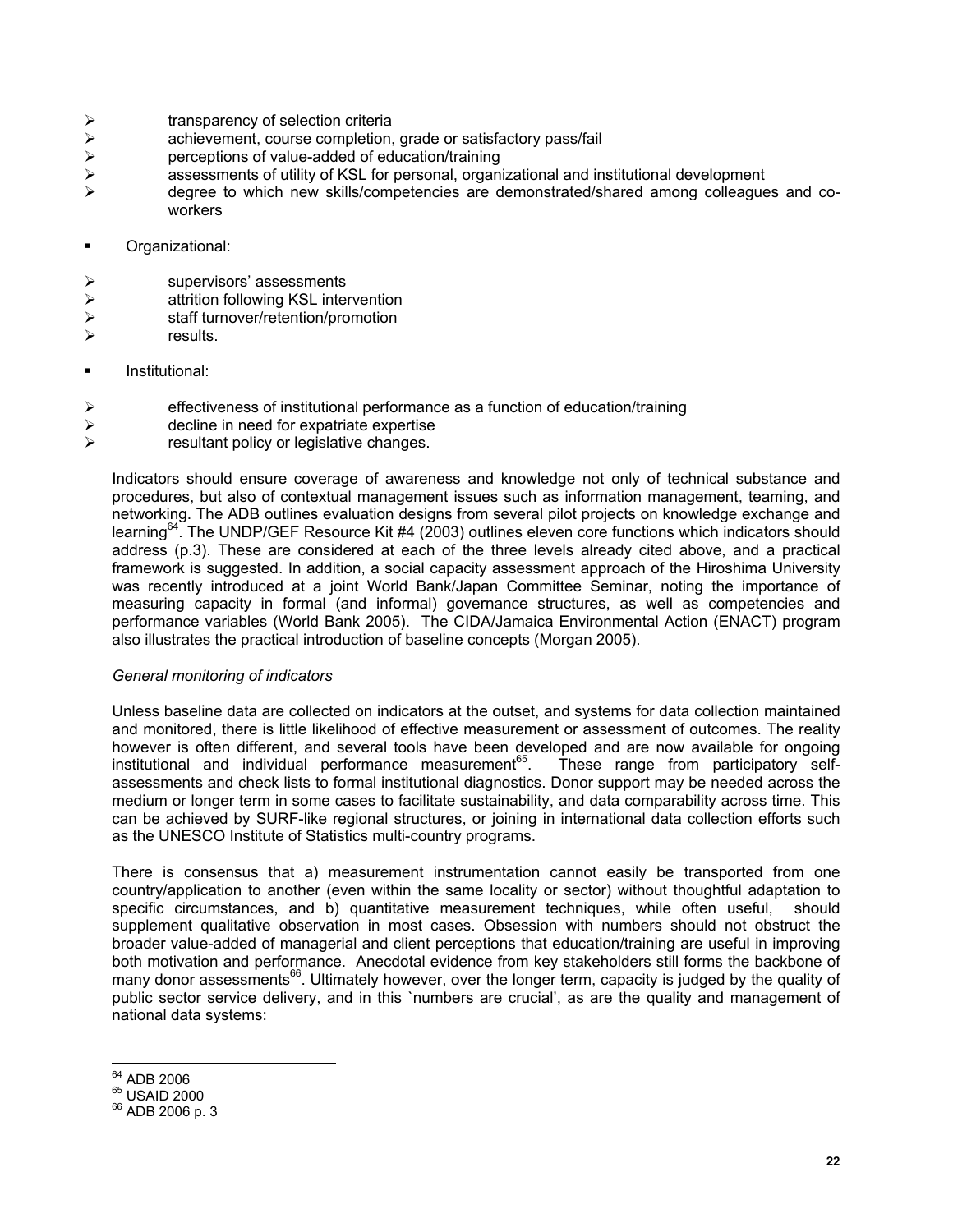"This is where the real payoff comes: from complementary systems of knowledge, information, and analytic capacity that country champions—whether in the Ministry of Finance, Parliament, a supreme audit institution, or operating ministries and agencies—can use to improve public expenditure management and other aspects of performance. But the key driver must be country demand for information; without it, the necessary investments in information and evaluation systems will not yield benefits in terms of improved implementation and performance, nor will they be sustained." (IMF 2002).

Since lack of country capacity is a major impediment to MDG achievement, effective and immediate measurement of KSL interventions becomes a key priority in determining and guiding future funding decisions.

## **VII. Costing of the KSL strategy**

Public sector capacity development expenditures are investments in human resources development, with the purpose generally of improving service delivery in priority sectors/areas. Without costing implications clearly specified upfront, and outcome (cost/benefit) estimations, KSL proposals and projects can quickly become just `wish lists' for vested interests (e.g. foreign study tour options for elites connected with government service). Data on KSL investments are difficult to interpret due to definitional variations by donors and countries. ADB has recently introduced a new classification system<sup>67</sup> which it has applied to analysis of 2005 lending for technical assistance (TA). Capacity development amounted to about one fifth of total lending for TA (almost \$40m), which constituted approximately 13% of total lending.

If organizations are viewed as `open systems', embedded in operational environments, with resource inputs into a series of processes leading to product/service outputs<sup>68</sup>, then KSL (donor-supported) initiatives can be seen in terms of financial inputs associated with expected outcomes. This simple model is expressed conceptually in a `context of appreciation/influence'69 which can be mutually effective if a) the system is clearly defined, b) vantage points for KSL are identified from the perspectives both of actors and supporters, and c) resources are targeted towards expected outcomes. Costs should be considered not only from the perspective of initial intervention, but also of scaling up if effective<sup>70</sup>. New KSL schemes may initially depend on donor support, but if scaled up they must also be sustainable, and capable of being maintained once donor funds are no longer available.

Much work still remains to be done in these areas. Recent reviews (Vassall & Compernolle 2006; USAID 2005) find wide variation in cost per trainee in interventions such as peer education/training for HIV/AIDS programs. Differences are partly due to the way costs are estimated, but also to other factors such as reliance on volunteers instead of professionals.

Simple community costing models have been piloted (e.g. in Zambia), such as paper-and-pencil data worksheets on traditional cost centers (labour, equipment/materials, utilities, transport, administration etc) which are then entered into Excel programs and compared/analyzed across programs<sup>71</sup>. More complex approaches are used at national levels for estimating costs of scaling-up efforts, especially in programs for strengthening capacity in public health care systems<sup>72</sup>. Scaling up can be `horizontal' (i.e. more widespread use of the same or similar techniques, for example at community level within a sub-national region) or `vertical' (i.e. policy mainstreaming of changes at all levels in a ministry, or agency). These are not mutually exclusive categories, and may be conjointly implemented. Local employment service offices, for example, have been piloted with UNDP support in Yemen, necessitating staff training and broad skills enhancement to make better use of the nation's labour market information system (a major knowledge development initiative in terms of national human resources strategies). This has implied not only consideration of resources needed to expand the number of offices to ensure national coverage

<sup>&</sup>lt;sup>67</sup> ADB 2006

<sup>&</sup>lt;sup>68</sup> European Commission 2005<br><sup>69</sup> ibid p 7 Figure 1.<br><sup>70</sup> Vasall and Compernolle 2005.<br><sup>71</sup> USAID 2005<br><sup>72</sup> African Development Forum 2000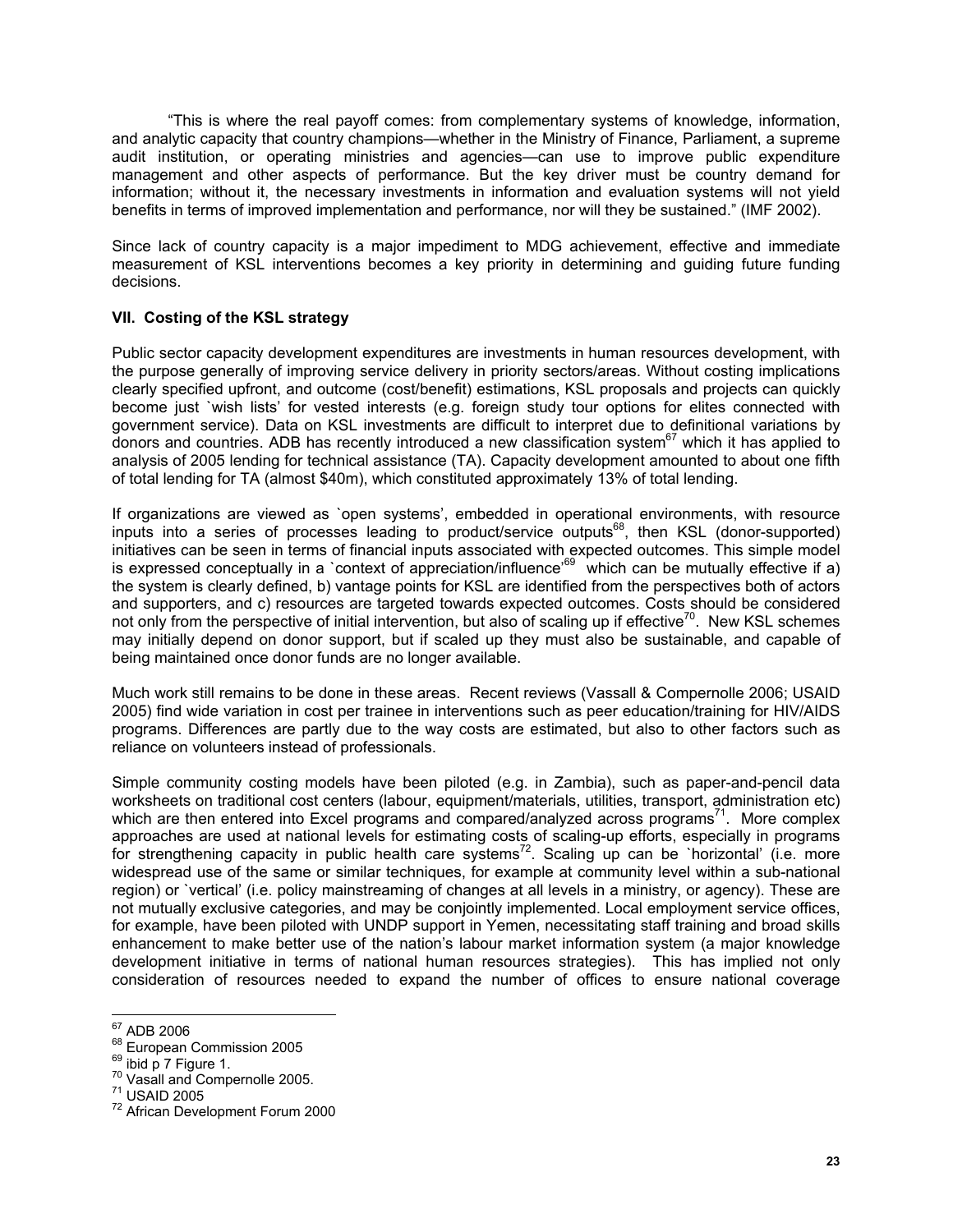(horizontal), but also the impacts on central management structures and needs for associated training of professional staff in the several Ministries involved (vertical)<sup>73</sup>. Approximately 30% cost sharing in the second phase of the project by the Government has contributed to the fiscal and policy commitment necessary to sustain these initiatives beyond the life of the project.

## *The key variables in costing the strategy*

Key strategic costing issues include: adequate financial accounting systems in place, establishment of relevant cost centers/codes, cost-sharing, including involvement of learners in partial payment of KSL costs, and scaling up estimation methods.

The current trends in development assistance towards Direct Budget Support (DBS) are inevitably directing more attention to developing countries' public administration capacities, as well as their financial management policies and practice<sup>74</sup>. Recording and monitoring external financial flows to the national budget is thus increasingly a priority for finance ministries, with the potential for heightening national engagement in, and responsibility for management of development assistance. Sustainability is also fostered of beneficial initiatives through such fiscal mainstreaming. KSL is both a component (flow through) element as well as a constructive contributor to this process, in that KSL programs funded through DBS are monitored through DBS management systems, for which KSL is also needed at the ministry level (at least at first) to build DBS capacity. Some key factors include

- involvement of national experts
- facilitated access (e.g. Internet) to advice and international expertise
- databases of good practices at all levels (e.g. municipal, sub-national, district)
- training of trainers
- **Example 1** identified national/regional centers of excellence
- integrated planning across key sectors, and
- **Example 20** management transparency and accountability.

Cost-sharing is a key principle in support of education/training, whether at the level of individuals or institutions. Many of UNDP's most innovative education projects involve cost sharing e.g. with the private sector (Coca-Cola) in Malaysia, and local government in ICT for development education in Niue. Even if trainees in traditional CD projects bear minimal costs (e.g. some proportion of transportation, or daily subsistence), the `supply-driven' elements of training can be reduced, and personal motivation increased. The willingness of sponsoring governments (or individuals) to share costs can be a test of national priority given to the training. However, where cost-sharing by other donors is concerned, UNDP must manage expectations carefully, and procedures for ongoing consultation should be set up early within the project framework to ensure issues are quickly and effectively addressed among all partners.

#### *Examples of costing related to the strategy*

UNCDF supports local KSL programs in several developing countries, with the general aim of enhancing local governance through knowledge dissemination and management initiatives. Focusing on transparency, accountability and efficiency, small-scale infrastructure projects have been jointly supported by DFID and UNCDF in Nepal with a view to building the management capacity of local institutions<sup> $\text{5}$ </sup>. Funding regulations and provisions are made explicit (e.g. about how meetings are to take place, how relevant expenditures are to be authorized, how budgets are to be drafted/approved) as direct input into management of local district committee functioning. Thus provision of resources is envisioned as part of the local planning process, and coupled to indigenous incentives, motivation and enthusiasm, while openly regulated through formally agreed-upon rules and approved procedures.

 $\overline{a}$ 

<sup>&</sup>lt;sup>73</sup> Yemen LMIS Phase II project.<br><sup>74</sup> UNDP 2005.<br><sup>75</sup> Haugaard 2005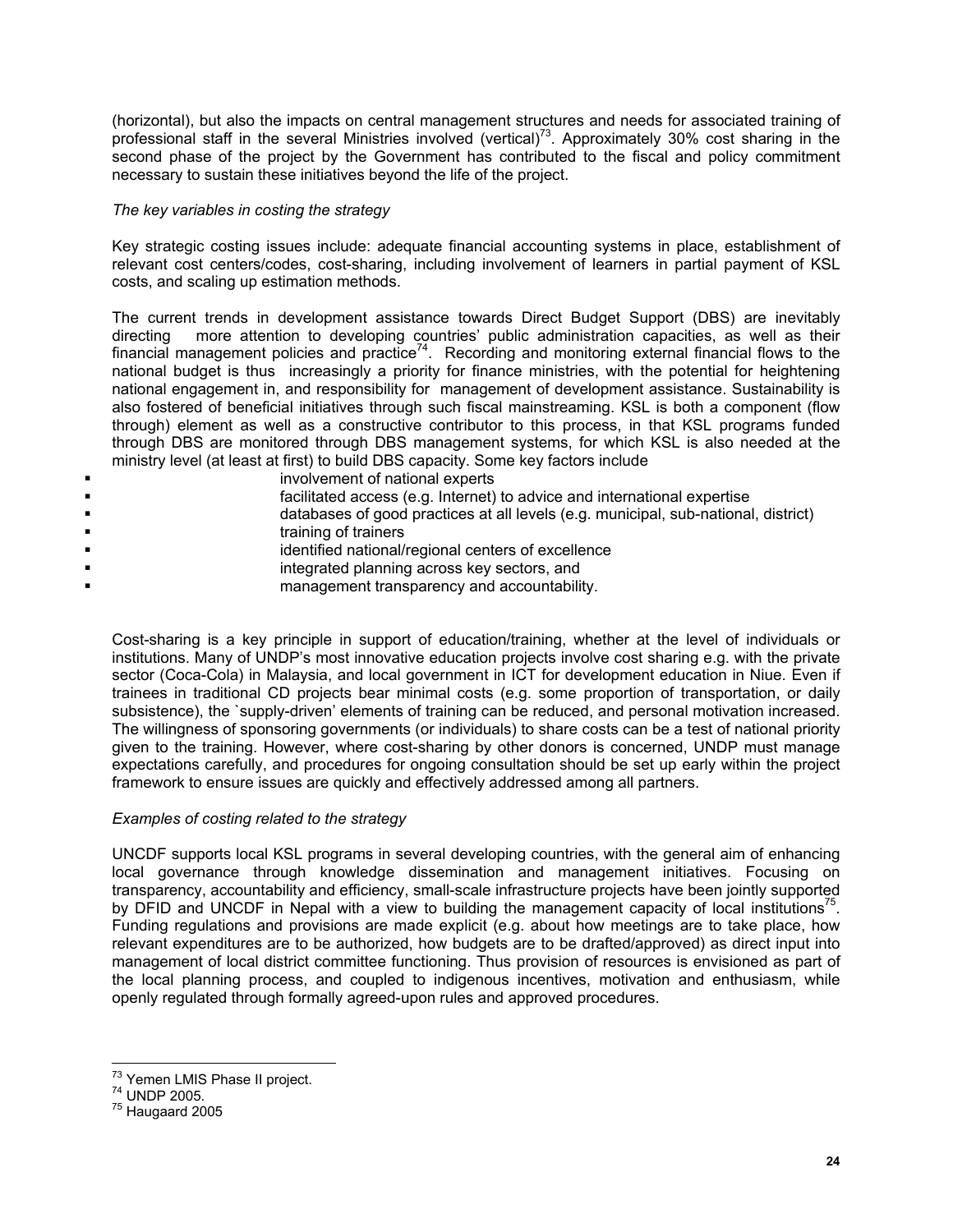The GEF Small Grants Program offers another useful and well-tested working model for channeling funding directly to CBOs and NGOs in developing countries. Its educational outreach and other KSL initiatives typically involve conservation education and public awareness of environmental issues, as well as environmental management fellowships and making twinning arrangements. GEF has outlined a general costing strategy which details its approaches<sup>76</sup>.

The ILO has demonstrated another alternative (private/public cooperative partnership) for resourcing KSL. In coordination with the Republic of South Africa Department of Education, the ILO through its Business Trust Initiative has identified three areas for human capacity development:

- Increasing the efficiency of the schooling system by reducing repetition rates, especially in the early years.
- Improving the quality of schools and school districts; and,
- Improving the effectiveness (external efficiency) of the further education system by implementing effective technical college training programs<sup>77</sup>.

The Trust is under the control of business and government leaders, committed to mobilizing and managing R 1 billion over five years. The project will target the tourism sector, complement the work of the national and provincial departments of education, and will consist of teacher education, and administrative (Including MIS) support to 152 technical colleges in the interests of job creation and economic development.

## **VIII. UNDP's KSL niche for the future**

This Note has outlined a framework for capacity development, focusing on knowledge services and learning. It has documented an ongoing shift in development emphasis from primary education (EFA) back to post-secondary/tertiary, reviewed relevant literature, program experience and current exemplary practice in the KSL arena. The Note adopts the integrated approach to strategic human resources development advocated in several UN resolutions over the last two decades, and crafts a workable frame of KSL priorities for UNDP towards achieving (with its development partners) the broader MDG agenda.

In operational terms, possible KSL `niche' areas for UNDP and other interested development partners are identified as the following:

- *MDGs as organizing principles:* as the UNDP/LRC has noted, MDGs present an important opportunity for UN agencies and UNDP as regards KSL particularly where support and capacity is required; the UNDAF/UNCT role, as well as PRSPs should serve to facilitate and encourage National Country Assessments to include empirical estimates of capacity needs of countries in achieving MDGS, and sustain longer term capabilities at both institutional and individual levels;
- *Integrating KSL into broader national policy environments:* KSL systems in developing countries often suffer from poor management, insufficient data and little real accountability, and sustainability may be compromised by over-dependency on external funding. Two key KSL factors towards which UNDP can help focus national attention is a) deeper participation and engagement in KSL policies and practice not only by national actors, but by municipal and local decision-makers, and b) fitting KSL innovations transparently into broader national development strategies and integrating them into the national development spectrum – economic, social and political, e.g. with clear budgetary responsibilities, crosssectoral ministry oversight through cabinet level inter-ministerial boards and committees; this of course implies building deeper commitments to transparency and management effectiveness through improved human resources `radar' data systems, analytical capacities, and accountability;
- *Building operational linkages:* although developing countries must define their own KSL tracks and centers of excellence, in the interim they can benefit from linkages (virtual and actual) with major western institutions, public and private, through `twinning' and other arrangements; UNDP can use its credibility, legitimacy and multi-sectoral substantive experience to help countries build these associations, and

 $\overline{a}$ 

<sup>&</sup>lt;sup>76</sup> See <u>www.gefweb.org/Operational\_Policies/Eligibility\_Criteria/Incremental\_Costs/strmline1.htm -<br><sup>77</sup> See <u>http://www.logos-net.net/ilo/195\_base/en/topic\_n/t\_51\_sa.htm</u></u>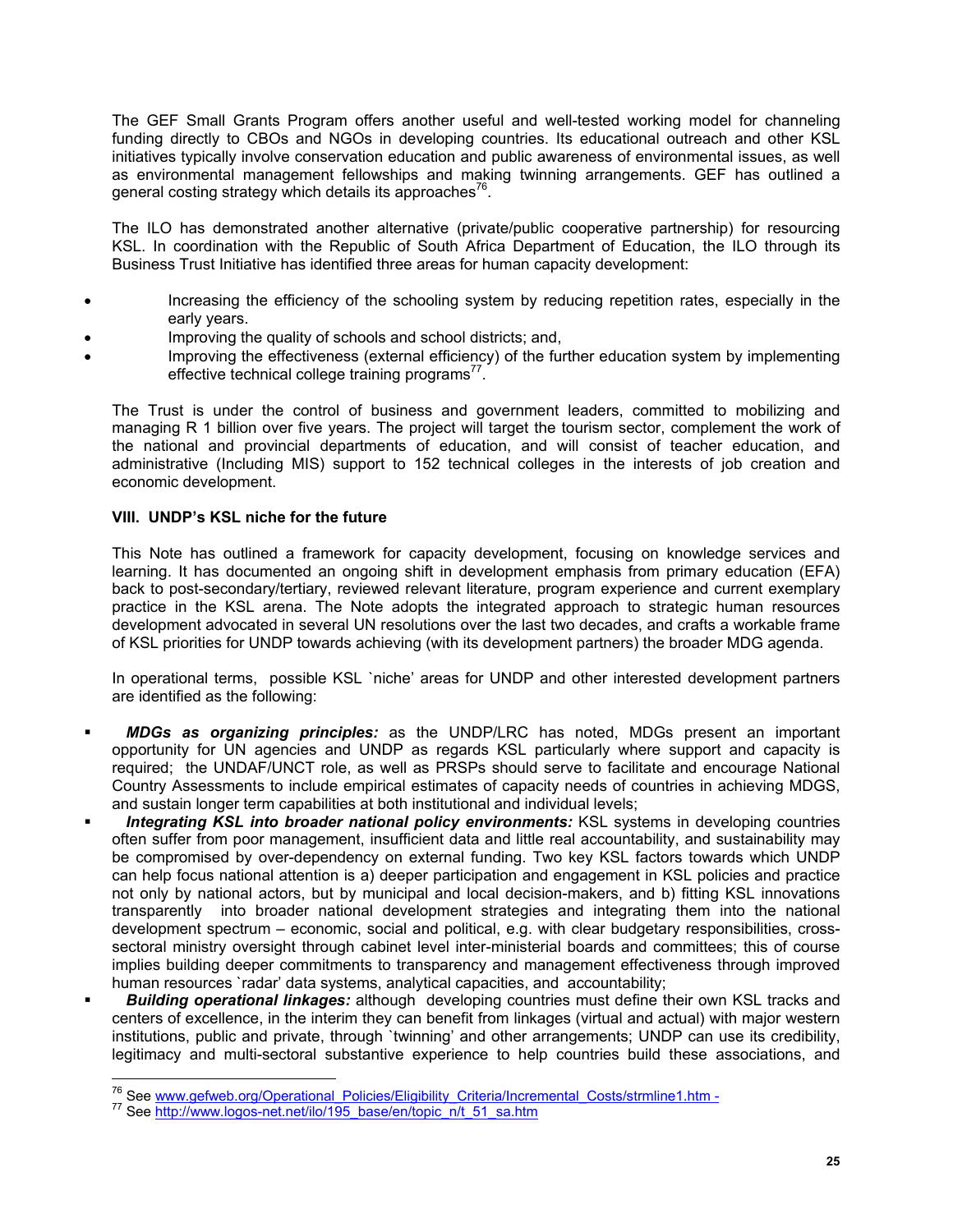leverage them into sustainable KSL relationships, with special emphasis on innovative use of ICTs and initiatives such as the VDA; and

 *Focus on sub-baccalaureate education and training:* much of the post-secondary emphasis throughout the UN system (prior to the seismic post-Jomtien shift towards basic education) was on scholarships/grants both for short and longer term academic training, and for relatively few people; these exogenous inputs were limited in many ways, and have pointed up the need for attention to the `large numbers' problem of post-secondary sub-baccalaureate institutional and program gaps; UNDP has an important role to play in helping governments proscribe strategic and policy approaches to deal with these issues, assisting in developing entrepreneurial (job-creation) skills and attitudes towards sustainable livelihoods instead of just encouraging traditional job-seeking in post-secondary education and training.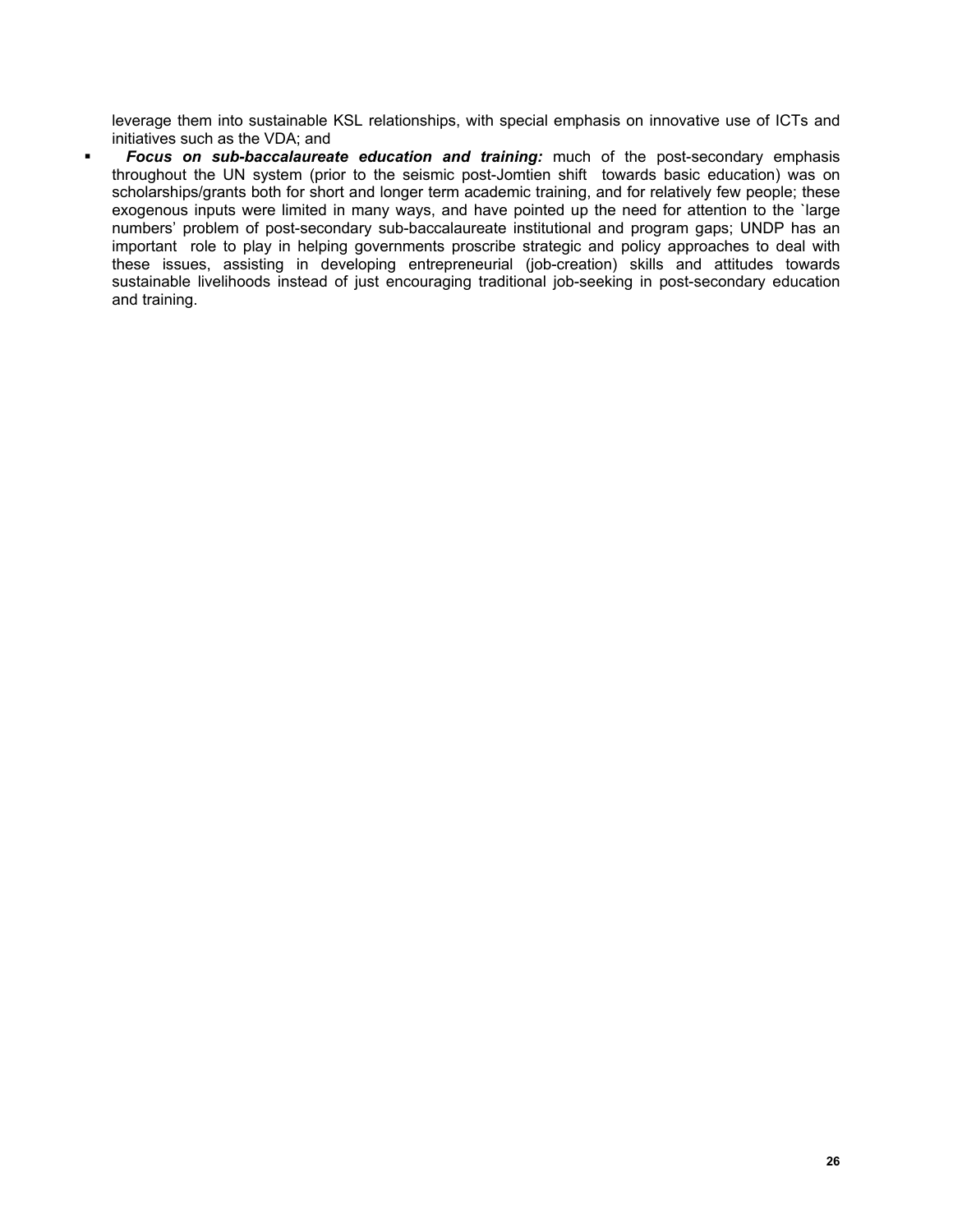## **Annexes**

 $\overline{a}$ 

## **Annex 1. Three Case studies**

## **A. Education: Azerbaijan `Black Gold to Human Gold'**

UNDP and the Ministry of Economic Development (MoED) in Azerbaijan are jointly implementing a project to determine how the current surge in petrodollars can best be harnessed for immediate, and sustainable investments in human capital. The Government of Azerbaijan recently inaugurated in October 2005 a National Employment Strategy (NES) also with the support of UNDP and its development partners. Following the authorization of the NES by Presidential Decree, MoED is determining how management of oil and gas revenues can produce optimum results for human resources development in the non-oil sectors. With project completion expected in fourth quarter 2006, and thus still a work in progress, this initiative is directed towards several important outcomes, such as

- analyses of other national experience with large and protracted revenue spikes
- options for avoiding the `dutch disease<sup>78</sup>.
- a national strategy for development of human resources, and national education scholarship fund, and accelerated skills development initiative.

 Azerbaijan is relatively small (population of just over 8m) and a relatively new sovereign nation (independence from the former Soviet Union achieved in 1991). Its most recent HDI was 0.729 for 2003 (Rank = 101), but it reported a GDP growth rate of almost 40% in the first six months of 2006. The purpose of this project is to ensure that the necessary investments in human capital are made *during* this period of accelerated growth, so as to moderate unwanted effects of the dutch disease later.

One of the more interesting aspects of the program is that the locus of leadership for this HRD initiative is not in one of the social sector ministries as might be traditionally expected. An index of its importance to macroeconomic policy is the lead role of the MoED. The education and labor sectors are however of course key to the both the NES and the Human Resources Development Strategy. A recently completed (2003) Labor Force Survey, the first in the country's history, demonstrated an unemployment rate of 11%, and substantial numbers of `educated' unemployed (i.e. the majority of unemployed being secondary school graduates). Among the several conclusions drawn from this initial `radar' scan of the human resources situation were i) that such surveys should be conducted more regularly (another is scheduled for 2006), and ii) that entrepreneurial skills development of all kinds is critically necessary to reduce the employment gaps. Having inherited a formerly well-respected education system from its earlier Soviet association, Azerbaijan has an extensive institutional network in place. However the general level of the education system has deteriorated, leaving a real need for educational reform. This is planned in areas of facilities, equipment, teacher training, TVET upgrading, educational technologies, localizing and improving fiscal management in education, and monitoring educational quality and access. In addition, a scholarship fund will provide resources for overseas education and training for Azerbaijanis on an immediate and short term basis to help fill current skills-gaps in priority areas.

The BGHG project is unique, and illustrates the following aspects of an effective KSL strategy, it

- is closely articulated with formally recognized efforts at national level (e.g. National Employment Strategy; national education system reform by Presidential Decree, and National ICT Strategy)
- linked to MDG achievement through the State Program on Poverty Reduction and Economic **Development**
- is inter-Ministerial, sited in the MoED, but with cabinet-level membership from other ministries, and top leadership from CSO and private sector organizations

 $^{78}$  a series of economic `negatives' associated with sudden increases in revenue from one sector, defined as `too much wealth managed unwisely'. Ebrahim-Zadeh. C. Back to Basics. *Finance & Development*. Volume 40, No 1, March 2003.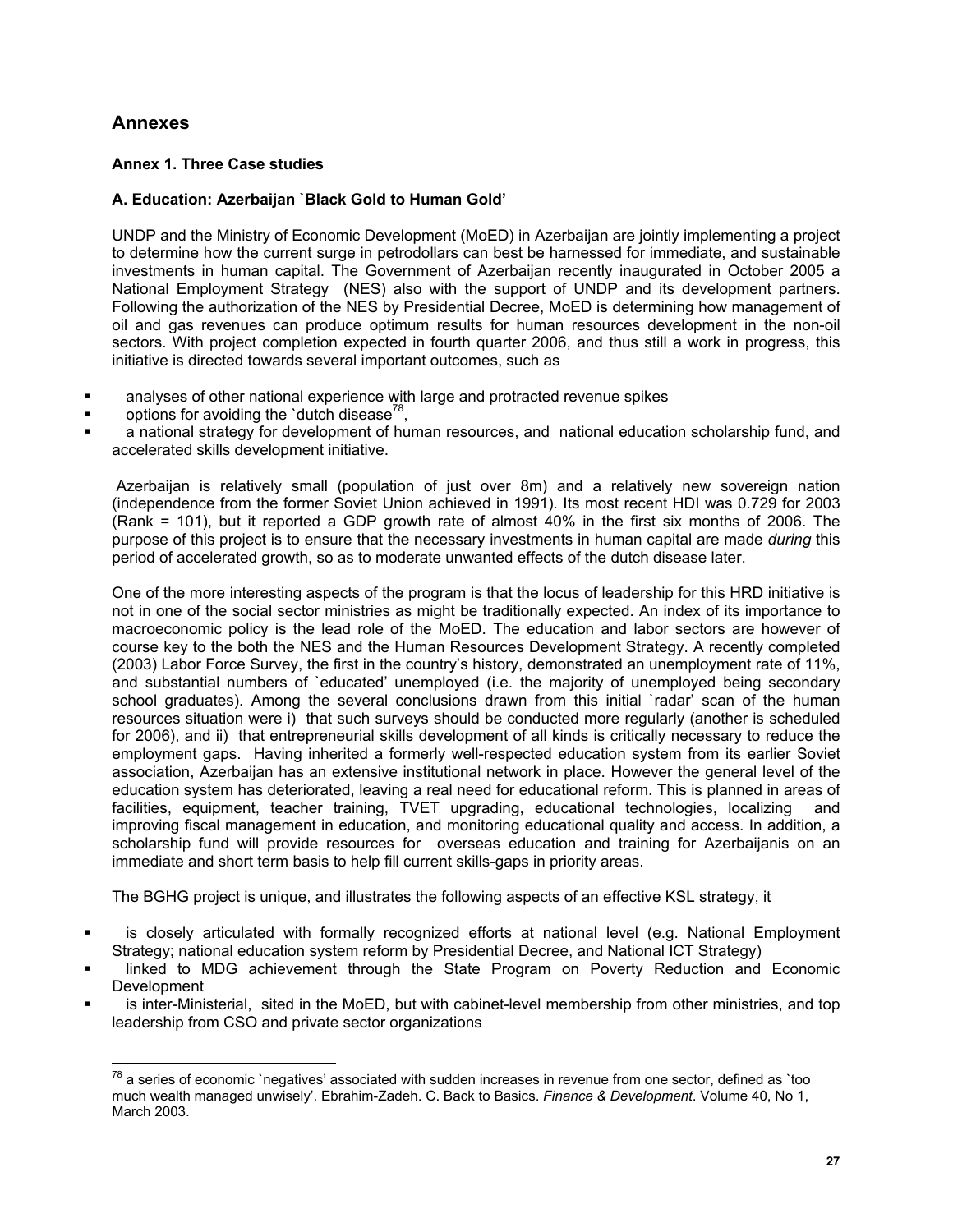- is demand-driven in terms of policy definition and coordination on the basis of human resources `radar system' data from the Labour Force Survey and other sources, and
- incorporates ICT explicitly into its strategic framework through distance learning, and virtual networking, and offers several explicit action-oriented initiatives for government consideration, such as piloting community colleges, an accelerated skills development program, and improved data analysis.

## **B. Training: Health Care in Africa**

HIV/AIDS continues to decimate livelihoods on every continent, yet nowhere more than in Africa. Since the virus was first discovered, capacity development (worldwide) has been called for in combating the epidemic along several dimensions, research, preventive and curative care, as well as education and especially training of heath workers and clinicians in the poorest and most remote regions. Yet the information field (as input to such training) has changed continually on almost every front, with updated findings in both research and clinical experience.

One way of supporting KSL in such a fast-moving and politically intensive environment is through flexible information-sharing modalities that the Internet can foster and promote. UNDP developed such a pioneering initiative as input into the AIDS 2000 Conference in Durban<sup>79</sup>. Many creative virtual' fora have developed to support exchange of training information on HIV/AIDS, for example the multilevel *Medilinks80* and its associates.

The site on Training for Health Care in Africa defines capacity development for addressing HIV/AIDS as encompassing:

`the building of organizational and technical abilities, behaviours, relationships and values that enable individuals, groups and organizations to enhance their performance effectively, and to achieve ....development objectives over time. It includes both strengthening the processes, systems and rules that shape collective and individual behaviour and performance in all development endeavors as well as people's ability and willingness to play new developmental roles and to adapt to new demands and situations. '

As a consequence, building national capacity, especially in Africa, acknowledges that `limited capacity is one of the constraints that makes progress so difficult to achieve in least developed countries, which predominates in sub-Saharan Africa. The region has long faced a shortage of health professionals, managers, researchers, policy-makers and planners to implement programs, and the HIV/AIDS epidemic has made matters worse............ thus, training and skills development is a cornerstone of..... projects in the region. In recent years...training programs for managers, clinicians, demographers, communicators and trainers [and] training of trainers [are] important as way[s]... of building a sustainable component into these programs as trainers can continue the process of building capacity.'

Examples of good practice on the site are from all African regions, and include wide coverage of training efforts by development agencies and governments across the spectrum of research, program initiatives, and networks. Most important are the live links to other global sources, such as Drumbeat, the Communication Initiative, and a host of additional UN, World Bank, bilateral and CSO experiences with training for CD.

 $\overline{a}$ 

<sup>&</sup>lt;sup>79</sup> J.E.S. Lawrence. The Internet & Social Development: African Voices. Perspectives in Education. University of Pretoria RSA. July 2002 pp 55-75. Reprinted in UNESCO Online Publication: The HIV Challenge to Education. A Collection of Essays. Chapter 6. 2004.

See http://medilinkz.org/healthtopics/Training/training.asp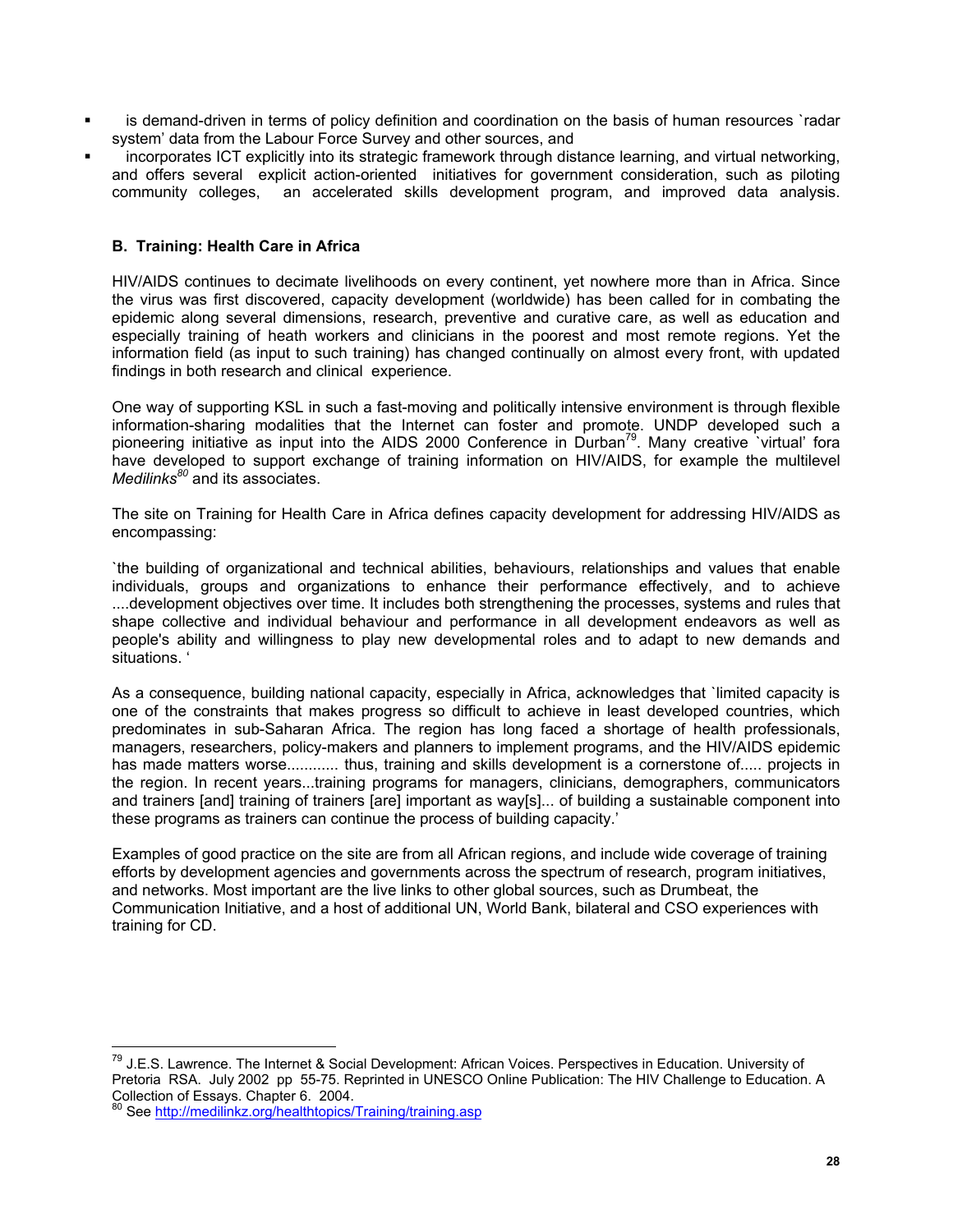## **C. Knowledge Services: Knowledge Management in Disaster Risk Reduction in India<sup>81</sup>**

This example, named `The Indian Approach', is an initiative under the GOI-UNDP Disaster Risk Management Program. According to the Ministry of Home Affairs, knowledge management is defined as application of the collective knowledge of the entire workforce to achieve specific organizational goals. It is about facilitating the process by which knowledge is created, shared and utilised. Knowledge is defined as "the fact or condition of knowing something with a considerable degree of familiarity through experience, association or contact."

The theories and practice of knowledge management are presented from private and public policy perspectives, as they relate to capturing/acquiring, organizing, accessing and sharing knowledge for achieving specific objectives in disaster risk reduction. The overall purpose of this process is to `harness' knowledge in the interests of transforming information/experience into practical lifesaving options for communities at risk.

An institutional network, represented by a web portal and associated information management technologies, is used as a platform for stake holders in government, private sector organizations and civil society to access crucial and updated information in planning for disaster preparedness. Government agencies, policy makers, disaster managers and specialists from allied fields of engineering, architecture, planning, seismology, hydrology, agriculture and social science are constantly exchanging information and working together through this virtual facility. The system is incentive based and provides various tools, decision support modalities, and monitoring systems options to all stakeholders.

The more than 500 institutions/programs include State Disaster Management Departments in 35 States/UTs, and National Programs for Capacity Building for Engineers, Architects and Disaster Management Practitioners in over 100 colleges. Future plans are to engage additional platforms such as one linking all state disaster management departments with a training institution network comprising all Administrative Training Institutions (ATIs) in India and other public and private training institutions in disaster management.

The strengths of these kinds of knowledge networks are seen as

- Better response.
- Empowered Government Disaster Management Departments.
- Better valuation of Resources and services
- Integration into mainstream development.
- Effective monitoring of initiatives, and.
- Promoting fair practices among the disaster management community.

The web portal is supported by various *Knowledge Collaboration Tools* and *incentive based tools* such as:

- Moderated access and facilitation.
- Program monitoring and methodology sharing tools.
- Members-workspace for decentralized content management.
- Powerful search engines.

 $\overline{a}$ 

- Moderated discussion forum for problem solving.
- Document management system.
- Moderated intra network e-mail groups.

These applications illustrate how knowledge management principles can promote situational awareness and sensitization, build capacity, and improve decision-making in disaster management practice areas.

<sup>&</sup>lt;sup>81</sup> See http://www.ndmindia.nic.in/WCDRDOCS/knowledge-

manageme.pdf#search=%22Knowledge%20Management%20in%20Disaster%20Risk%20Reduction%20in%20India  $\frac{6}{22}$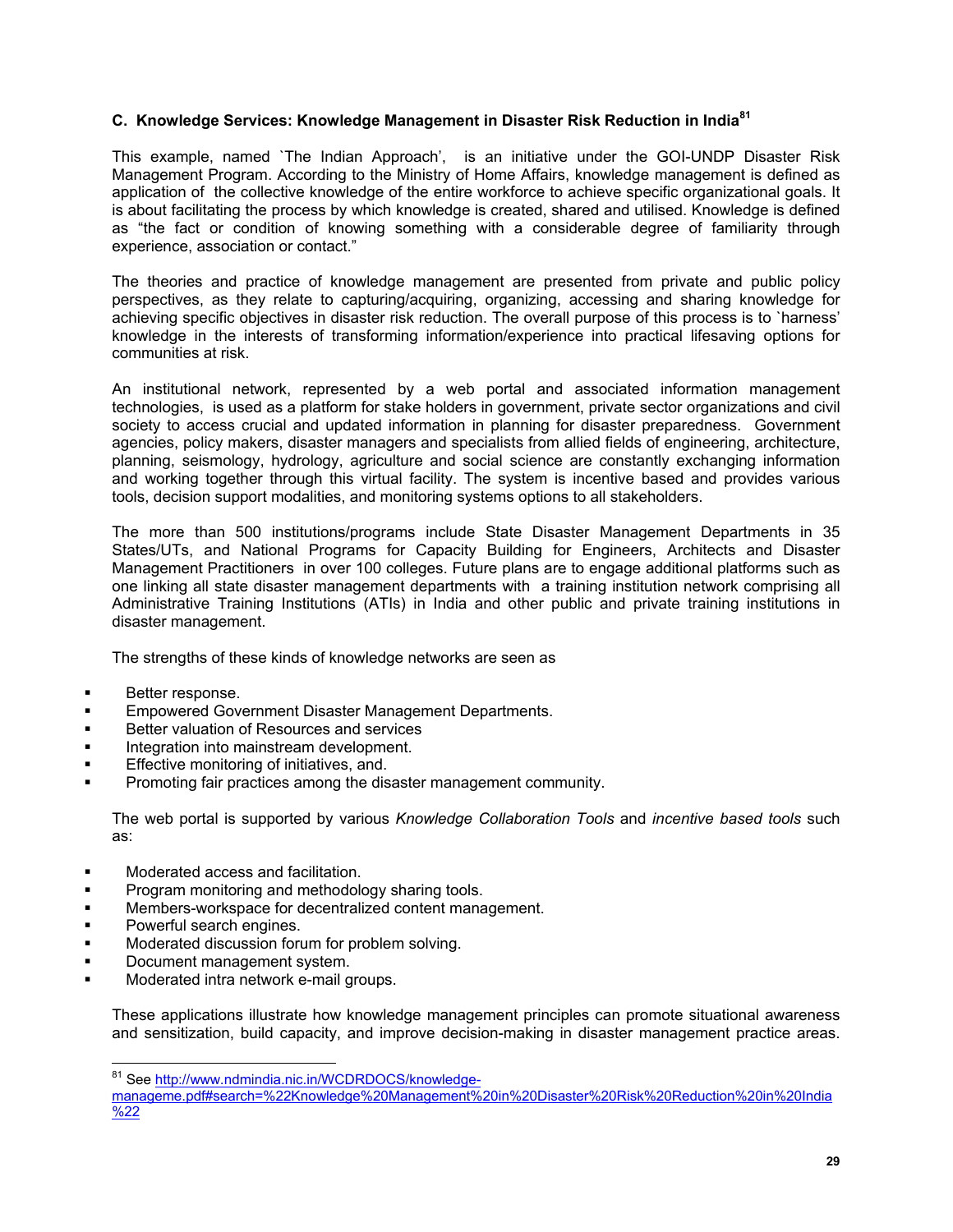Such knowledge `organization' and human information conversion processes contribute to a common operating picture, interoperability, practical and technical problem-solving intelligence, and enhanced and more relevant training. As a strategic approach to achieving disaster management objectives, knowledge management thus plays a valuable role in leveraging existing knowledge and converting new knowledge into action.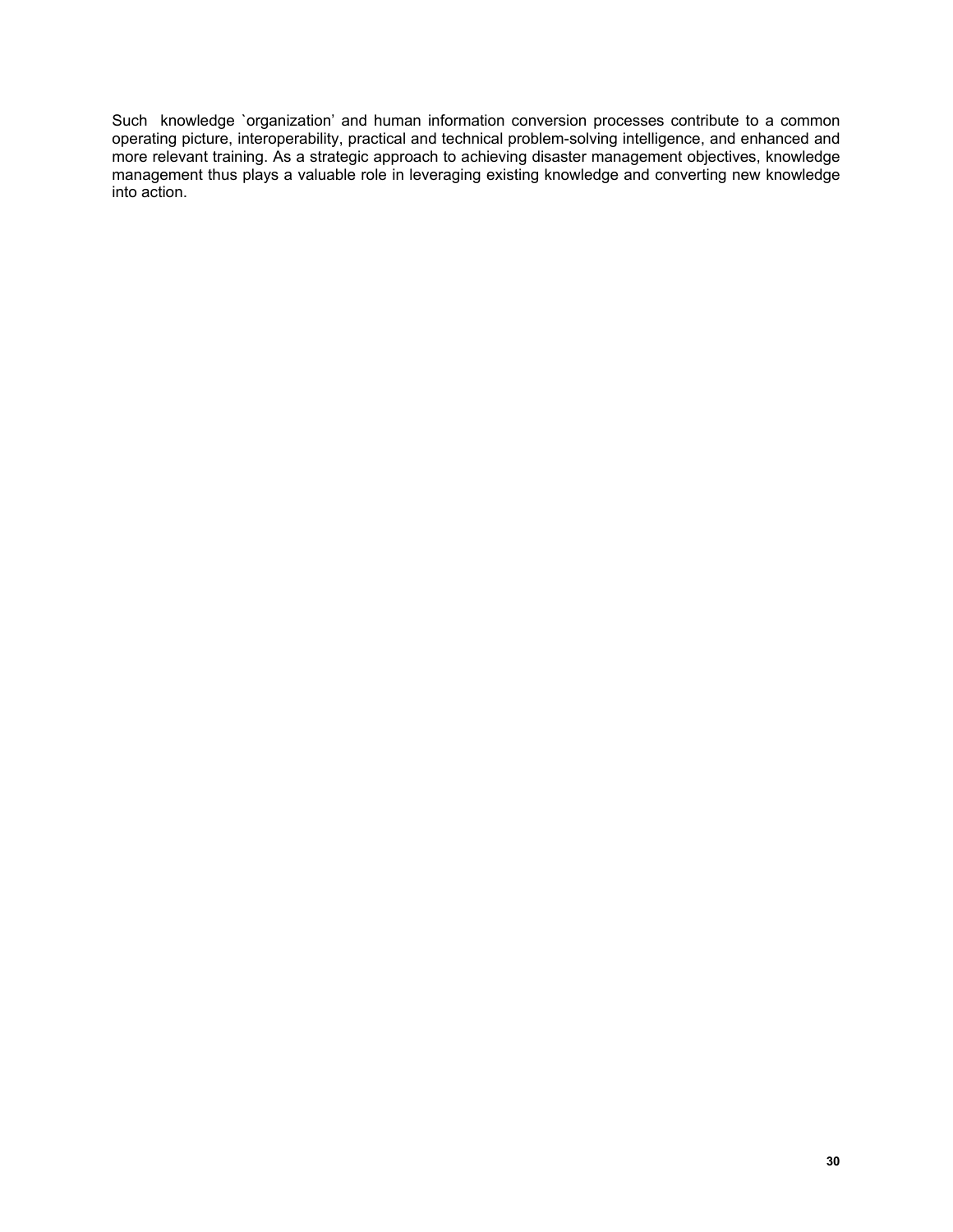## **Annex 2. References to regional institutions, research studies, guidelines, tools and other relevant materials**

## **HD Training Courses and Modules:**

Human Development Reports Network (HDRNet) Consolidated Reply June 2003, see http://hdr.undp.org/docs/nhdr/consolidated\_replies/HD%20Training%20Courses%20and%20Modules\_Ju ne%2019%202003.pdf

## **Norwegian Centre for International Cooperation in Higher Education (SIU)**

Pb 7800\ N-5020 Bergen, Norway Phone: +47 5530 8800 Fax: +47 5530 8801 siu@siu.no

Visiting address: Vaskerelven 39 5014 Bergen, Norway

SIU is a knowledge and service organisation with the mission of promoting and facilitating cooperation, standardisation, mobility, and the overcoming of cultural barriers to communication and exchange within the realm of higher education on an international level. The Centre is charged with the important task of coordinating national measures according to official Norwegian policy within the field of internationalisation.

**UNESCO Higher Education Open and Distance Learning Knowledge Base: http://portal.unesco.org/education/en/ev.php-URL\_ID=42843&URL\_DO=DO\_TOPIC&URL\_SECTION=201.html**

## **UNESCO Guidelines for Quality Provision in Cross-border Higher Education (2005)**

#### **UNESCO-UNEVOC International Centre**

Görresstr. 15; 53113 Bonn; Germany Tel. [+49] (228) 243370 Fax [+49] (228) 2433777 Email: info@unevoc.unesco.org Internet: www.unevoc.unesco.org

In order to develop and strengthen TVET at the country level, policy-makers and practitioners need to regularly update their knowledge and skills. For this purpose, the UNESCO-UNEVOC International Centre offers mobile training teams, workshops, attachments, fellowships and internships.

#### **World Bank Capacity Development Resource Centre**

http://web.worldbank.org/WBSITE/EXTERNAL/TOPICS/EXTCDRC/0,,menuPK:64169181~pagePK:6416 9192~piPK:64169180~theSitePK:489952,00.html

#### **World Bank Knowledge Networks Agency (KNA) for the MENA**

**http://web.worldbank.org/WBSITE/EXTERNAL/WBI/0,,contentMDK:20587356~menuPK:1451142~pa gePK:209023~piPK:207535~theSitePK:213799,00.html**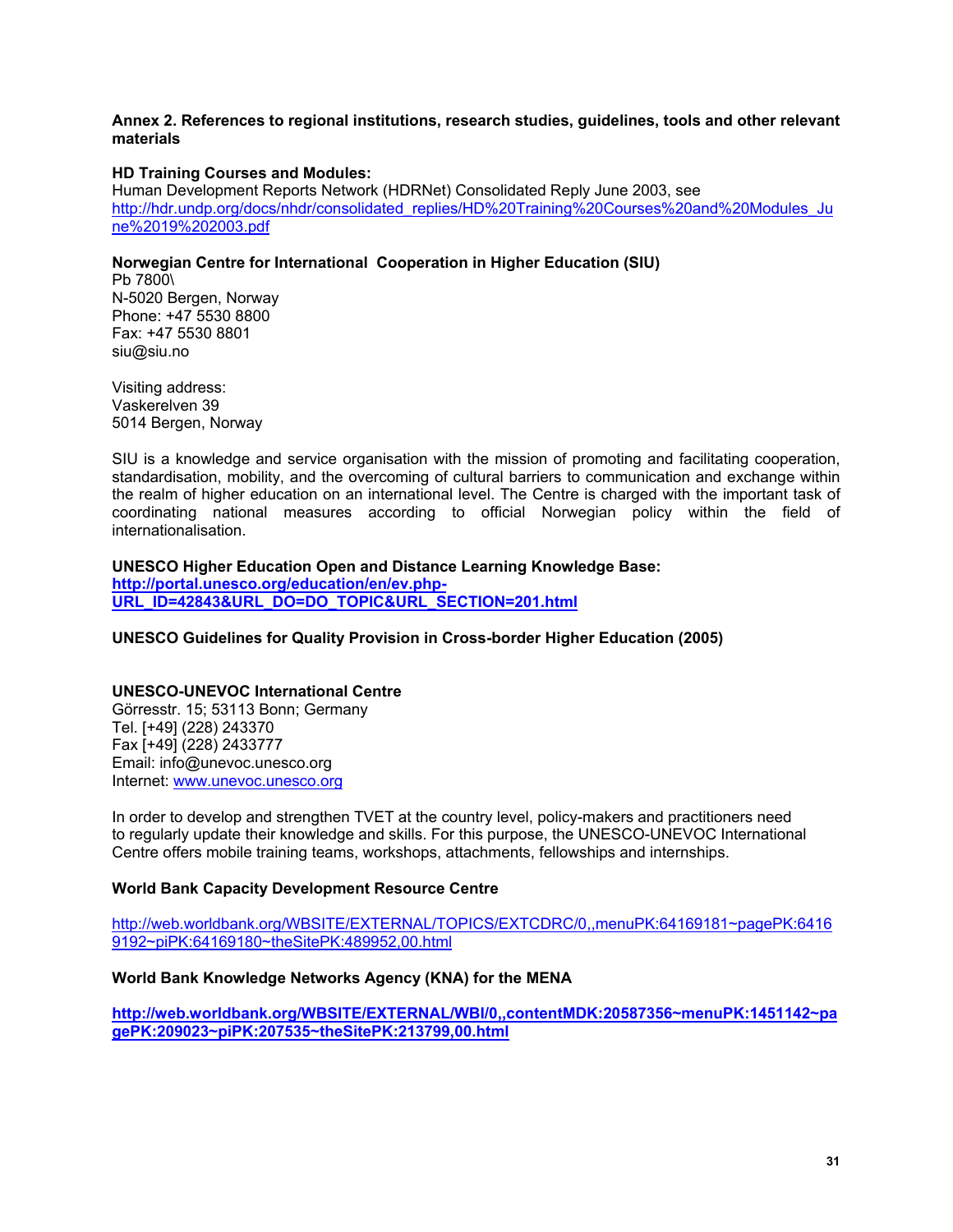#### **Annex 3: Bibliography**

African Development Forum. Costs of Scaling HIV Program Activities to a National Level in Sub-Saharan Africa: Methods and Estimates. 2000.

Asian Development Bank. Integrating Capacity Development into Country Programs and Operations: Proposed Medium-Term Framework and Action Plan 2006–2010 Draft Final Report . July 2006

Summary Report: Expert-led Discussion on Development of a Monitoring and Evaluation System to Support Poverty Reduction and Growth in Vietnam. Manila, June 2006

Batra G, Tan H. Upgrading Workforce Skills to Create High-Performing Firms. In Nabi, I. and Luthria M (Eds) Building Competitive Firms: Incentives and Capabilities. World Bank, Washington D.C. 2002.

Batra G. Training, Technology and Firm-level Competitiveness: Evidence from the World Business Environment Survey. World Bank, Washington D.C. 2003.

Boesen N. , Therkildsen, O. Capacity Development Evaluation: Draft Methodology for Evaluation of Capacity Development. October 2003.

Boesen N. , Therkildsen, O. Between Naivety and Cynicism: A Pragmatic Approach to Donor Support for Public Sector Capacity Development. DANIDA June 2004.

Bolhuis, S. Towards process-oriented teaching for self-directed lifelong learning: A multidimensional perspective. *Learning and Instruction*, 13, 327-347. 2003.

Browne S (Ed). Development Policy Journal- Special Issue: Capacity for Development. Volume 1. 2002a.

Browne S (Ed). Development Policy Journal- Special Issue on Technical Cooperation. Volume 2. December 2002b.

Browne S (Ed). Developing Capacity through Technical Cooperation: Country Experiences. UNDP New York. October 2002.

Cairncross F. A Passage from India. Oxford Today, Trinity Issue, 2006. pp 11-13.

Carrington W.J. , Detragiache E. How Extensive is the brain drain? Finance and Development. IMF. Volume 36, No 2. June 1999

Corcoran, P.B., Calder W. and Clugston R.M. Introduction: Higher Education for Sustainable Development. *Higher Education Policy*. Volume 15, Issue 2 , June 2002, Pages 99-103

de Kock, A., Sleegers P. , Voeten M.J.M. New Learning and the Classification of Learning Environments in Secondary Education. Review of Educational Research. Washington: Summer 2004.Vol.74, Issue. 2; pp. 141-171

DFID Practice Paper. The importance of secondary, vocational and higher education to development. July 2006.

DFID. Capacity Development: Where Do We Stand Now? London, March 2002.

European Commission. Institutional Assessment and Capacity Development. September 2005.

Food and Agriculture Organization. Capacity Development in Irrigation and Drainage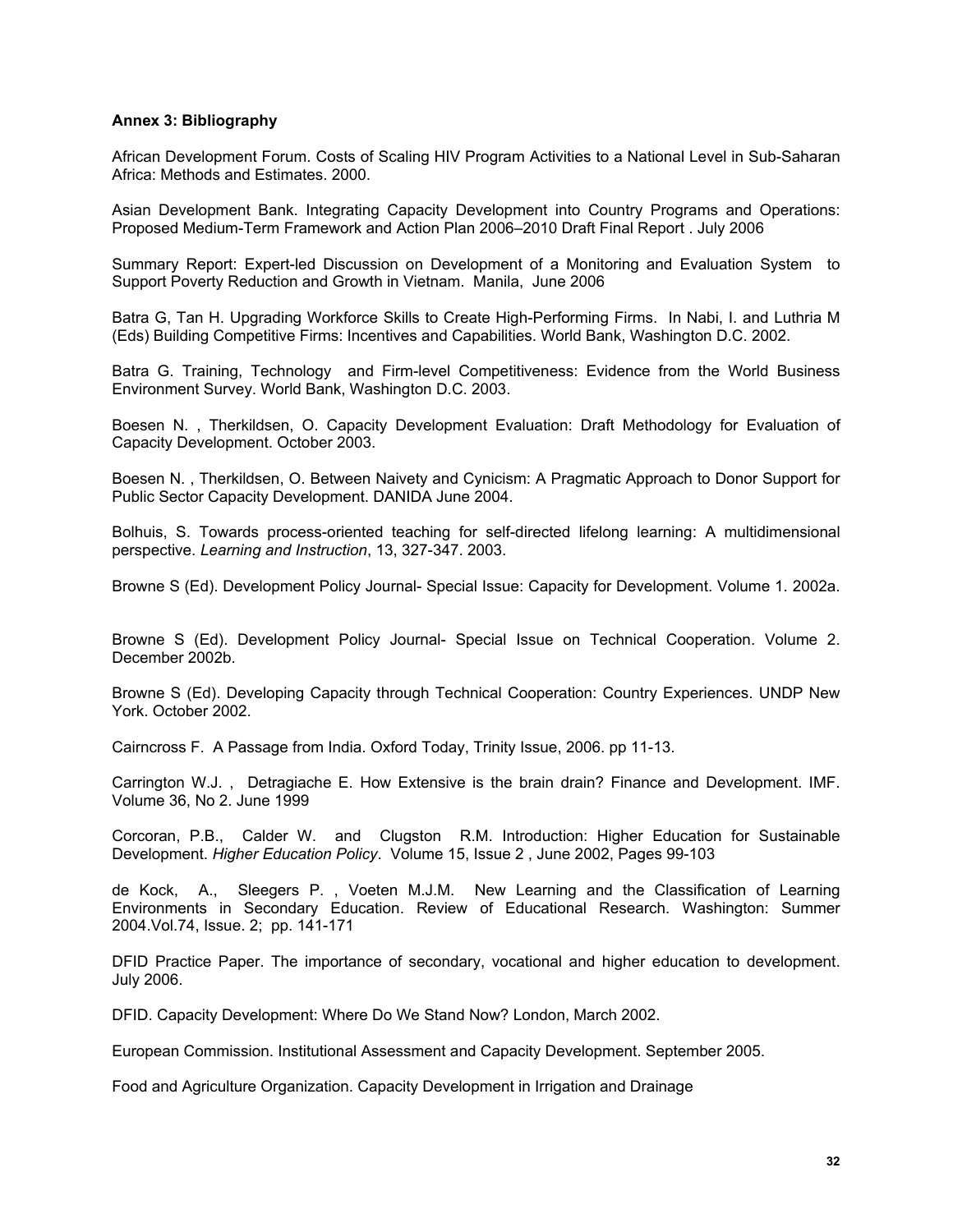Capacity Development: Issues, Challenges and the Way Ahead. Proceedings of the International Workshop on Irrigation and Drainage. Fifty-fourth International Executive Council Meeting. FAO Rome, 2004.

Fukuda-Parr, S., Lopes, C, Malik K. (Ed). Capacity for Development: New Solutions to Old Problems. UNDP. New York 2002.

Gardner H. Intelligence reframed: Multiple intelligences for the 21st century. New York. Basic Books. 1999.

Ghanime, L. and Jahan, S. The Poverty-Environment Nexus: Reinforcing Linkages. UNDP Practice Note Draft. October 2004

Global Environment Facility. Strategic Approach to Enhance Capacity Building. December 2003.

Grindle M.S. , Hilderbrand, M.E. "Building sustainable capacity in the public sector: what can be done?," Public Administration and Development, Vol. 15, 441-463, 1995.

Harvey, L., *Analytic Quality Glossary*, Quality Research International, 2004,

Haugaard, J Working Paper for LENPA Forum on Capacity Development. Washington D.C. April 2005. Hopkins, M., Lawrence J.E.S., Stephens, T., and Webster, A. Black Gold to Human Gold. A Human Resources Development Strategy for Azerbaijan. Baku. Draft Report. November 2006.

Horton D. et al. Evaluating Capacity Development, *Capacity.org,* Issue 17: 2003-4

Horton D. et al. Evaluating Capacity Development: Experiences from Research and Development Organizations around the World. International Service for National Agricultural Research. 2003.

International Monetary Fund. Development Committee. Better Measuring, Monitoring and Managing for Development Results. September 2002.

James R. Changing from the Inside Out. Leadership Development in East Africa. Practice Reports. Capacity.Org. February 2006

Kuramoto J and Sagasti F. Integrating Local and Global Knowledge, Technology and production Systems: Challenges for Technical Cooperation. In Fukuda-Parr, S., Lopes, C, Malik K. (Ed). Capacity for Development: New Solutions to Old Problems. UNDP. New York 2002.

Kusek J.Z., and Rist R.C. Ten Steps to a Results-Based Monitoring and Evaluation System. World Bank, Washingon D.C. 2004.

Larbi G. et al. Capacity Development Outcome Evaluation, Field-testing of the Methodology DANIDA. April 2005.

Laliberte L. "Statistical Capacity Building Indicators. Final Report." Paris21 Task Team on Statistical Capacity Indicators. September, 2002.

Lawrence J.E.S. E-Dialogue, Social Policy and the United Nations. Techknowlogia. July-August. 2001.

Lawrence J.E.S. Literacy & Human Resources Development: an Integrated Approach. Reprinted in Special Edition of Annals of the American Academy of Political and Social Science. Daniel Wagner (Ed.). Volume 520. 2000 (a)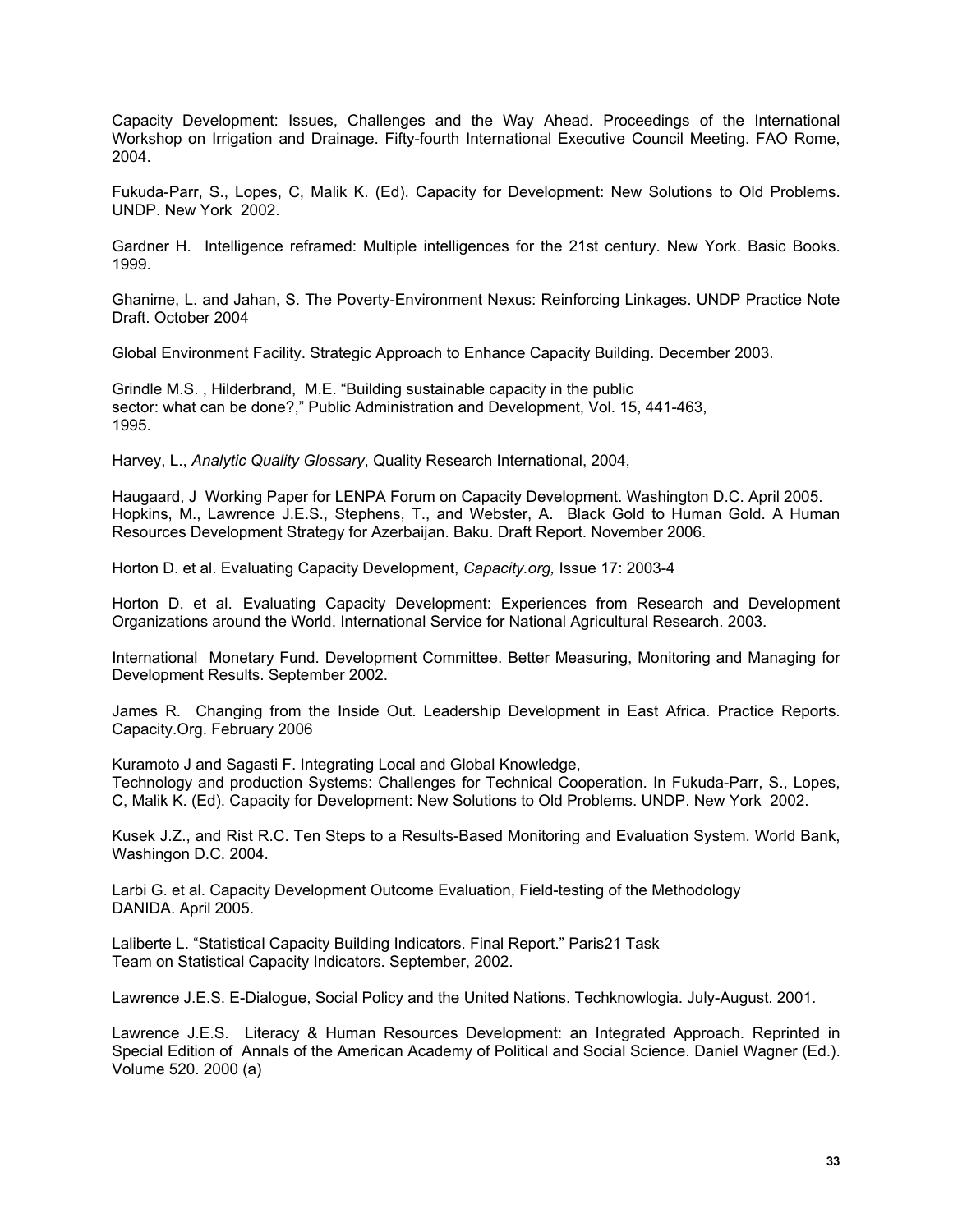Lawrence J.E.S., & Tate S. Education & Sustainable Livelihoods. Prepared for International Working Group on Sustainable Livelihoods . UNDP. New York. 2000 (b)

Lawrence J.E.S. Towards More Sustainable Livelihoods for All: Proceedings of Second International Congress on Technical/Vocational Education. Seoul, Korea 1999. Pp 97-114

Lawrence J.E.S. TVET and Sustainable Livelihoods in the Caucasus: the case of Azerbaijan. Paper prepared for UNESCO/UNEVOC International Center, Bonn. June 2006.

Levy Y. Assessing the Value of E-Learning Systems. Idea Publishing. Hershey Pa. 2006.

Lockheed M.E. and Verspoor, A.M. Improving Primary Education in Developing Countries. Oxford University Press. World Bank. Washington D.C. 1991.

Lopes C., Theisohn T. Ownership, Leadership & Transformation: Can We Do Better for Capacity Development? UNDP, New York. 2003.

Lopes C., Corlazzoli, J.P. Capacity Development: A Tool for Successful and Sustainable Interventions by UNDP at Local Level. LAC Regional Resident Representatives' Meeting. New York, October 2003.

Mayer-Foulkes D. Market Failures in Health and Education Investment for the Young, Mexico. Centro de Investigacion y Docencia Economicas. Mexico. August 2003.

McInerney D.M. Educational Psychology – Theory, Research and Teaching: a 25-Year Retrospective. Educational Psychology. Vol 25. No 6. December 2005, pp 585-599.

Ministry of Education and Science of Ukraine. Competency-Based Approach in Modern Education. World Experience and Ukrainian Prospects. Kiev. 2005

Morgan P. Organising for Large Scale System Change – the Case of ENACT in Jamaica. ECDPM 2005.

Mizrahi Y. Capacity Enhancement Indicators: Review of the Literature. World Bank Institute. 2004.

Miyamoto K. Human Capital Formation and Foreign Direct Investment in Developing Countries. Working Paper No 211. OECD Development Centre. July 2003.

Mkandawire T. Incentives, Governance & Capacity Development: What Role for Technical Assistance in Africa? In Fukuda-Parr, S., Lopes, C, Malik K. (Ed). Capacity for Development: New Solutions to Old Problems. UNDP. New York 2002.

Ndulu B.J. Human Capital Flight: Stratification, Globalization and the Challenges to Tertiary Education in Africa. World Bank. Washington DC.

Nelson, Mark. Does Training Work? Re-examining Donor-Sponsored Training Programs in Developing Countries. Capacity Development Briefs. World Bank Institute. Washington D.C. February 2006.

Norenzayan A., and Heine S.J. Psychological Universals: What Are They and How Can We Know? Psychological Bulletin . American Psychological Association. Vol. 131, No. 5, 763–784, 2005,

Organization for Economic Cooperation and Development/Development Assistance Committee (OECD/DAC)*. The Challenge of Capacity Development: Working Towards Good Practice.* February. 2006

OECD/DAC Network on Development Evaluation. Joint Evaluations: Recent Experiences, Lessons Learned and Options for the Future. 2005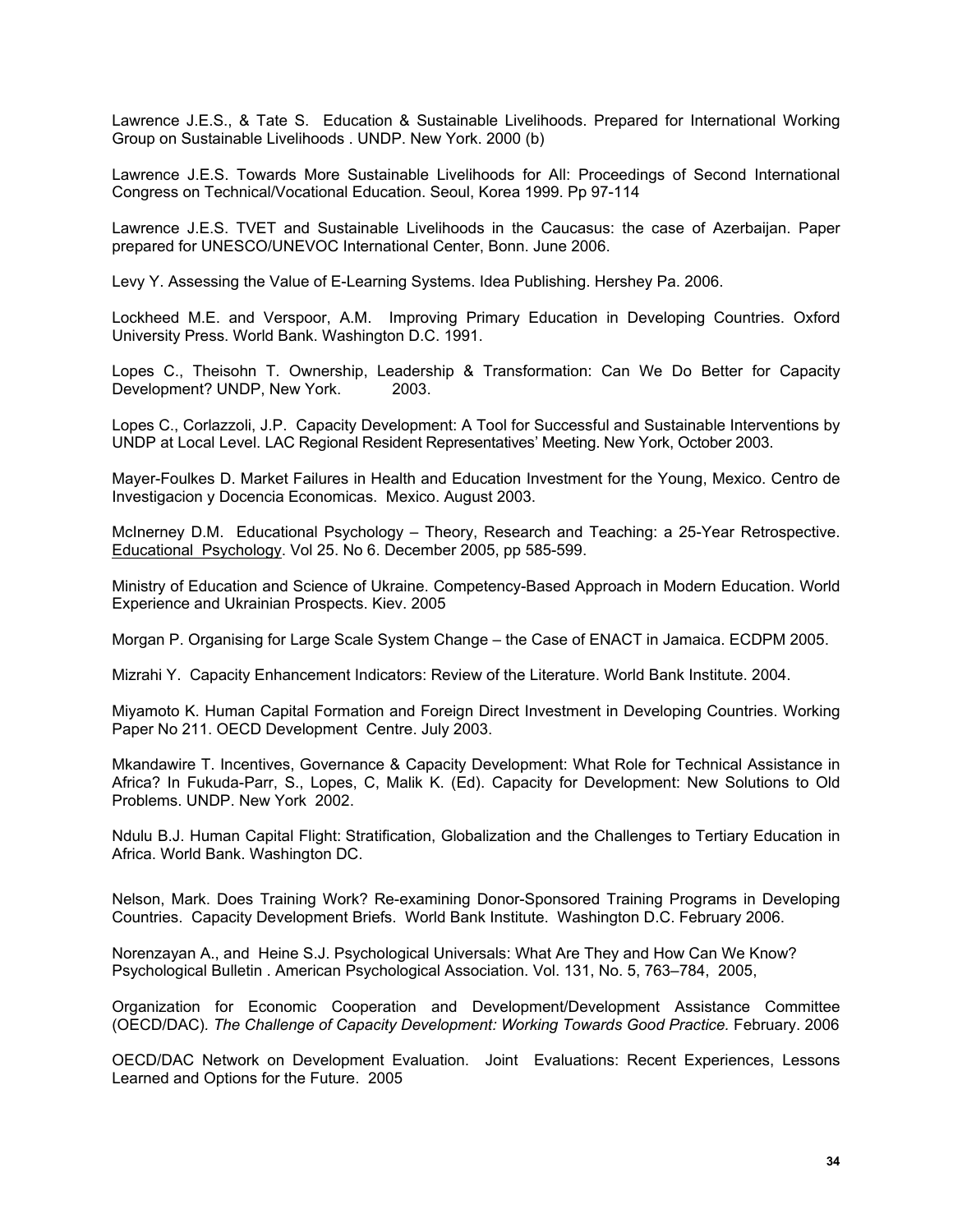Ovcharuk O. Competency-Based Approach to the Secondary Education Content Development: Foreign Countries Experience. In Ministry of Education and Science of Ukraine. Competency-Based Approach in Modern Education. World Experience and Ukrainian Prospects. Kiev. 2005

Popkewitz, T., Franklin, B., & Pereyra, M. (Eds.) *Cultural history and critical studies of education: Critical essays on knowledge and schooling*. New York, NY: Routledge. 2001.

Psacharopolous G. Evaluation of Education and Training: What Room for the Comparative Approach? International Review of Education 1995.

Rampal A. Education for Human Development in South Asia. *Economic and Political Weekly.* July 22, 2000.

Shephard L. A. The Role of Assessment in a Learning Culture. Educational Researcher. Vol 29, No 7. pp 4-14. October 2000.

Siochrú. S, and Girard B. Community-based Networks and Innovative Technologies: New models to Serve and Empower the Poor. UNDP. 2005.

Smith P. J. Workplace learning and flexible delivery. Review of Educational Research. Washington:.Vol.73, Issue. 1; Spring 2003

Solimano, A. The International Mobility of Talent and its Impact on Global Development: An Overview. UN-ECLAC. January 2005

Sternberg. R. J. Successful intelligence. New York: Simon & Schuster. 1996.

Subrahmanian, R. Gender and Education: A Review of Issues for Social Policy. Program Paper No 9. United Nations Research Institute for Social Development. April 2002.

UN Commission on the Private Sector & Developmenmt. Unleashing Entrepreneurship: Making Business Work for the Poor. March 2004.

UNDP. The PIU Dilemma: How to Address Project Implementation Units. New York. September 2003.

UNDP. Progamme and Operational Guidelines. UNDP Role in a changing Aid Environment: Direct Budget Support, SWAPs, Basket Funds. December 2005.

UNDP. Capacity Development Practice Note. New York 2006.

UNDP. Capacity Development Strategy for Knowledge Services and Learning. Learning Resource Center. October 2006.

UNDP. Capacity Development Indicators. UNDP/GEF Resource Kit No 4. November 2003.

UNESCO Guidelines for Quality Provision in Cross-border Higher Education. Paris (2005)

UNESCO International Standard Classification of Education. Paris. 1997.

UNESCO. Vocational Education: the Comeback? *Education Today.* No 13. April – June 2005

UNESCO/UNEVOC. Orienting Technical and Vocational Education and Training for Sustainable Development. A Discussion Paper. UNESCO-UNEVOC International Centre for Technical and Vocational Education and Training. Bonn. 2006